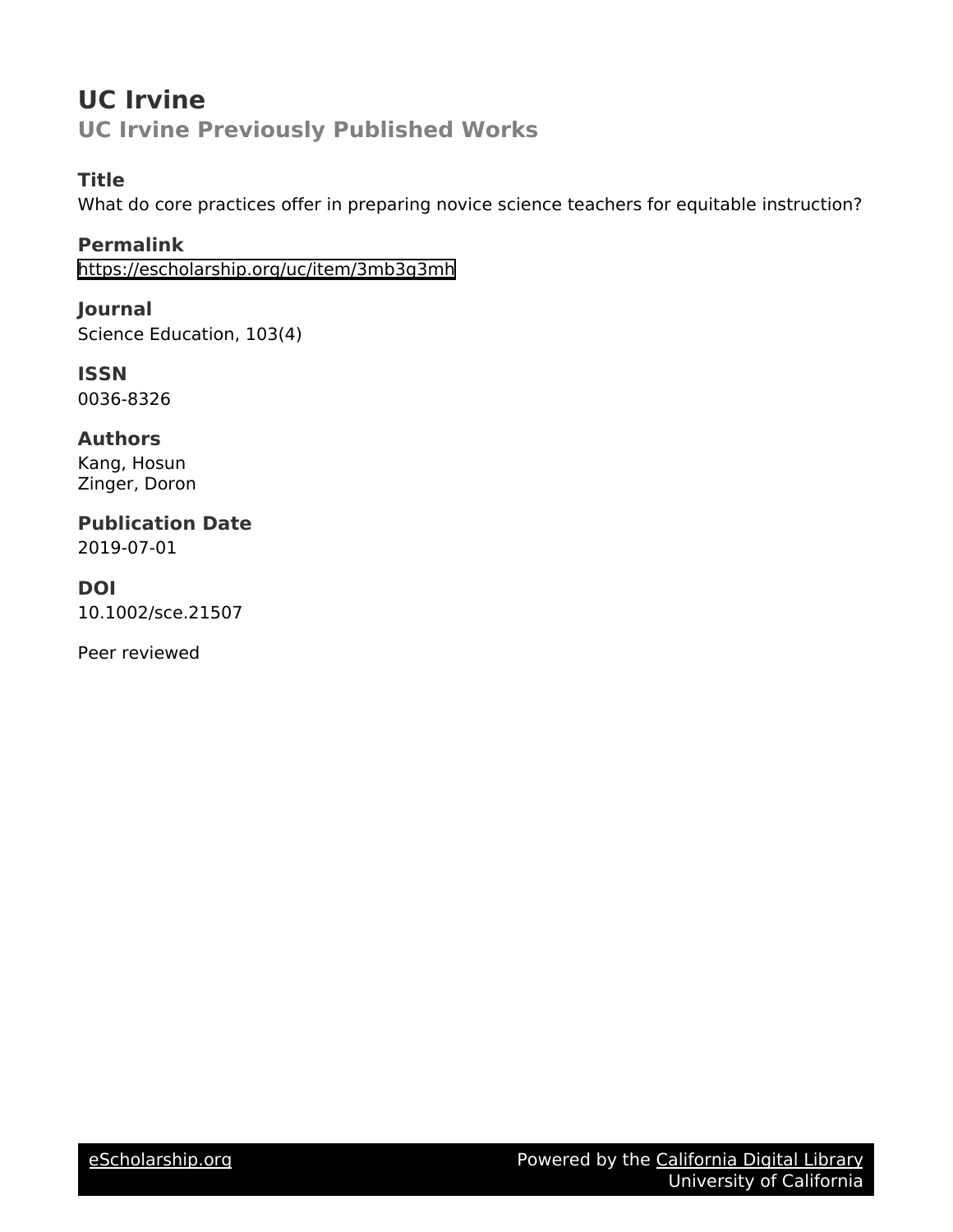# **Title: What do core practices offer in preparing novice science teachers for equitable instruction?**

*This manuscript was accepted by Science Education on February 8, 2019*

Author: Hosun Kang<sup>1</sup> & Doron Zinger<sup>2</sup>

<sup>1</sup>Hosun Kang (corresponding author): University of California—Irvine; 3000B Education, Irvine, CA 92697-5500; [Hosunk@uci.edu;](mailto:Hosunk@uci.edu) fax: (949) 824-2965; Phone (949) 824-6914

<sup>2</sup>Doron Zinger: University of California—Irvine; 515 Bison Modular, Irvine, CA 92697-5500; dzinger@uci.edu; Phone (949) 824-0693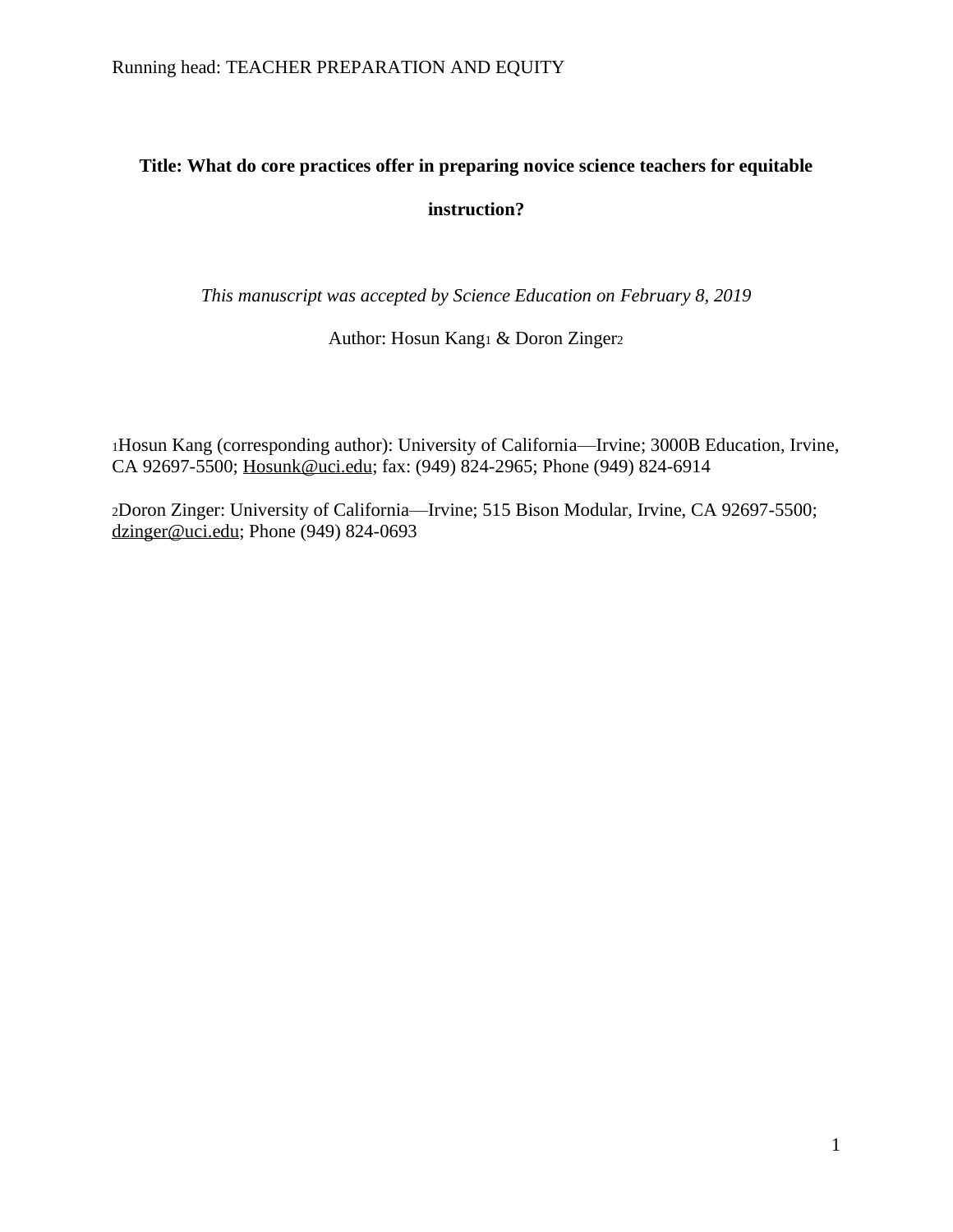### **Abstract**

This study explores the affordances and constraints of using the four core practices of ambitious science teaching (AST) as the main curriculum of science methods courses in preparing novice teachers for equitable instruction. Employing a longitudinal qualitative case study approach, this study follows three novice secondary science teachers' trajectories over three years, from their preparation to their second year of teaching. Participants were three white women who taught primarily Latinx, English language learners, exceptional learners, and/or those who live in poverty. The contemporary vision of science learning promoted by the NGSS and critical race theory guide our analysis of novice teachers' instruction. Findings suggest that using AST practices as the main curriculum of science methods courses can help prepare novice teachers for equity *if* the approximation of these practices facilitates novices in problematizing their normalized views, expectations and practices of disciplinary teaching and learning. The core practices are limited, however, in their ability to develop novice teachers' critical consciousness about racism and systemic inequity, which profoundly affects interactions with marginalized youth in classrooms.

*Key words:* teacher preparation, diversity and equity, critical race theory, longitudinal study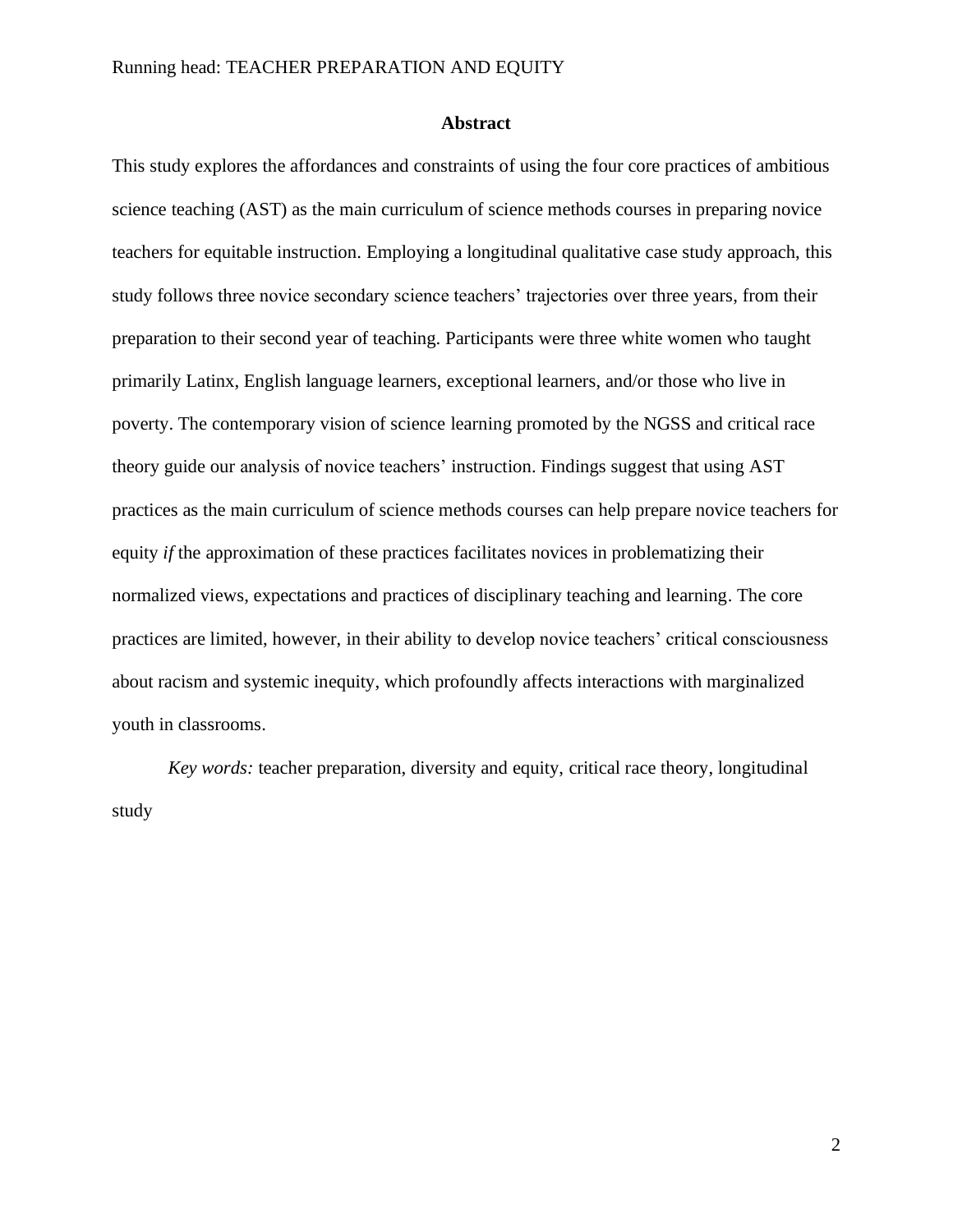### **Introduction**

Despite the efforts of equity-minded teacher educators, the struggle to produce well-prepared science teachers who support deep learning for students from historically marginalized communities continues. By 'students from historically marginalized communities,' we mean students of color, English learners (ELs), exceptional learners, and those living in poverty. Supporting these students' meaningful science learning is an urgent issue in the United States. The Next Generation Science Standards (NGSS) put forward a vision of science learning focused on sense-making and complex reasoning [\(NGSS Lead States, 2013;](#page-56-0) [NRC, 2012\)](#page-56-1). Science teachers are expected to facilitate "three-dimensional learning," which the majority of teachers have not experienced in their own science education. Moreover, many teachers in U.S. public schools are responsible for supporting the learning of students who have very different cultural, linguistic, and socioeconomic backgrounds than their own. Students of color are expected to comprise 54% of total enrollments in the U.S. elementary and secondary schools by 2024 [\(Kena](#page-54-0)  [et al., 2015\)](#page-54-0). In contrast, the overwhelming majority of public school teachers remain white (about 80%) and female (about 77%; [Taie & Goldring, 2017\)](#page-57-0), and 74% of preservice teachers enrolled in teacher preparation institutions of higher education (IHE) are white (notably, IHE prepare 85% of new teachers in the United States; [U.S. Department of Education, 2016\)](#page-57-1). The ongoing mismatch between the backgrounds of diverse students and the individuals who teach them raises the question of how to prepare novice teachers in developing practices that support deep learning for students from historically marginalized communities.

Recently, there has been growing attention to the idea of using "core" or "high-leverage" practices of teaching as a main curriculum for teacher education to address this challenge (Ball  $\&$ [Forzani, 2009;](#page-50-0) [Ball, Sleep, Boerst, & Bass, 2009;](#page-50-1) [Grossman, Hammerness, & McDonald, 2009;](#page-53-0)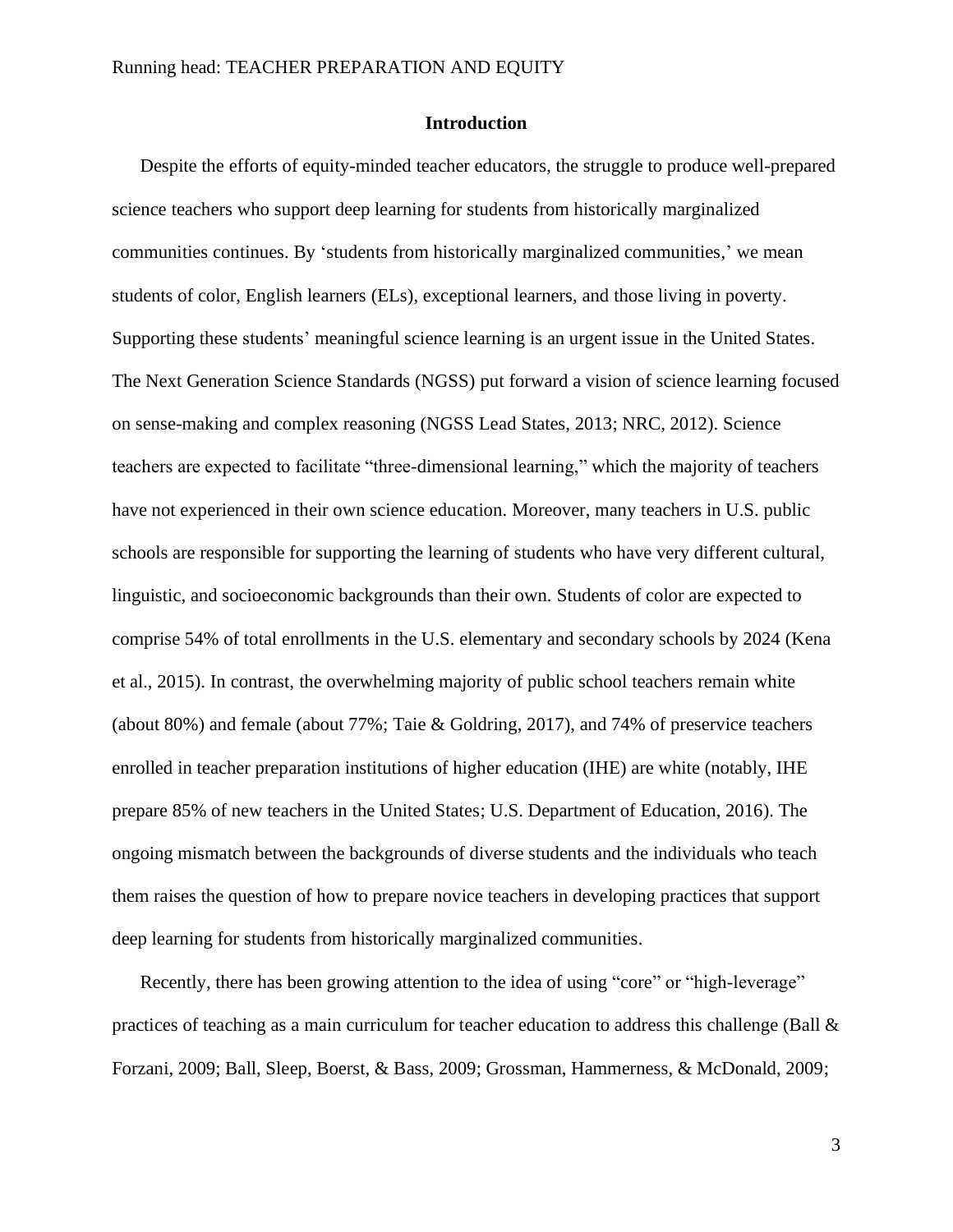[McDonald, Kazemi, & Kavanagh, 2013;](#page-55-0) [Windschitl, Thompson, Braaten, & Stroupe, 2012\)](#page-57-2). By teaching a set of core practices to preservice teachers, advocates of core practices seek to prepare novice teachers to provide rigorous learning experiences for the wide range of students in their classrooms. In fact, the scholarship of these core practices reflects a major shift in the field of teacher education from primarily focusing on content knowledge to emphasizing *practices* of teaching as the central element of teacher education [\(Ball & Cohen, 1999;](#page-50-2) [Forzani, 2014;](#page-52-0) [Grossman & McDonald, 2008;](#page-53-1) [McDonald et al., 2013\)](#page-55-0). Identifying and teaching a few selected core or high-leverage practices that support students' equitable and rigorous engagement with disciplines may better prepare novice teachers to "counter longstanding inequities in the schooling experiences of youth from historically marginalized communities in the U.S." [\(Core](#page-52-1)  [Practice Consortium, 2016,](#page-52-1) para. 3).

There is a need for research addressing the preparation of preservice secondary science teachers for equitable teaching in the era of the NGSS. This study explores the affordances and constraints of using core practices as the main curriculum in preparing secondary science teachers to work with students from historically marginalized communities meaningfully and equitably. During a nine month preparation period, a cohort of preservice secondary science teachers approximated a set of core practices and tools for ambitious science teaching (AST) [\(Windschitl et al., 2012\)](#page-57-2) both with their peers in methods courses and with students in their field placements. The core practices of AST are designed to promote students' sense-making and complex reasoning as outlined in the NGSS. Employing a longitudinal qualitative case study approach [\(Merriam, 2009;](#page-56-2) [Yin, 2013\)](#page-57-3), we followed three novice secondary science teachers for three years, from preparation to their second year of teaching. Participants were white women who taught science to students from historically marginalized communities during their first two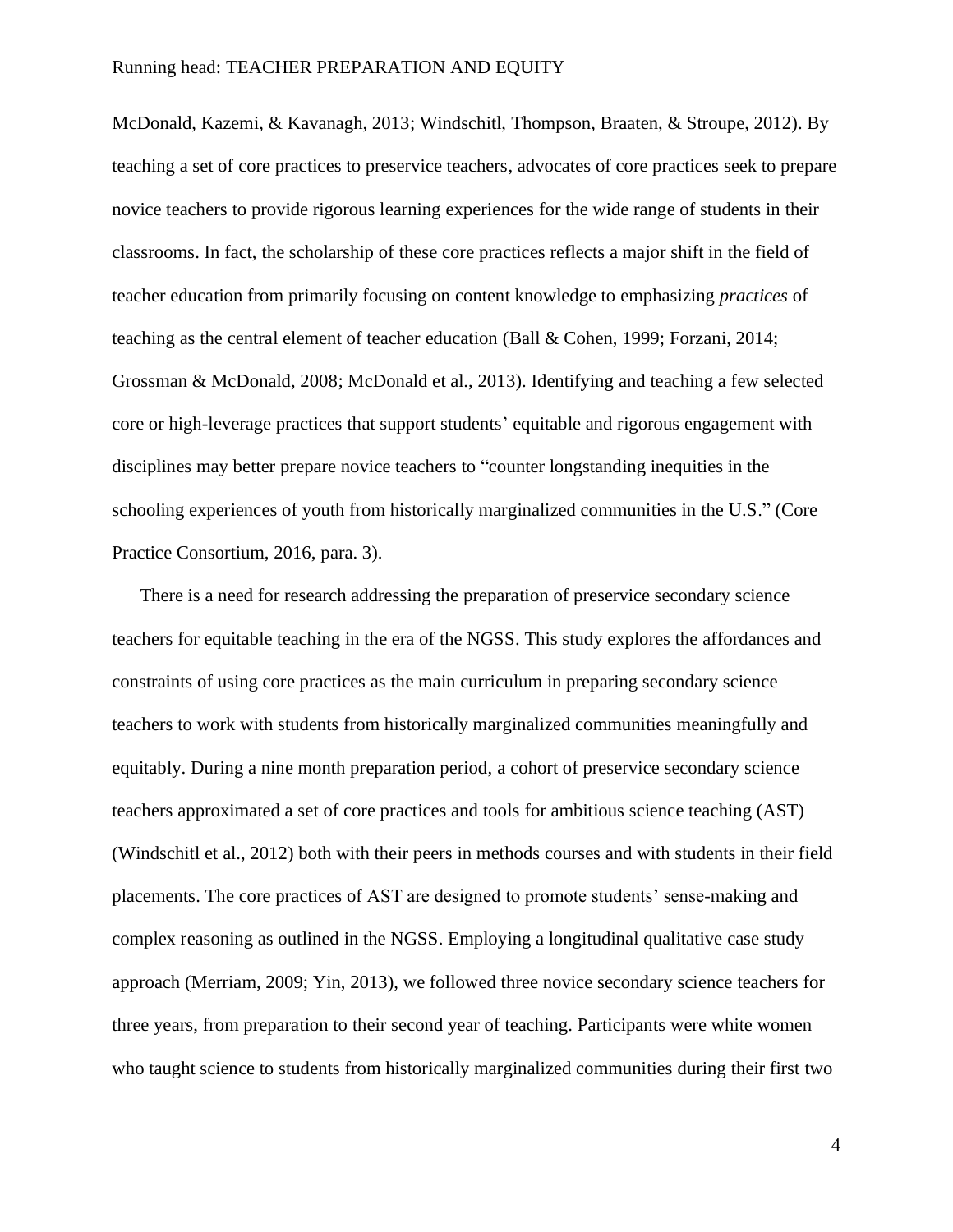years of teaching. The following questions guide the analyses:

- 1. What role do AST practices play in developing preservice secondary science teachers' capacity to create equitable and meaningful learning contexts for students from historically marginalized communities?
- 2. Which participating teachers, if any, provided opportunities for students to engage in meaningful disciplinary practices, as outlined in the NGSS, during their first two years of teaching, and how? Who failed to do so, and why?

### **Theoretical Framework**

### **Preparing Preservice Secondary Science Teacher for Equity in the Era of NGSS**

Teacher preparation is situated between teachers' past experiences as students and their future experiences as teachers. Preservice teacher education presents unique opportunities to influence novice teachers' professional trajectories, and disrupt the traditional K-12 instruction that marginalizes students from historically underserved communities (Feiman-Nemser, 2012; Kennedy, 1999).

Numerous studies on preservice teacher learning show that novice teachers enter preparation programs with their own ideas, beliefs, and experiences about science teaching and learning (e.g., [Kang,](#page-54-0) 2017; [Horn, Nolen, Ward, & Campbell, 2008;](#page-54-1) [Lortie, 1975\)](#page-55-1). Novice teachers use those ideas, beliefs, and experiences to make sense of the new ideas and practices presented to them (Kang, 2017; [Feiman-Nemser & Remillard, 1996;](#page-52-2) [Hewson et al., 1999;](#page-54-2) [Horn](#page-54-1)  [et al., 2008\)](#page-54-1). Notably, researchers found that novice teachers from dominant communities tend to bring ideas to the classroom that could make the learning environment less accessible to students from historically marginalized communities [\(Bianchini & Solomon, 2003;](#page-51-0) [Gay & Kirkland,](#page-53-2)  [2003;](#page-53-2) [Mensah & Jackson, 2018;](#page-56-3) [Rodriguez, 1998;](#page-56-4) [Southerland, Gallard, & Callihan, 2011;](#page-57-4)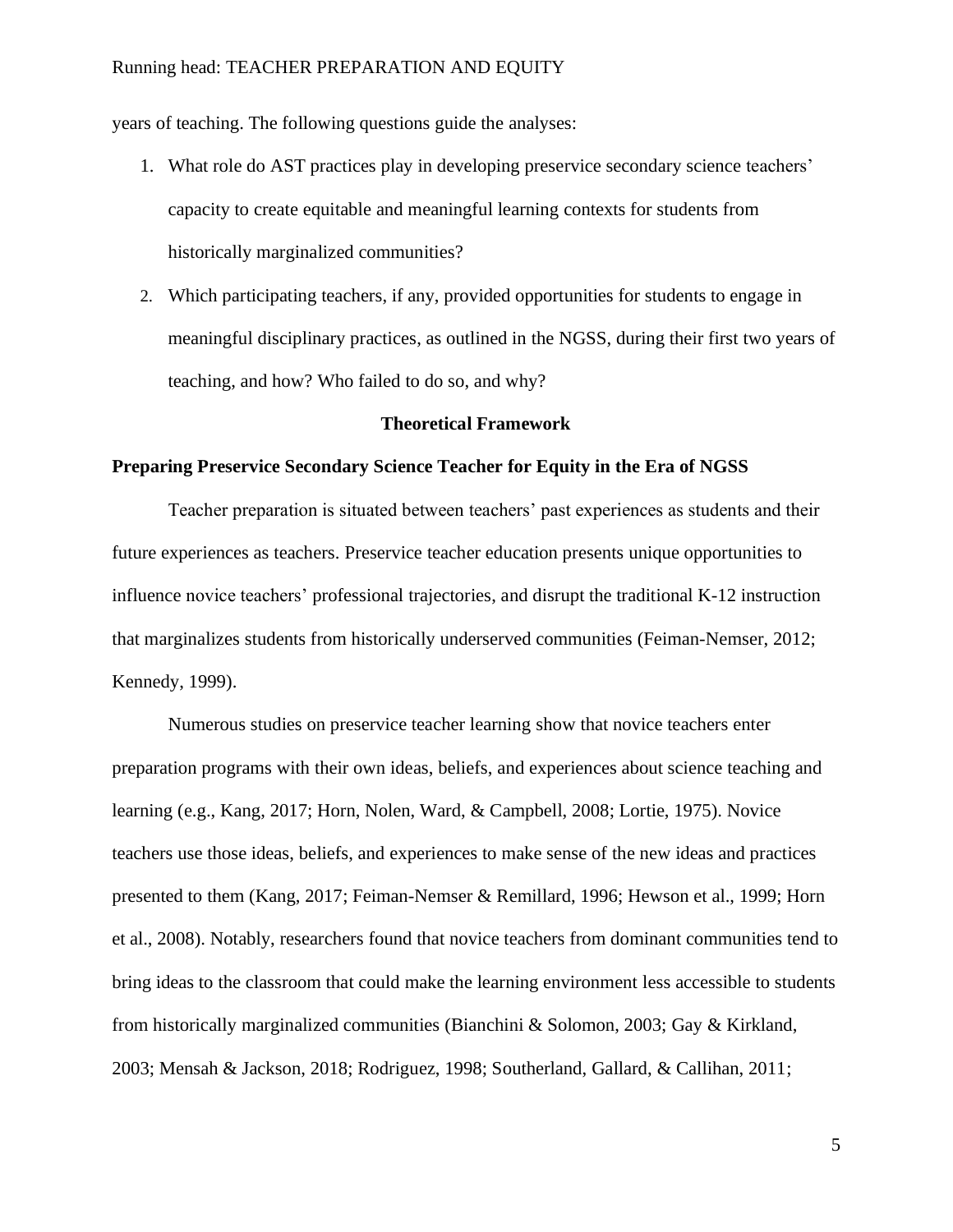[Southerland & Gess](#page-57-5)‐Newsome, 1999). These novice teachers tend to hold a Eurocentric, positivist view of science, and think that their own views and cultural repertoires—Western norms and ways of thinking, talking, or doing—are the only legitimate or appropriate approach to schooling and science instruction [\(Bang, Warren, Rosebery, & Medin, 2012;](#page-50-3) [Mensah &](#page-56-3)  [Jackson, 2018;](#page-56-3) [Southerland et al., 2011\)](#page-57-4). Researchers note that this ethnocentrism (Southerland et al., 2011) and Eurocentric view of science [\(Bang et al., 2012;](#page-50-3) [Rodriguez, 1998\)](#page-56-4) have to do with novices' lack of recognition that many of their own expectations and beliefs are culturally laden and constructed in a society with historically persistent and systemic racism, classism, sexism, and heterosexism [\(Calabrese Barton, 2001;](#page-51-1) [Hand, Penuel, & Gutierrez, 2012;](#page-54-3) [Ladson-](#page-55-2)[Billings, 1995,](#page-55-2) [1999,](#page-55-3) [2006;](#page-55-4) [Rodriguez, 1998\)](#page-56-4). Therefore, the actions and behaviors of students from families, backgrounds, or countries different from that of their teacher can be seen as different, and therefore *wrong*. This ethnocentrism or epistemological elitism often becomes the source of novices' deficit views toward historically marginalized students, their families, and their communities. Mensah and Jackson (2018) problematize this traditional Eurocentric view using the conception of 'science as white property,' highlighting its inherent exclusiveness and alienation of people of color. In addition, researchers find that novice teachers tend to describe a wide group of people in the same way while glossing over individual characteristics ("Students of color tend to suffer more because of a lack of support at home"). Conversely, researchers also find that novice teachers describe students as individuals in a vacuum, ignoring historical, racial, and cultural inequities ("I don't see the need to differentiate student groups according to culture; I do consider an individual student's need", "when I teach I am fairly colorblind and I honestly think the vast majority of my students are too"). Both essentialism and individualism hinder novices in creating inclusive learning environments, as they oversimplify marginalized students'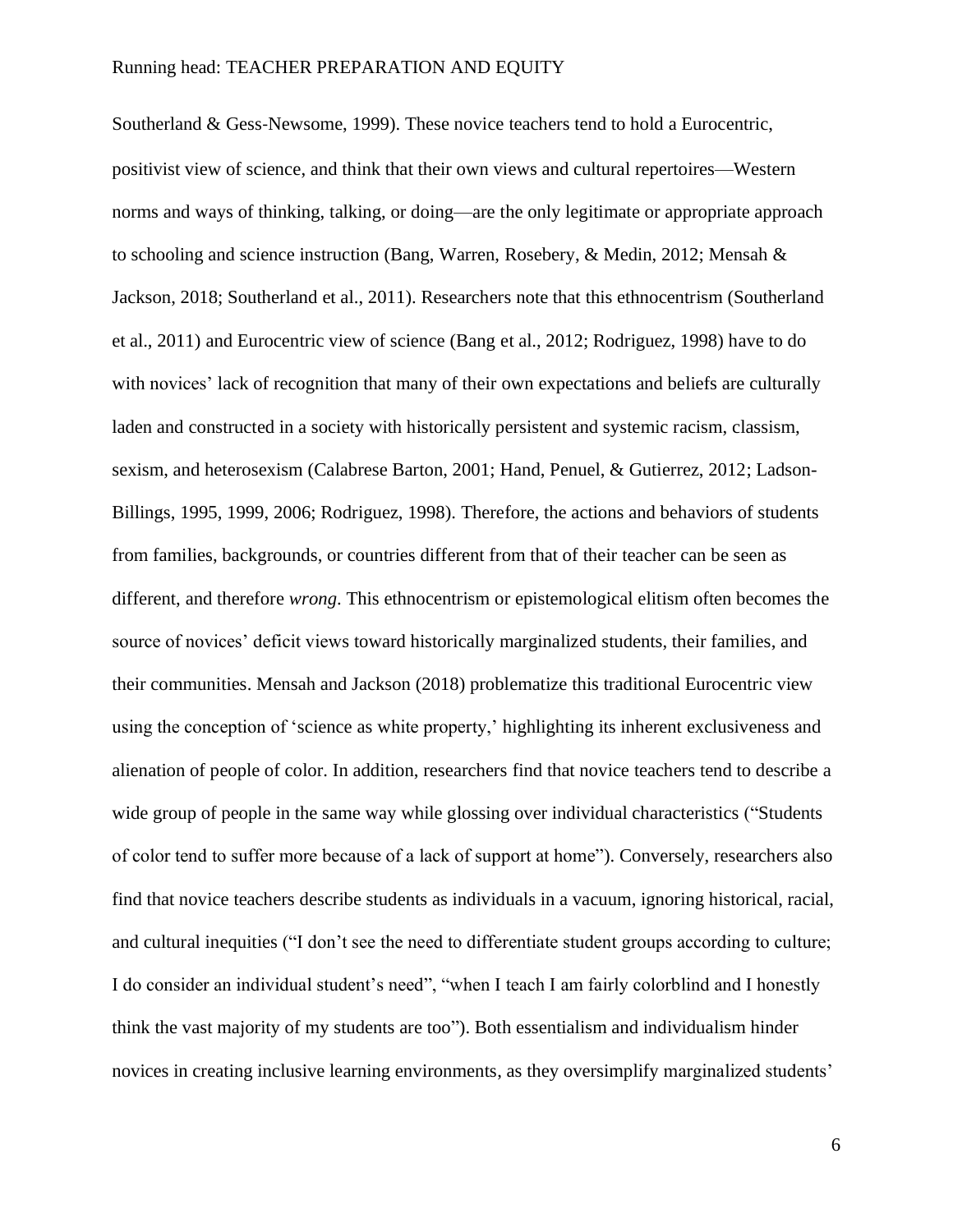responses to schooling and science instruction. Furthermore, researchers find that novice teachers tend to embrace the idea of equality over equity (e.g., "In order to achieve equity in the classroom, one needs to be colorblind. Ethnicity, disabilities, economic status should all be left at the door"). Southerland and her colleagues [\(2011\)](#page-57-4) suggest that the rejection of *equitable* science instruction in favor of *equal* science instruction is closely tied to characterization of schooling as a meritocratic and individualistic endeavor.

Novice teachers' ideas, ideological beliefs, and expectations profoundly affect their interactions with marginalized students in science classrooms by impacting how they interpret classroom situations, thus shaping their responses. Kennedy [\(1999\)](#page-54-4) explains this using the notion of "a frame of reference." According to Kennedy, teachers are likely to teach in the way they themselves were taught because the apprenticeship of observation [\(Lortie, 1975\)](#page-55-1) provides them with a frame of reference, i.e. a normalized view of what is supposed to happen in classrooms. Importantly, this frame of reference creates a standard expectation of what is appropriate or inappropriate, and what is counted as 'success' in teaching and learning. Teachers use this frame of reference to interpret and evaluate classroom situations. Novices are likely to create an exclusive learning environment, inaccessible to some students when that frame of reference is grounded in ethnocentrism, epistemic elitism, essentialism, individualism, or belief in educational meritocracy. They likely interpret different ways of thinking, talking, or doing by students of different racial, linguistic, cultural, and socioeconomic backgrounds as wrong or inappropriate, rather than scientifically meaningful and generative. Thus, they fail to take productive pedagogical action. Equity-minded science educators point to the settled hierarchies of seeing, thinking, acting, and knowing in classroom interactions as profound challenges for achieving equity in science education (Bang [et al., 2012;](https://docs.google.com/document/d/1MlV94ueMSkkT6GJOm1hcHvVXjIUrgAfB1FQwgXvWTWk/edit#heading=h.3dy6vkm) [Gutiérrez & Calabrese Barton, 2015\)](https://docs.google.com/document/d/1MlV94ueMSkkT6GJOm1hcHvVXjIUrgAfB1FQwgXvWTWk/edit#heading=h.4i7ojhp).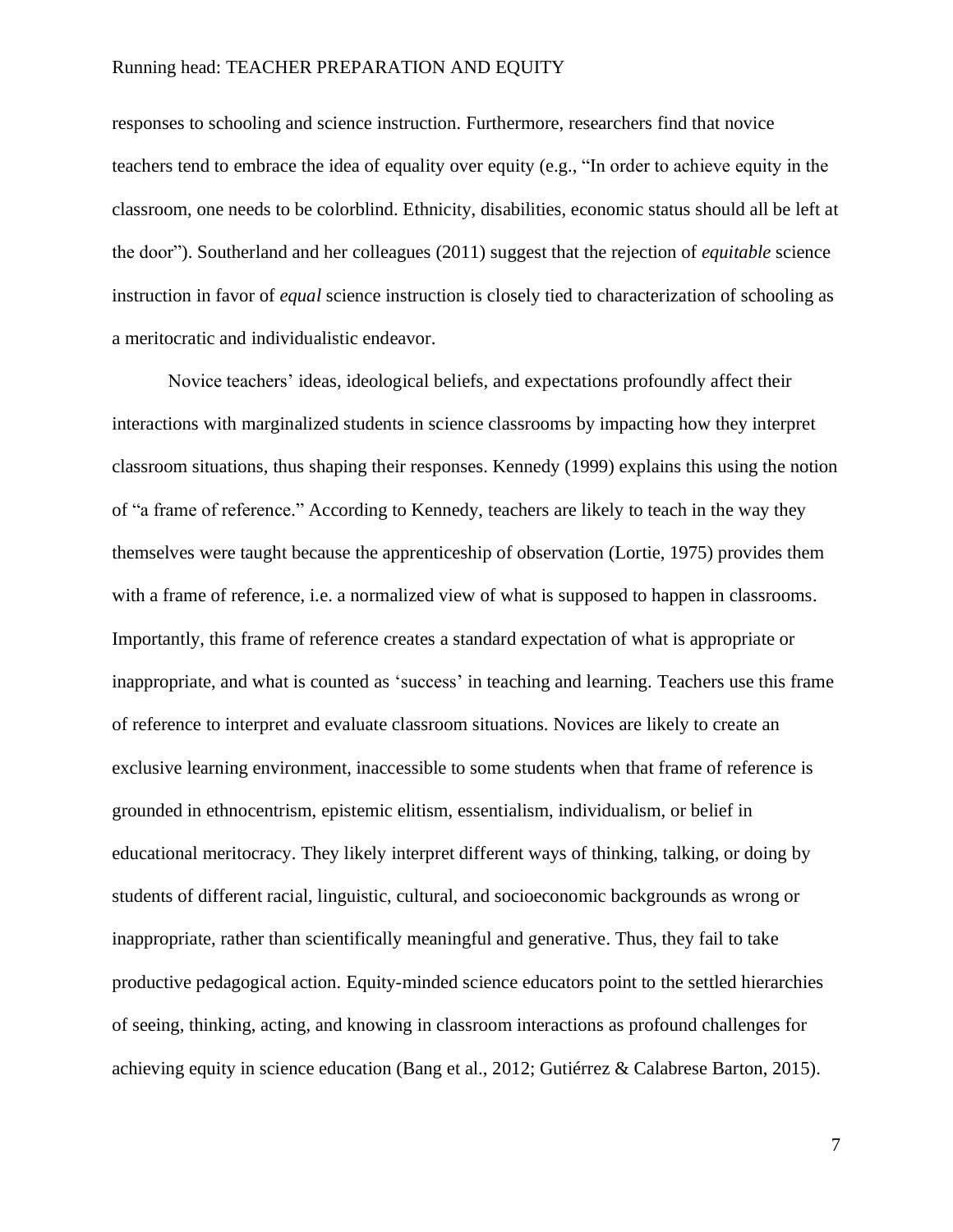These settled hierarchies privilege western norms and views of science and can shape who and what is seen and heard as scientifically meaningful in school science classrooms.

An important role for preservice teacher education is to alter the initial frame of reference that novices bring in, so that they are able to see things differently, and teach differently [\(Kennedy, 1999\)](#page-54-4). To promote equity in science classrooms, it is essential to provide opportunities for novices to develop *multicultural* and *flexible* frames of references that enable them to recognize, honor, and build upon various ways of thinking, talking, and doing in a way that expands students' understanding of the world [\(Calabrese Barton, 2000;](#page-51-2) [Mensah, 2009;](#page-55-5) [Rosebery, Warren, & Tucker](#page-56-5)‐Raymond, 2016). Broadening novices' frames of reference begins with the critical recognition that their (and their students') ideas, expectations, and experiences are constructed in a deeply racialized and unjust society which has historically privileged a particular group's experiences, knowledge, language, and culture (Calabrese Barton & Berchini, 2013; [Gay & Kirkland, 2003;](#page-53-2) [Ladson-Billings, 1999\)](#page-55-3). This critical consciousness, coupled with deep appreciation and respect for the lived experiences of people from historically marginalized communities, enables novices to see the structural inequity—how history, power, culture, race, and languages shape unequal science learning opportunities for some students in classrooms beyond participatory inequity among individuals. From an instructional point of view, expanding an initial frame of reference with the development of critical consciousness increases teachers' interpretive power [\(Ball & Cohen, 1999;](#page-50-2) [Rosebery et al., 2016\)](#page-56-5). The increased interpretive power enables teachers to disrupt the traditional instruction that marginalizes students in science classrooms.

**Practice-Based Teacher Education and Core Practices: An Untested Hypothesis of Preparing Novice Teachers for Equity**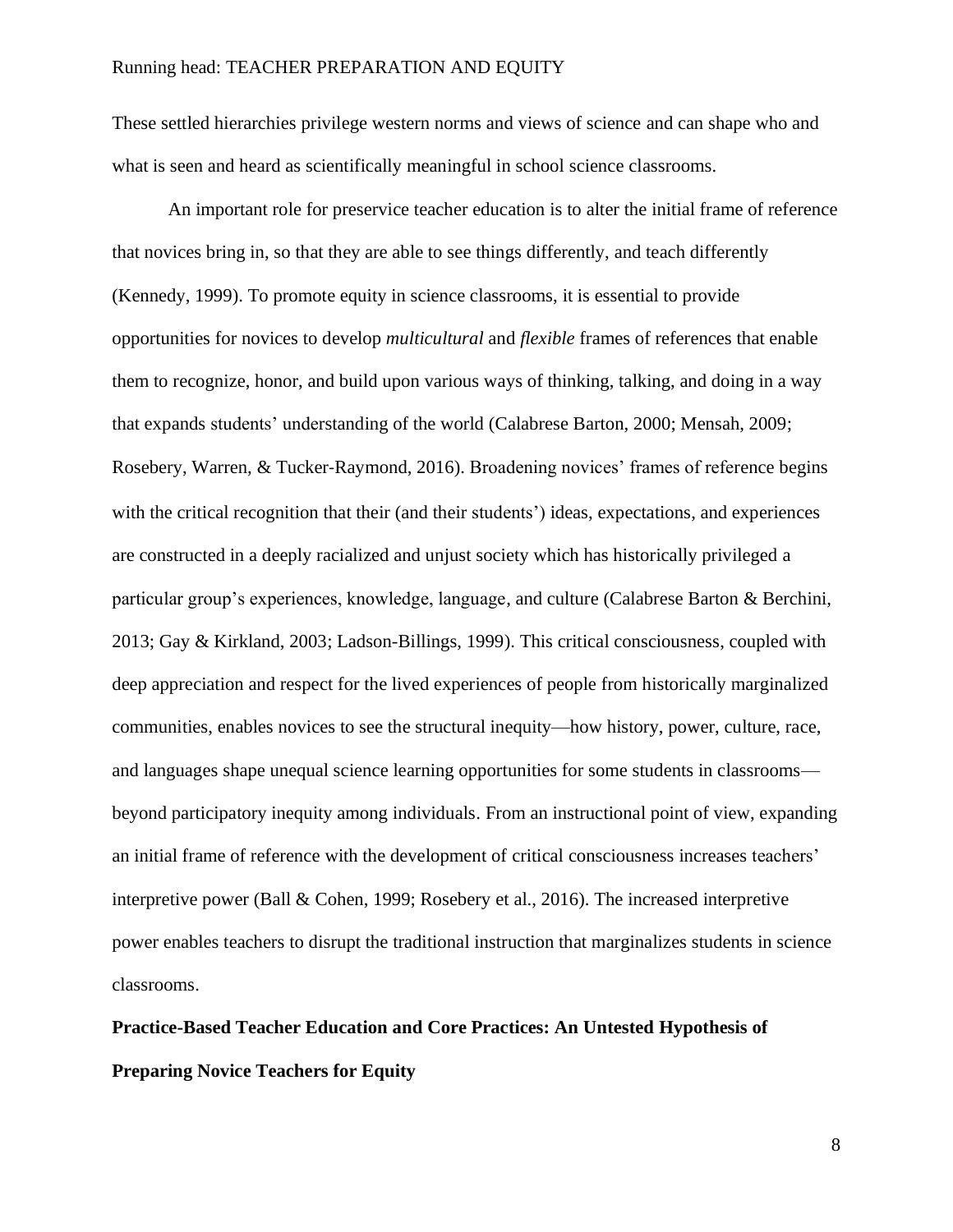Equity-minded teacher educators have explored various pedagogical activities to prepare novice teachers for equitable science teaching and learning in the context of their preservice education. Some examples of pedagogical activities are: discussing articles that provide feminist perspectives on the nature of science [\(Bianchini & Solomon, 2003\)](#page-51-0), participating in service learning projects [\(Calabrese Barton, 2000\)](#page-51-2), conducting critical ethnographies [\(Calabrese Barton,](#page-51-1)  [2001\)](#page-51-1), participating in critical book clubs that promote candidates' multicultural understanding [\(Mensah, 2009\)](#page-55-5), and exploring historically marginalized students' ideas in practice (Roseberry et al., 2016). Overall, four patterns emerge from prior work. First, salient pedagogical approaches undertaken by teacher educators—called pedagogy of investigation and reflection—render novices' beliefs visible and enable them to directly confront and challenge their beliefs [\(Grossman & McDonald, 2008\)](#page-53-1). Second, it is difficult, though not impossible, to alter novice teachers' views, assumptions, and ideological beliefs, in particular, those deeply held, taken-forgranted notions that come from experience [\(Bianchini & Solomon, 2003;](#page-51-0) [Mensah, 2009\)](#page-55-5). Third, the majority of research on this topic takes place in the context of elementary teacher education, which is substantially different from a secondary school context. Finally, prior studies were typically limited to examination of novices' responses to the innovative pedagogical activities *within* the preparation period. There are few science education researchers who follow novice science teachers beyond their preparation, to examine whether and how innovative pedagogical approaches affect novice science teachers' actual classroom *practices* when they become the teachers of marginalized students (see exception Bianchini & Cavazos, 2007; Bianchini, Johnston, Oram, & Cavazos, 2003).

The research on teaching and teacher education suggests that the relationship between what teachers see, think, or believe and what teachers actually do with students in a classroom is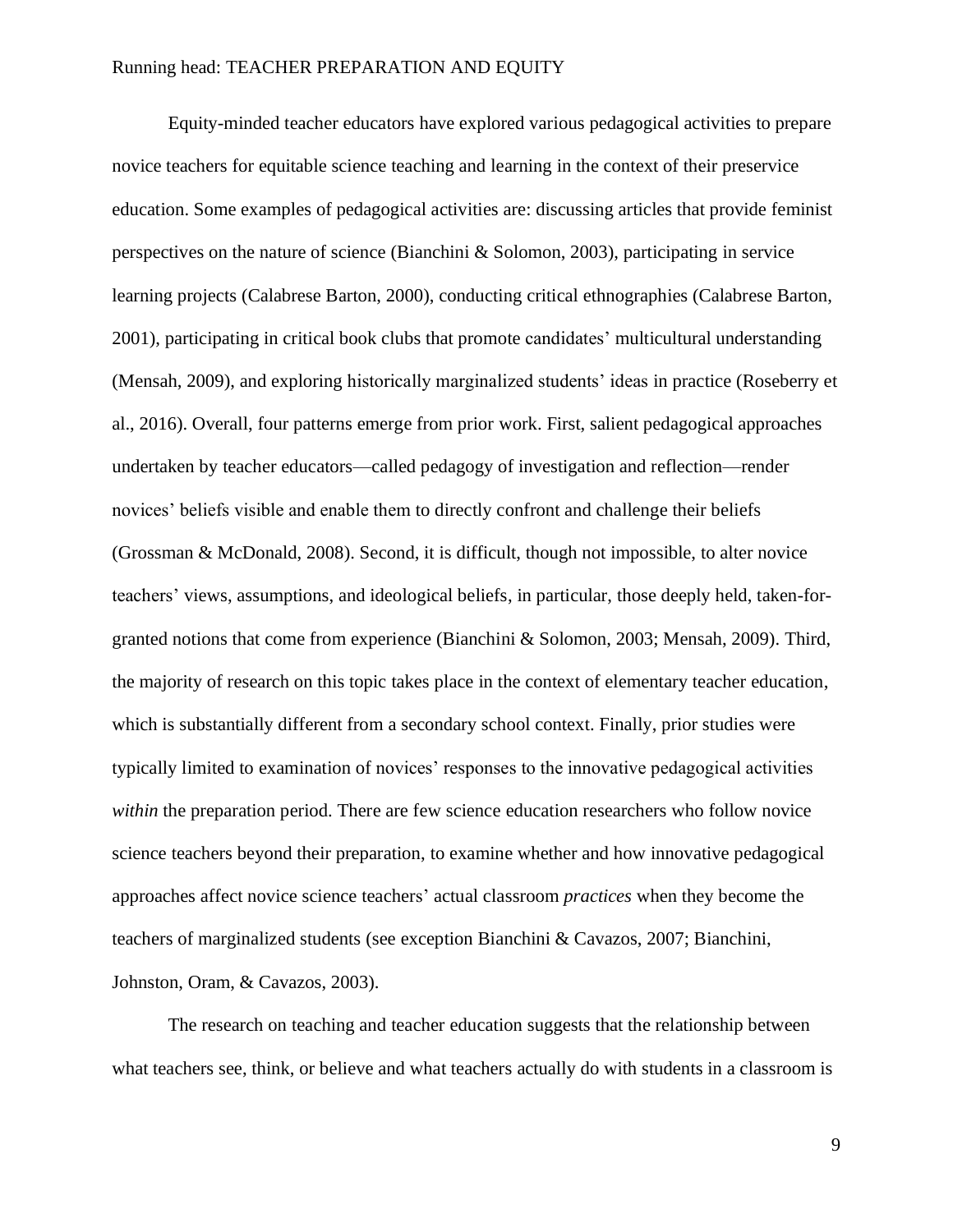neither simple nor straightforward [\(Cohen, 2011;](#page-52-3) [Hiebert & Morris, 2012;](#page-54-5) [Kennedy, 2010;](#page-54-6) Lampert, 1985). Researchers who followed novice teachers after the completion of the program found that many teachers claimed to embrace program ideas, such as culturally relevant teaching, but could not put these into practice [\(Artiles, Barreto, Pena, & McClafferty, 1988;](#page-50-4) [Ensor, 2001\)](#page-52-4). This 'problem of enactment' (Kennedy, 1999) has been noted as a persistent challenge facing the teacher preparation community.

The idea of refocusing teacher education from knowledge or belief to practice ("practicebased teacher education") is designed to addressing this persistent challenge of enactment. The proponents of core practices problematize those approaches to teacher education that mostly focus on theoretical topics with marginal relevance to the realities of the classroom. They argue for moving teacher education closer to the work of teaching [\(Ball & Cohen, 1999\)](#page-50-2) by expanding teacher education to include enactment—approximating, rehearsing, and practicing with students in classrooms—in addition to analyzing or reflecting on experiences [\(Grossman & McDonald,](#page-53-1)  [2008;](#page-53-1) [McDonald et al., 2013\)](#page-55-0). Grossman and McDonald (2008) state that:

While myriad students in teacher education may have read about the value of investigating students' funds of knowledge, we suspect that many fewer have opportunities to practice both eliciting such knowledge from students and weaving such knowledge into classroom instruction in ways that bridge between the everyday and the academic. (p. 191)

Proponents suggest that the identification of a few high-leverage or core practices of teaching that support high-quality student learning, alongside a practice-based approach to teacher education, will "ensure that new teachers begin their careers significantly better equipped to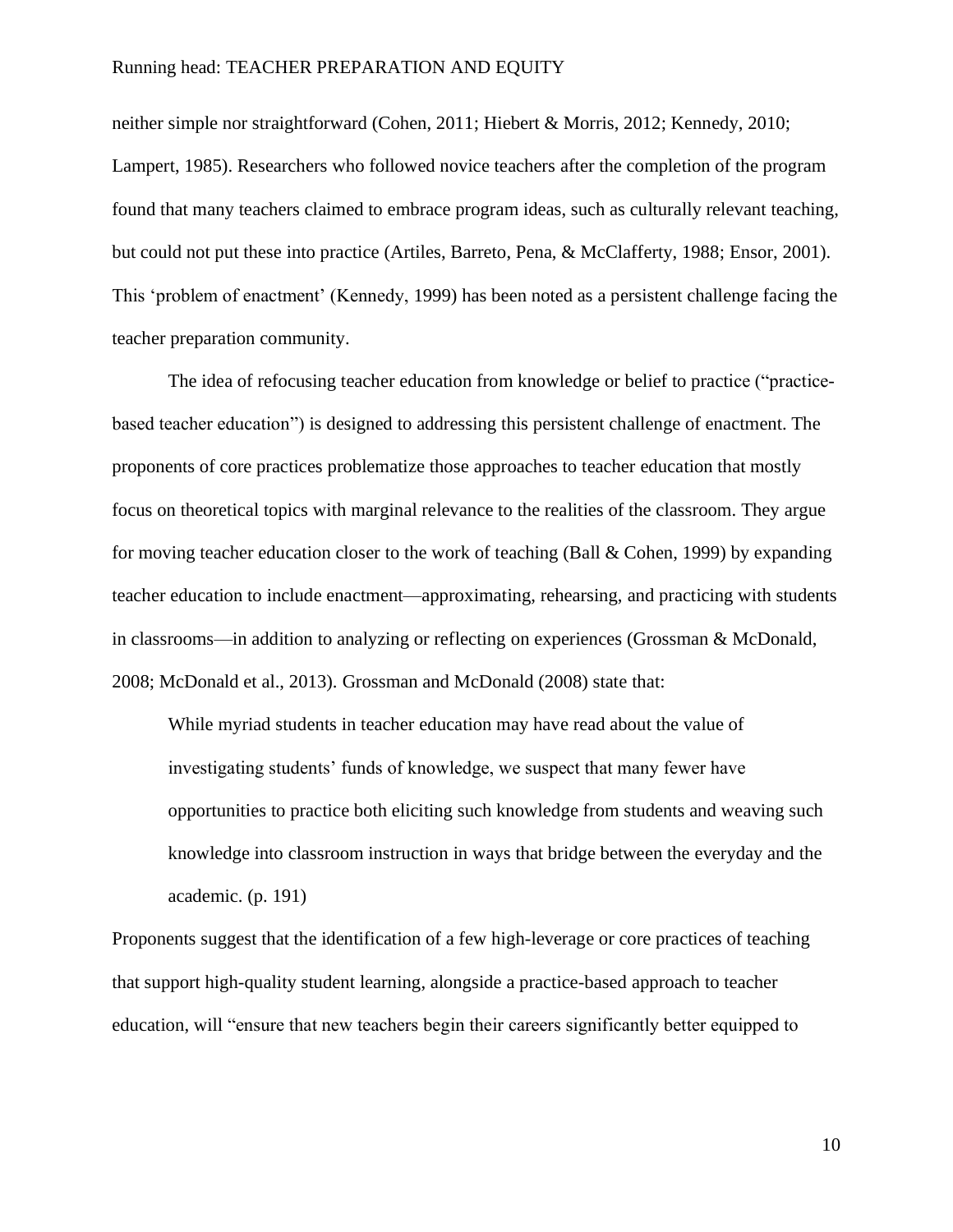create intellectually and emotionally engaged disciplinary learning for all of their students" (Core Practice Consortium, 2016).

Yet, the argument that teaching core practices to preservice teachers will prepare them to create equitable and meaningful disciplinary learning environments for historically marginalized students is debatable. However, it is legitimate to ask if the chosen core practices fully address equity concerns, such as helping novice teachers to attend to the ways in which historicized injustice manifests in the system of power which plays out in classroom practices, beyond improving individual students' access and opportunity. Sheth (2019) argues that "current conceptions of good science teaching, such as ambitious science teaching, have much to offer in terms of promoting participatory equity goals. They, however, remain colorblind by not critically addressing racism embedded in science and science teaching" (p. 5).

### **Sociocultural and Critical Race Theory**

The focal phenomena of this study are three white female science teachers' learning experiences facilitated by a secondary science methods course that uses the four core practices of AST as its main curriculum, and the participants' later science instruction with historically marginalized students during their first two years of teaching. We draw on sociocultural and critical race theory (CRT) to analyze whether and how the activity of approximating AST practices helps the novice teachers to develop their capacity of creating meaningful and equitable learning environments for historically marginalized students. Sociocultural and CRT perspectives offer invaluable insights to the examination of the focal phenomena. Unlike the traditional perspective of learning as the change of mental representations stored in an individual's head [\(Clancey, 1997\)](#page-51-3), sociocultural and situative perspectives [\(Greeno, 2006;](https://docs.google.com/document/d/1MlV94ueMSkkT6GJOm1hcHvVXjIUrgAfB1FQwgXvWTWk/edit#heading=h.2jxsxqh) [Greeno & Gresalfi, 2008;](https://docs.google.com/document/d/1MlV94ueMSkkT6GJOm1hcHvVXjIUrgAfB1FQwgXvWTWk/edit#heading=h.z337ya) [Lave & Wenger, 1991\)](https://docs.google.com/document/d/1MlV94ueMSkkT6GJOm1hcHvVXjIUrgAfB1FQwgXvWTWk/edit#heading=h.1pxezwc) view learning as "a trajectory of that person's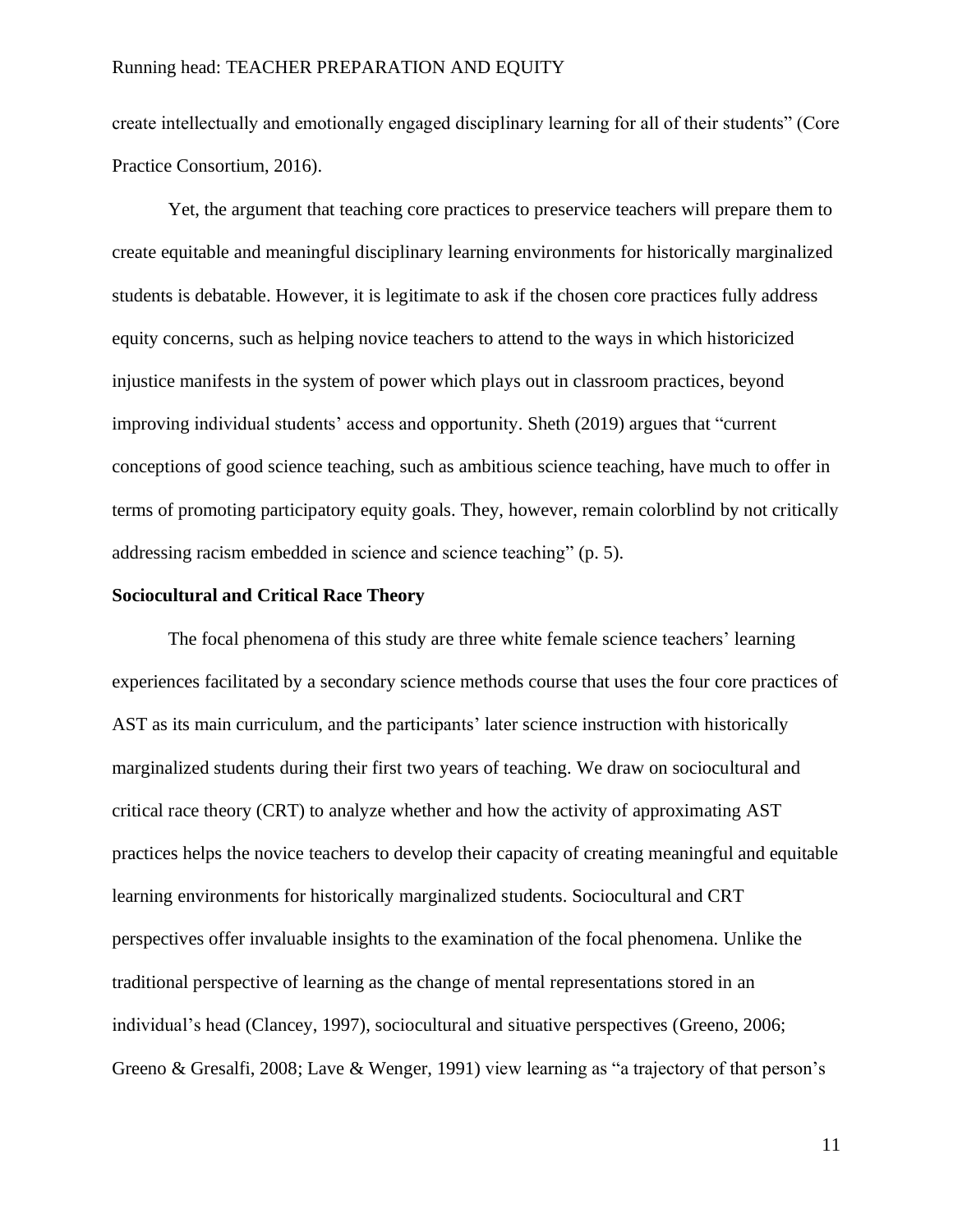participation in the community—a path with a past, present, shaping possibilities for future participation" [\(Greeno & Gresalfi, 2008, p. 180\)](https://docs.google.com/document/d/1MlV94ueMSkkT6GJOm1hcHvVXjIUrgAfB1FQwgXvWTWk/edit#heading=h.z337ya). Grounded in the premise that learning, activity, and context are inherently inseparable, sociocultural theorists use *activity systems* as the unit of analysis to understand how and why activities in a setting, such as approximating core practices, result in changes in novice teachers' participation in the work of teaching as valued by the community. Understanding novice teachers' learning (i.e., increasing capacity to create equitable and meaningful learning contexts for historically marginalized youth) necessitates a careful examination of the characteristics of novice teachers (e.g., personal backgrounds and experiences), and their *interactions* with both people and informational resources across settings and over time. Sociocultural perspectives are particularly useful to study the role of core practices in novice teacher learning because of their attention to mediation. When approximating one AST practice—for example, 'eliciting student thinking'—novices' interactions with students in K-12 classrooms are mediated by intentionally designed *tasks, tools, and talk* to accomplish a particular pedagogical goal. By closely examining the type and nature of novices' interactions with students mediated by core practices, sociocultural perspectives enable us to explain how and why desirable change in novices' trajectories of participation occurs to increase their capacity for equitable teaching in relation to the use of AST practices.

This study also draws on critical race theory (CRT) [\(Ladson-Billings, 1999,](#page-55-3) [2004;](#page-55-6) [Parsons, 2017\)](#page-56-6) as the analytical lens to understand novice science teachers' developing capacities for promoting equity. Emerging out of critical legal studies in the 1970s, CRT centralizes race, racism, and power in the examination of phenomena (Bell, 1987, 1993; Crenshaw, Gotanda, & Peller, 1995; Delgado & Stefancic, 2001). Basile and Lopez (2015) analyzed science and mathematics education policy documents through a CRT lens and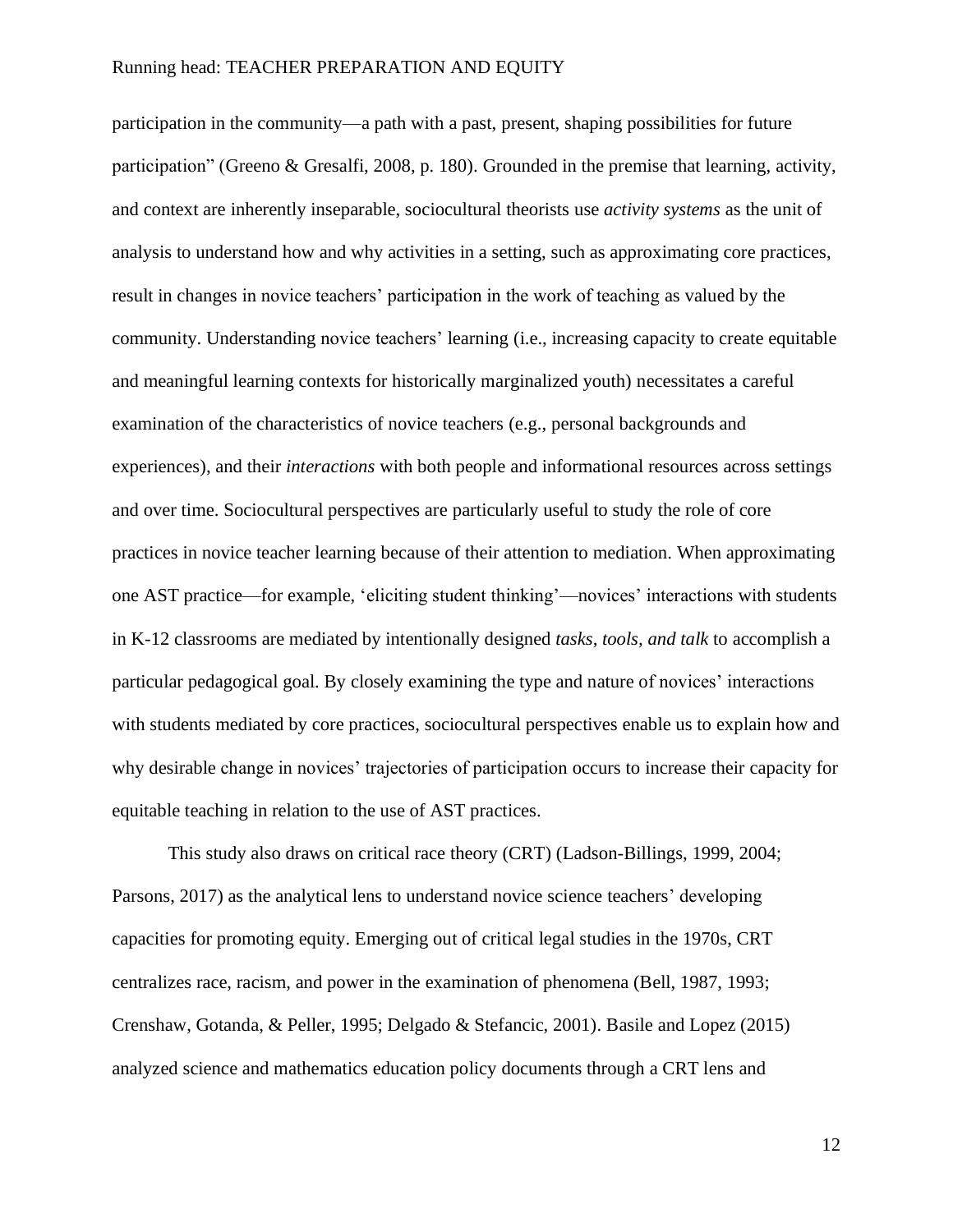identified four common themes that hold implications for novice teachers learning about equity (see pp. 521-522 of Basile & Lopez, 2015). These are as follows: 1) *interest convergence* as a motive for racism (i.e., racism confers "material" benefits for wealthy white people and psychological benefits for lower-SES white people; Bell, 1980, 2005 as cited in Basile & Lopez, 2015, p. 521); 2) race is a *social construct* rather than a biological fact (Delgado, 2001); 3) objectivity-minded views of race and equity—for example, *color blindness*—are artifacts of privilege and can perpetuate or conceal racist ideas (Solorzano & Yosso, 2001); and 4) *racial commodification,* which is the belief that whiteness itself can be possessed and confers with it the privilege of owning property (Leonardo, 2002). In the context of preparing novice teachers for equity, interest convergence draws our attention to novice teachers' motivations—what motivates the three women who chose to work with historically marginalized youth? A naïve salvation-oriented goal, such as "saving the poor student of color," is a manifestation of interest convergence. The second theme, that race is a social construct, draws our attention to the ways in which race is socially constructed through interactions mediated by both curricula and teachers in classrooms. Examining whether and to what extent novice teachers attend to race when designing and enacting their curriculum, and when interpreting classroom situations, allows us to recognize novices' increasing capacities for creating inclusive learning environments. The third theme, the need to challenge notions of color blindness and similar claims of objectivity, helps to problematize novice teachers' generic or color-blinded discourses about equity or equitable participation. The final theme, *racial commodification*, is applicable in that science is often considered "white property" (Mensah & Jackson, 2018). Traditional Eurocentric, positivist teachings of science promote exclusivity and reify white, male ownership of science. In considering this theme of CRT, we ask whether and to what extent novice science teachers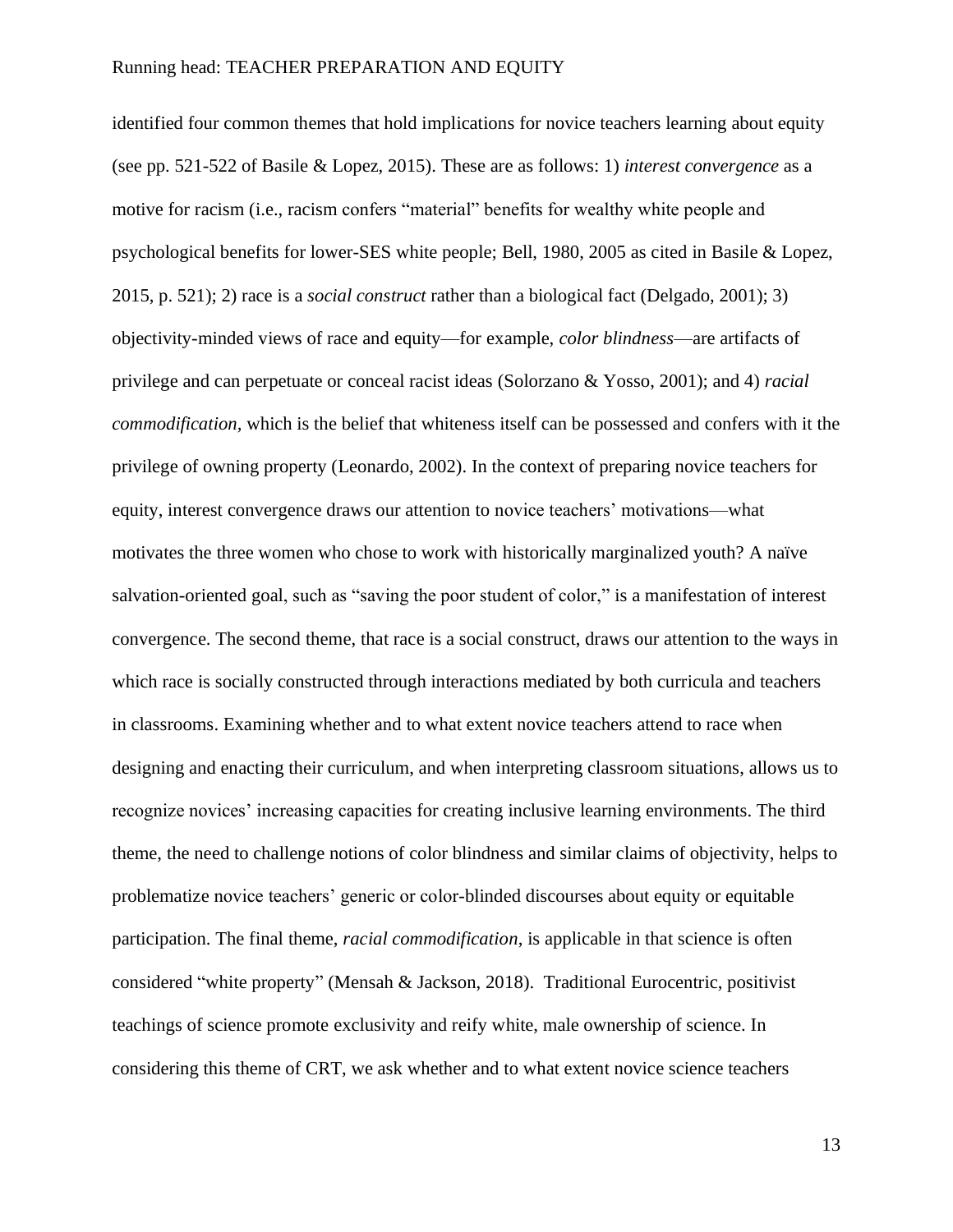develop multicultural and flexible frames of reference, while moving away from ethnocentrism, epistemic elitism, and essentialism. Building upon Ladson-Billings' argument, Mensah and Jackson (2018) remind us that "educators continue to be educated and educate others in ways that ignore systemic racial inequities and their own role in perpetuating those inequities" (p.5). By drawing on CRT as the analytical lens, we hope to better understand and ultimately dismantle the practices of structural ideologies of systemic and endemic racism in secondary science classrooms.

### **Method**

### **Preparation Program Context**

The study's setting is a 14-month, post-baccalaureate certificate-plus-master's program housed in a research-oriented university in the Western United States. The program offers several social foundational courses, disciplinary-specific methods courses, and field-work seminars. Similar to other programs, candidates take a four-credit foundation course, "Foundations of Cultural Diversity & Equity," which explicitly addresses issues regarding culture, race, and equity. This course was designed to help candidates interrogate the issues of white privilege, racism, and subtle and persistent forms of individual and institutional bias inhibiting historically marginalized youth from achieving academic success. Candidates engage in readings, discussions, equity audits, and community asset mapping, ultimately writing a "leveraging funds of knowledge" report (see appendix A for the course goals, objectives, activities, and weekly readings). The candidates enrolled in this 10-week long course during the fall quarter while simultaneously taking a secondary science methods course. The methods course continued until the end of the program.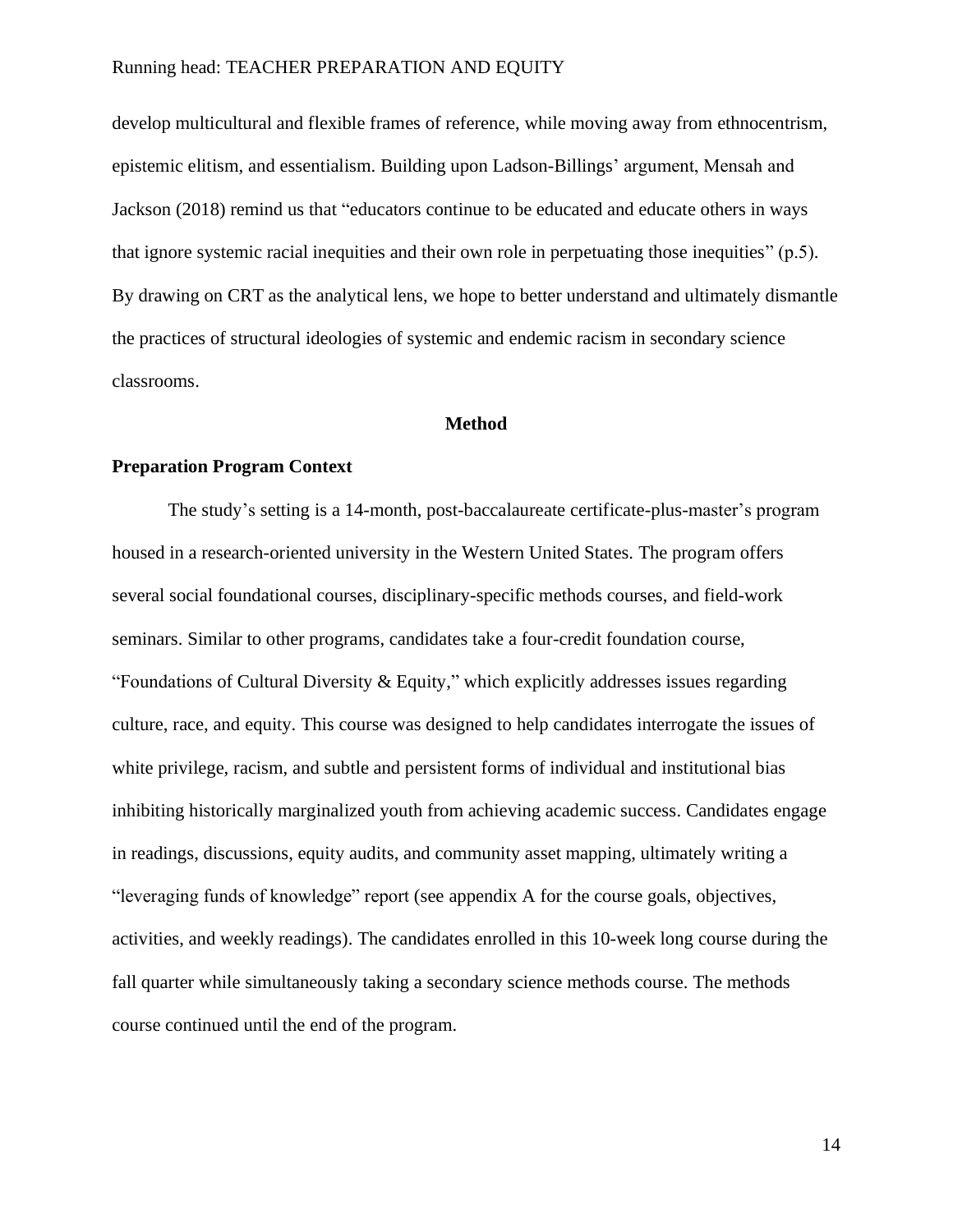Student teaching placements were organized during the summer at the beginning of the program, and lasted the entire school year. In the first half of student teaching (August to January), candidates spent two days per week at field sites (about 12 hours total) and the other three days at the university taking courses. From the end of January to June, they spent the school day as student teachers and took courses at the university in the evening. They completed additional courses in the second summer before finishing the program. Candidates' field experiences were primarily guided by two courses: a fieldwork seminar and a subject matter methods course. The fieldwork seminar, offered to all candidates across disciplines, focused on common teaching issues, such as classroom management, disciplines, edTPA preparation, and job interviews. A subject-specific methods course, which included a number of teaching-related activities, was the primary university-based guide for candidates' field experiences relevant to disciplinary teaching and learning.

### **Approximation of Core Practices Guided by Science Methods Courses**

The secondary science candidates attended a total of 20 methods course sessions at the university from September to June. A set of four core practices of AST [\(Windschitl et al., 2012\)](#page-57-2) were used as the main curriculum of the methods course. These AST practices were developed by synthesizing of four bodies of literature: studies of 1) student learning, 2) expert teaching, 3) equity in instruction, and 4) disciplinary activities of contemporary science. The AST practices consist of one *planning* practice (i.e., constructing the big idea of the lesson) and three *discourse* practices (i.e., eliciting students' ideas, supporting ongoing changes in thinking, and pressing for evidence-based explanation). Overall, AST practices specify how to begin a unit, how to organize activities during the unit, and how to end the unit, with the aim of supporting students' scientific sense-making. For example, a unit may begin with the introduction of a puzzling real-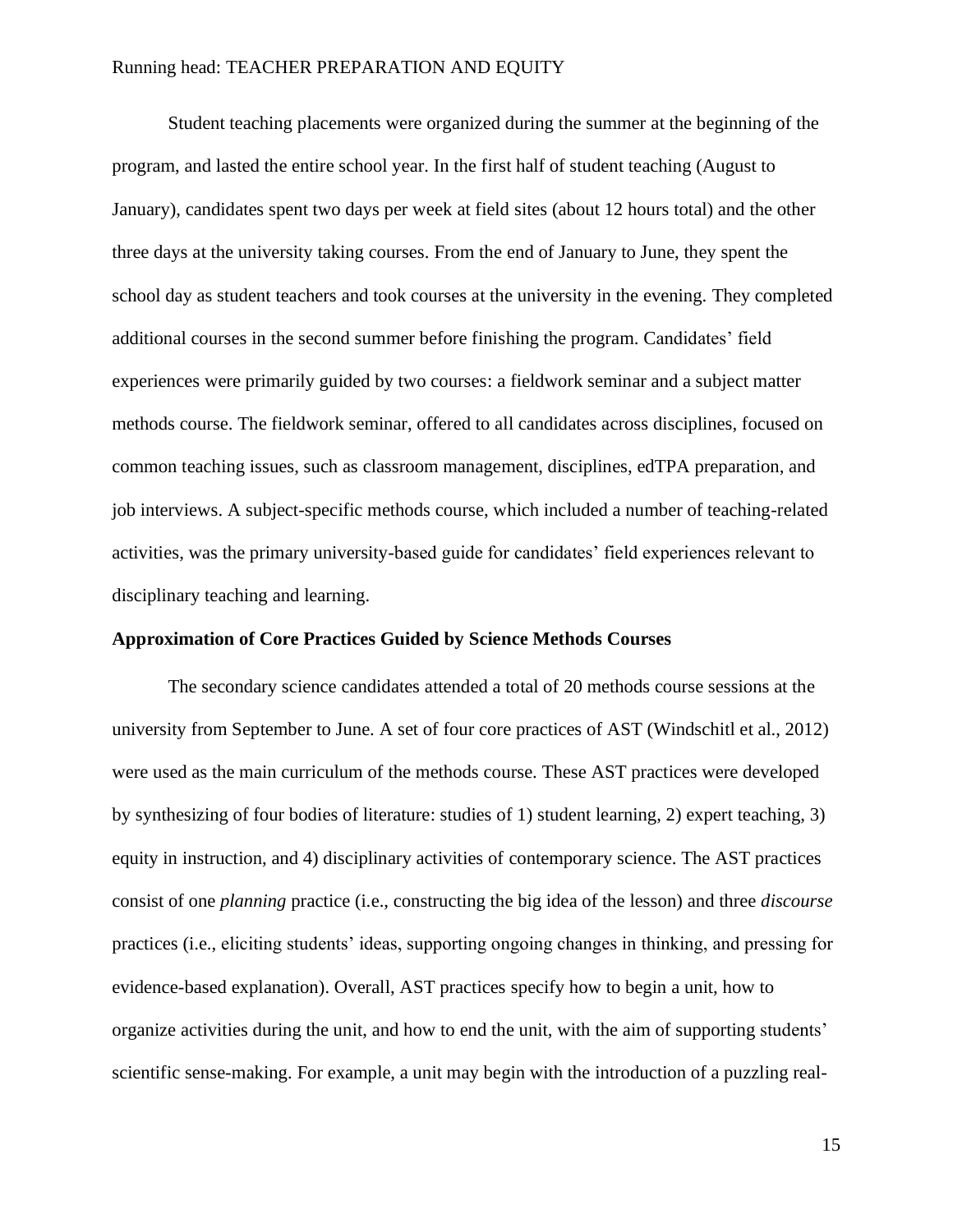world phenomenon or a problem that functions as the 'anchor' to students' experiences throughout the unit (practice #1). The teacher first elicits students' initial ideas about the anchoring phenomena (practice #2), and then supports changes in their students' thinking by engaging them in various activities (practice #3). Toward the end of the unit, the teacher presses students to revise their explanations of the phenomena based on the evidence (practice #4) (for further detail, see Windschitl et al, 2012).

Throughout the methods course, candidates repeatedly engaged in sequenced activities: (a) planning a lesson or a unit and revising the plan based on feedback, (b) enacting the plan with peers and with their students, and (c) analyzing student responses and producing a written report that included the final (revised) version of the plan (see details of pedagogical activities in Table 1). The methods course instructor modeled each AST practice and provided opportunities for candidates to experience each practice as students of science. Following this demonstration, candidates worked in groups of four to five to plan and approximate the modeled practice with their peers via rehearsal (Davis et al., 2017). Thus, candidates had opportunities to practice and see the various forms of approximation conducted by their peers while playing the role of students, teachers, or observers. Candidates then wrote reflective reports.

Following rehearsal activity in the methods course, each candidate approximated AST practices in their own field placement classrooms. Candidates went through multiple revisions of *tasks, talk, and tools* of the targeted practice while receiving feedback from both the course instructor and their peers. During the approximation in classrooms, candidates videotaped their teaching and collected samples of student work. After the approximation, they brought samples of student work and videos to the methods courses, and analyzed the artifacts with their peers.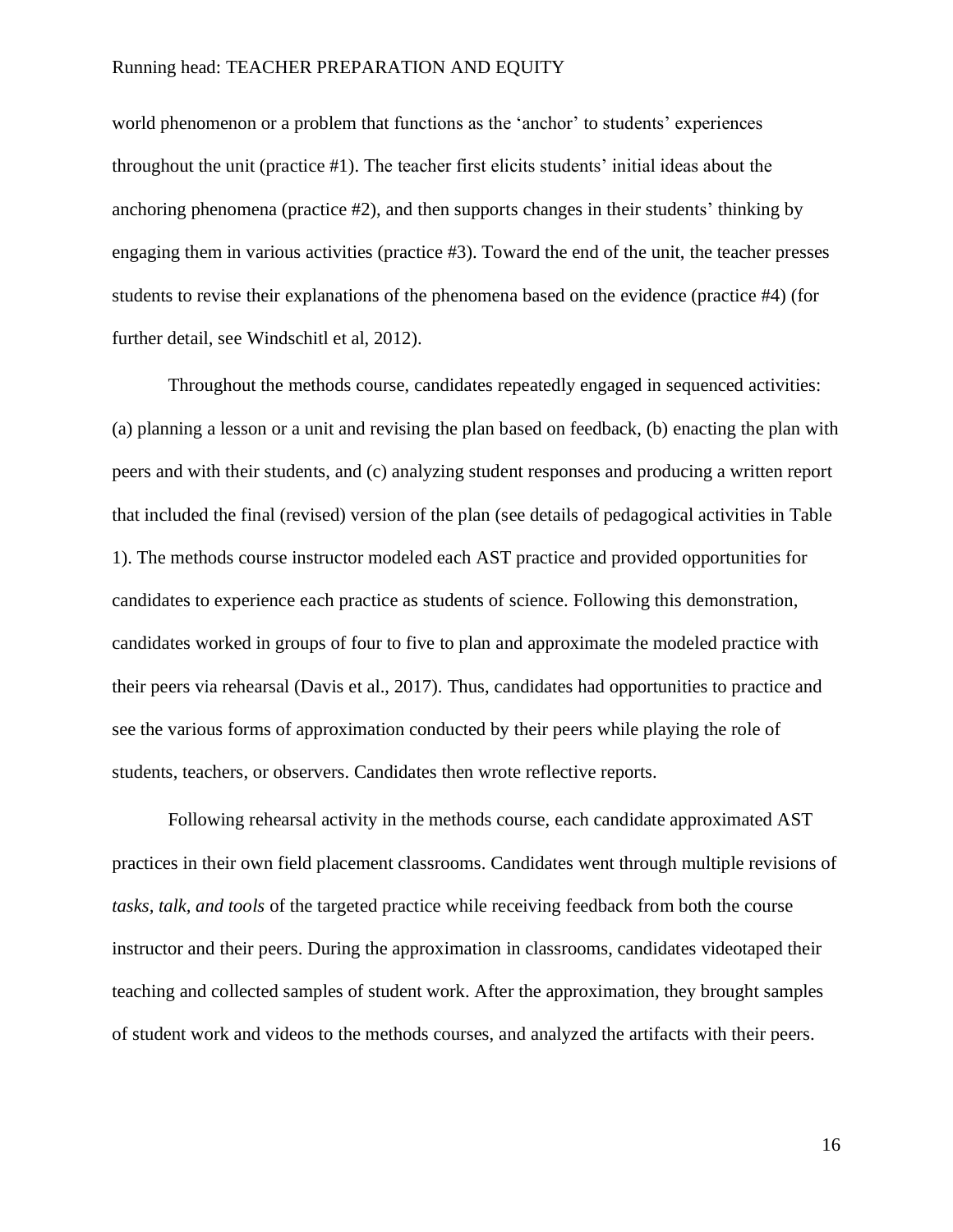This approximation ended with a written report that included analysis of student work and the revised design of *tasks, talk, and tools* based on the analysis.

Throughout the fall quarter (September to December), candidates approximated the four AST practices while conducting two rounds of guided field teaching. During the winter quarter (January to March), candidates conducted two additional rounds of field teaching while approximating AST practices. In the spring quarter (April to June), candidates engaged in guided field teaching once again.

--Insert Table 1 about here--

### **Participants**

This study was part of a larger project on novice teachers' learning trajectories from preparation to their second year of teaching. In this paper, we focused on three novice teachers, Leslie, Mary, and Brenda, who went on to teach in schools serving historically underserved students upon completion of their preparation program. Leslie, Mary, and Brenda were white females who entered the teacher preparation program in 2014 (see participants' details in Table 2). Leslie majored in chemistry and Mary and Brenda majored in biology. Each of them brought unique life histories and experiences to the program. Leslie grew up in a low-income, workingclass family and had experienced some difficulties in her life. During high school, her family moved around a great deal, and she had to sleep on couches or on the floor at times. Before entering the program, Leslie worked as an SAT preparation tutor for an online company. Mary and Brenda both grew up in middle-class families in small suburban towns and had relatively smooth lives. They went to school in suburban, white, middle-class communities. After graduating from college, Mary became involved in conservatory research in South Africa and Morocco for about two years. This experience motivated her to become an educator because she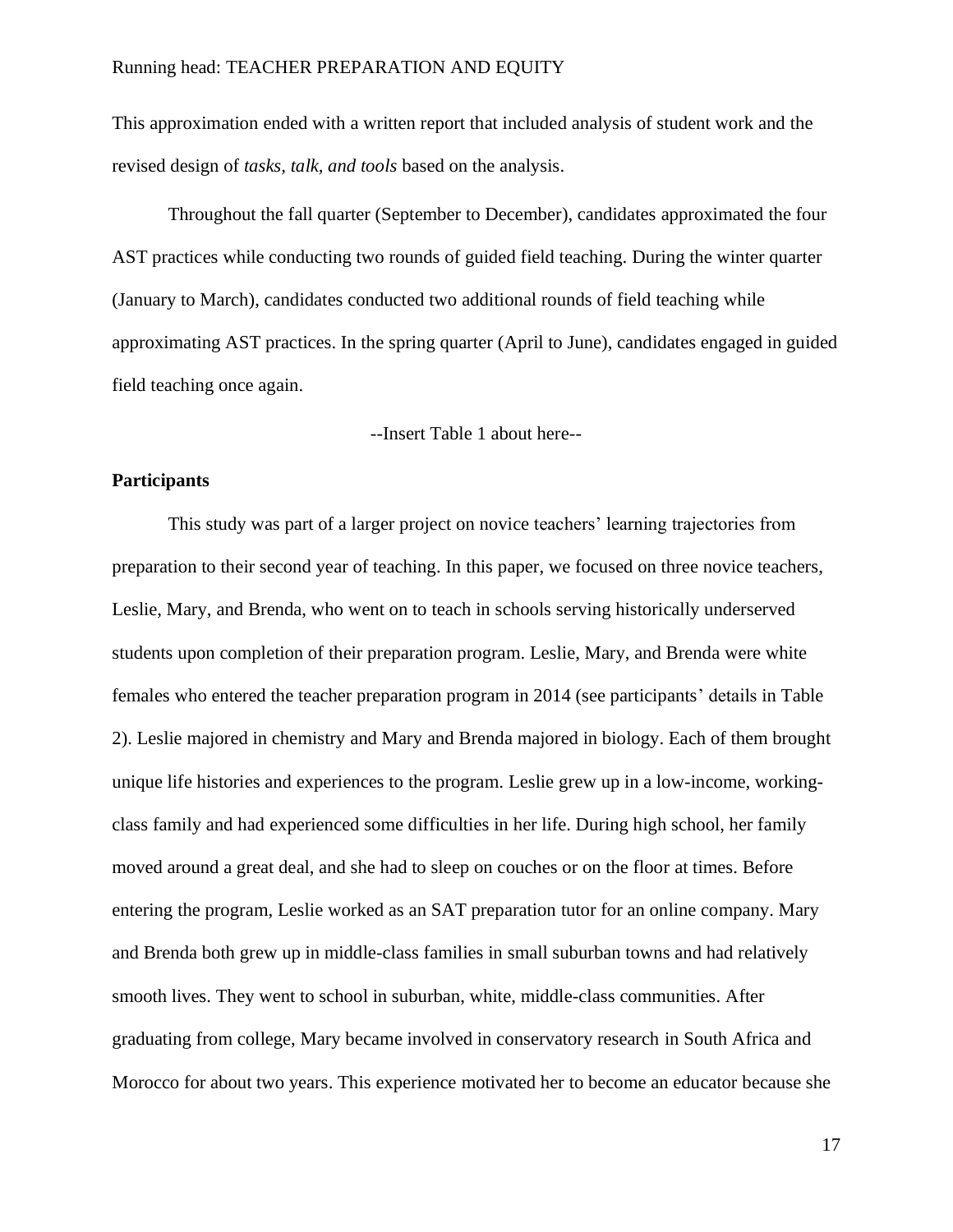thought "the biggest impact you could make is educating people and teaching people empathy and how to relate that to knowledge." Similar to Mary, Brenda graduated from college and worked in the medical device industry as a quality control inspector. She said, "I had already climbed the corporate ladder pretty high making a lot of money. It was just like, 'You know? I didn't like it.' I wanted to make a difference." All three women wanted to help people and improve the world through education. They also wanted to help students to develop critical thinking through science education, instead of simply teaching science via rote memorization or lecture.

### --Insert Table 2 about here—

During the preparation period, Leslie was placed in schools located in white, upper middle-class communities. Meanwhile, Brenda and Mary were both placed in schools serving two starkly different communities, an affluent white community and a working class, primarily Latinx community (see the details of field placement settings in Table 2). None of the participants reported seeing the forms of science teaching discussed in their methods courses in their field placements.

### **Data Generation**

Data were generated via artifact collection, observation, and interviews. The primary source of data was what is called a *teaching episode (TE)*. During the preparation period, candidates generated a set of artifacts whenever they approximated the core practices with students in their field placements. A 'teaching episode' included the following artifacts: (a) initial and revised plans, the feedback that novice teachers received, and instructional materials used, (b) a teaching video, (c) samples of student work, and (d) written analyses of student work. A total of five TEs per teacher were produced during the preparation period. During the first two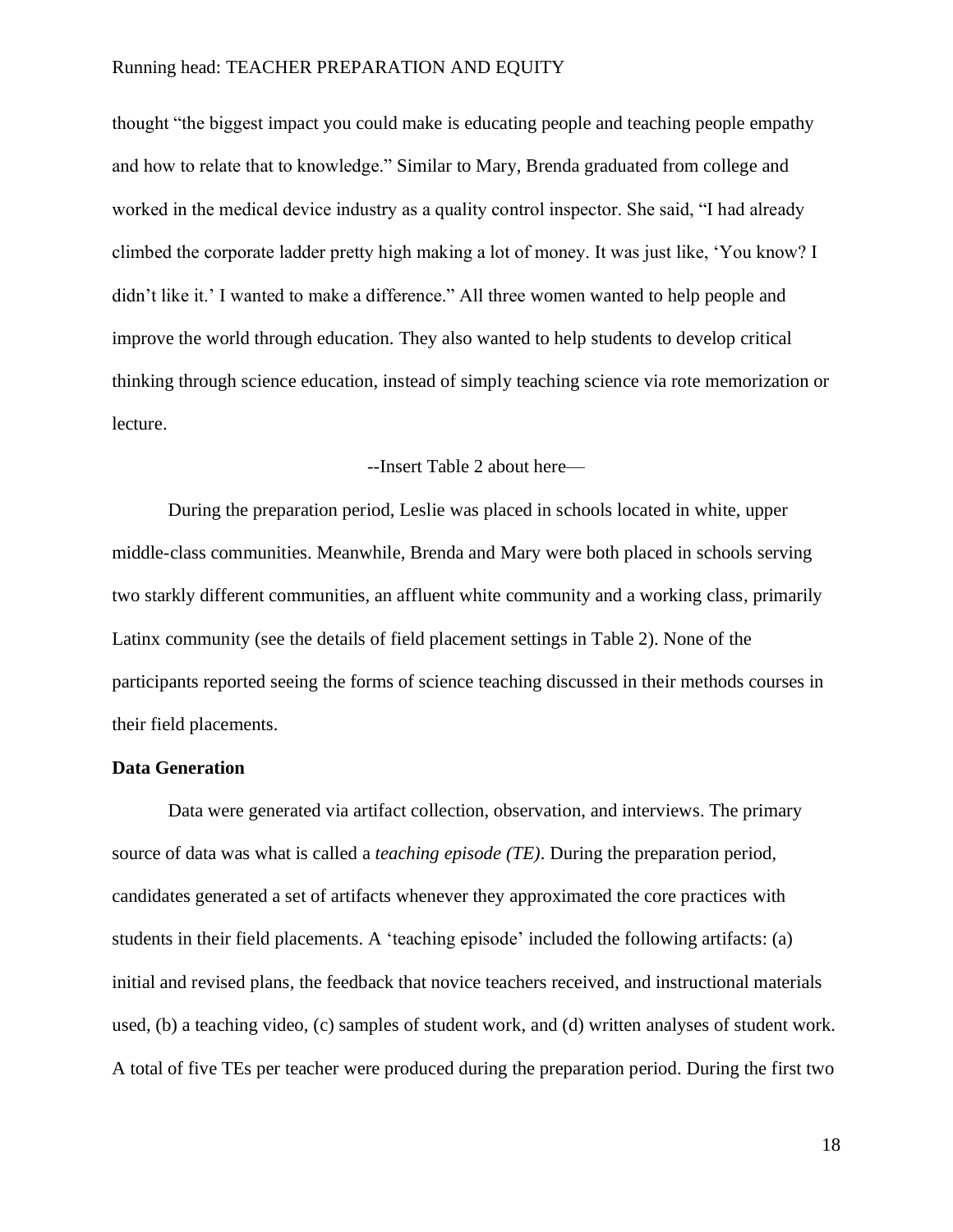years of teaching, we visited the teachers' classrooms three times per year with their invitation, producing 18 TEs. We also conducted a post-observation interviews lasting 30-50 minutes to understand each teacher's pedagogical reasoning and her experiences with historically marginalized students in the local context.

The other source of data was collected annually: *end-of-year interviews*. These were semi-structured, 60-minute interviews with each participant. The interview conducted at the end of preparation focused on understanding the field placement setting and novice teachers' experiences approximating core practices in their field placement classrooms. The exit interviews conducted at the end of the first and second years provided in-depth information about the instructional culture, norms, expectations, available resources, leadership, and support for new teachers.

Lastly, we collected a set of *candidates' vision statements* written at the very beginning of the program, and revised in the middle and at the end of the program. A set of statements were used as the complementary source of data.

### **Data Analysis**

**Analyzing the role of core practices in developing novices' capacity for equitable teaching (RQ1).** We analyzed novice teachers' practice and discourse trajectories during the preparation period to understand the role of AST practices in developing their capacity for equitable teaching (RQ1). The underlying assumption was that if novices developed multicultural and flexible frames of reference, they would engage in the work of teaching in ways that honored and expanded students' ways of making sense of the world. Also, the increasing critical consciousness about race, racism, and structural inequity would be reflected in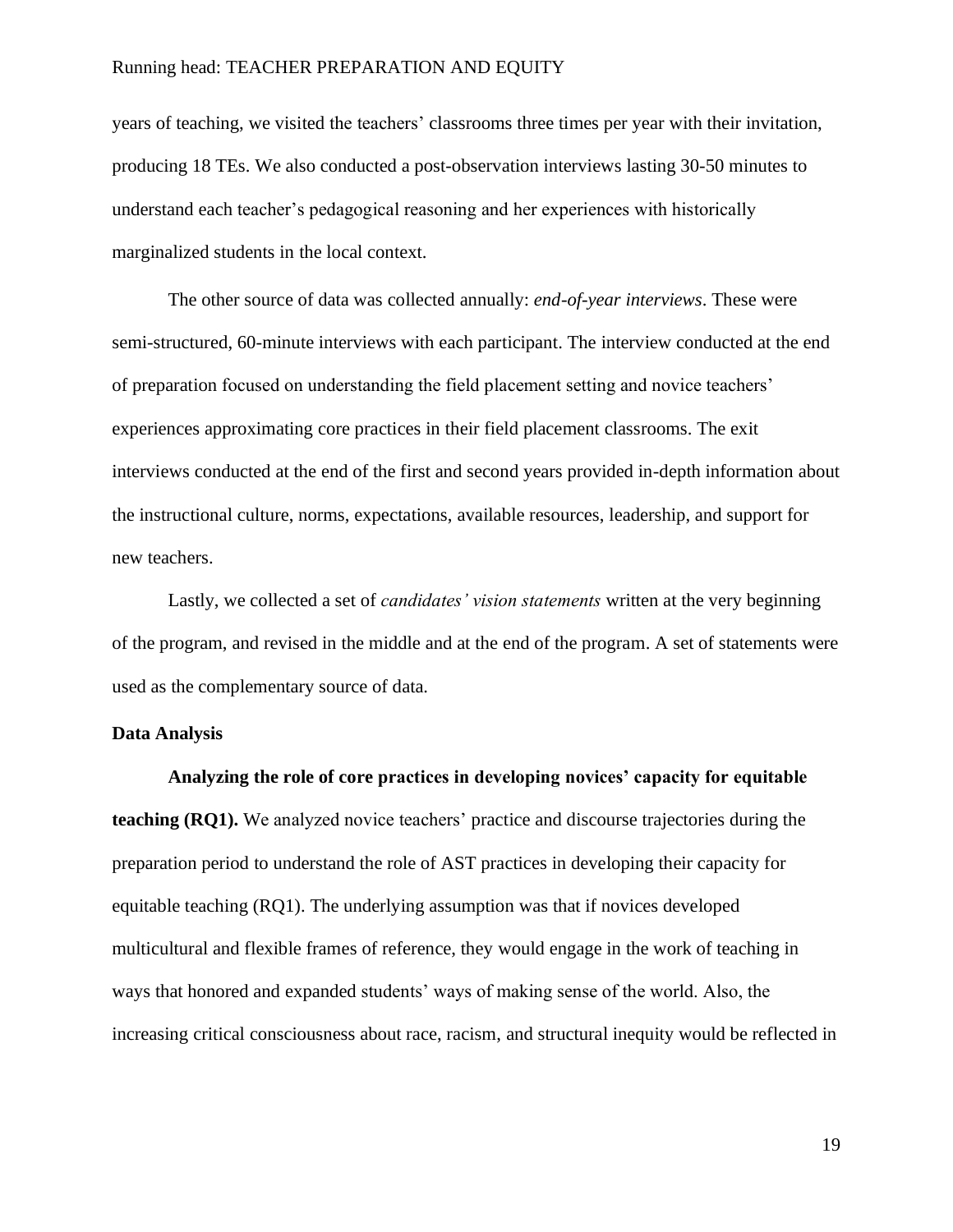novices' pedagogical choices when planning and enacting the curriculum, as well as their interpretations of marginalized students' behaviors and performances in classrooms.

*Coding the trajectories of practices.* Guided by sociocultural theory, each teaching episode (TE) was used as the unit of analysis. The analysis of novice teachers' practices focused on two observable dimensions that profoundly shape historically marginalized students' science learning experiences: the *framing* of learning goals and the *positioning* of learners. Informed by CRT, we explicitly attended to the power and privilege in a learning setting configured by novices' framing and positioning. Specifically, in each episode, we first examined ways in which learning goals were *framed* in the planning document and/or were communicated with students during lesson enactment. We identified segments where a candidate described learning goals, objectives, assessment tasks, or learning outcomes in the written documents of each teaching episode. Additionally, we examined segments of teaching videos, when available, where a novice teacher introduced the learning goals and tasks, typically at the beginning of instruction. Multiple sources of data collected through multiple methods allowed us to triangulate the interpretation of framing and positioning (Denzin & Lincoln, 2005). The coding scheme was developed iteratively while analyzing the data over nine months and reviewing the literature. In the final coding scheme, the framing of science learning in each teaching episode was coded dichotomously as either expansive or hierarchical. *Expansive framing* refers to the framing of science learning as expanding ways of making sense of the world without privileging western ways of doing or thinking. For example, in a lesson about Gas Laws, one participant drew upon the 2015 National Football League's football deflation scandal. The student learning goal was to "figure out how a football might be able to 'self-deflate' after moving from a warm to a cool environment." *Hierarchical* refers to the framing of science learning as the acquisition of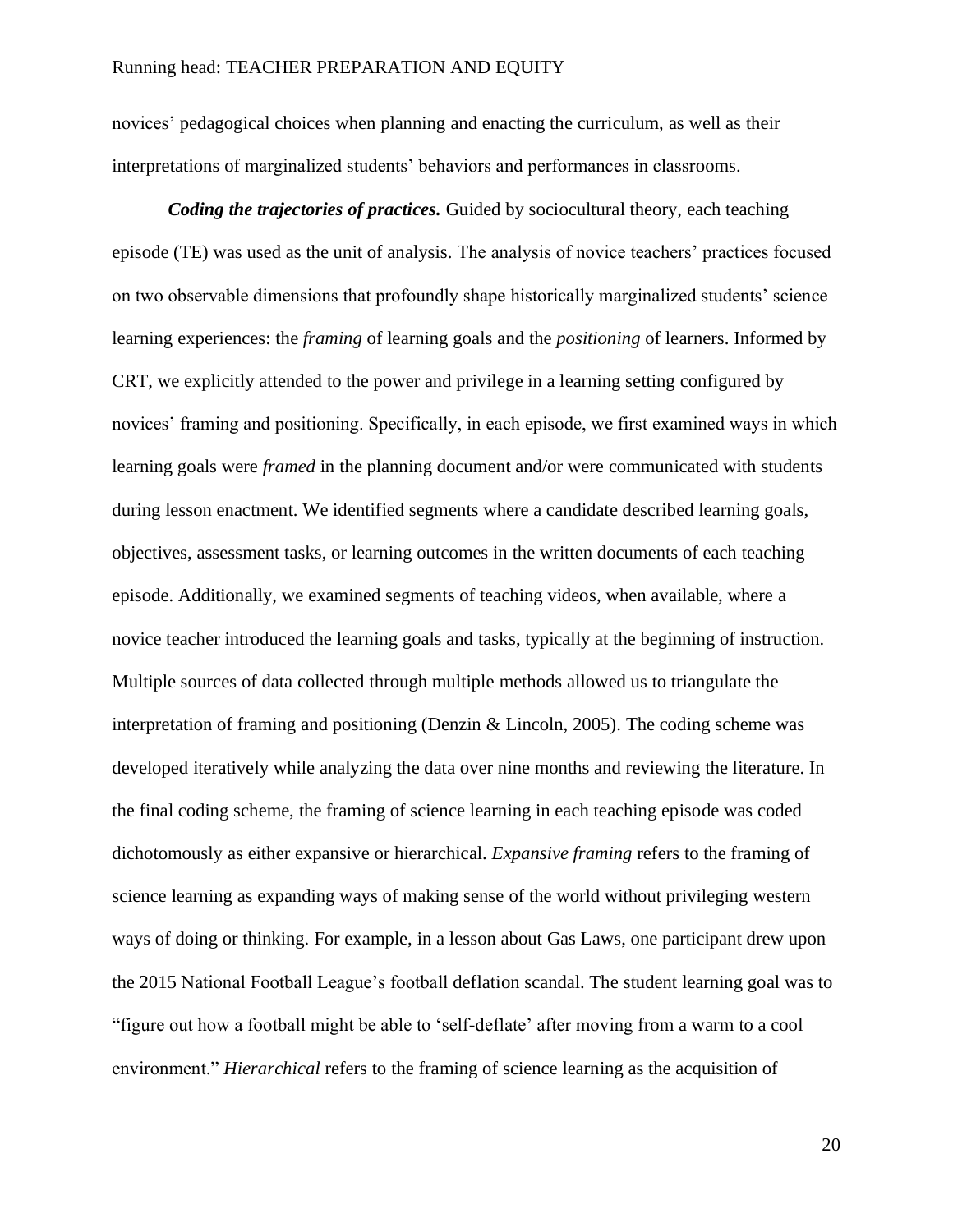canonical content or skills (e.g., the learning goal is to understand Boyle's Gas Laws), and reflected that novices privilege their own or western views of sciences as right or better than others (see details in Table 3).

The second dimension was how students, and their ideas lived experiences, were *positioned* in relation to disciplinary knowledge and ways of knowing. In each TE, we first identified the main instructional tasks using written documents (e.g., lesson plans, handouts, curriculum materials) and teaching videos. We analyzed whether and how students' ideas, interests, and everyday experiences were used to design a task. Then, we analyzed how students' ideas and experiences were treated during the enactment. The spectrum of positioning was grouped into three categories in the final coding scheme (see again Table 3). *Central* refers to situations in which students' ideas, interests, and everyday experiences constituted the central aspect of a learning environment, as the subject of inquiry or meaning-making. In addition, student ideas and cultural experiences were persistently positioned as scientifically valid, generative, and valuable during the enactment of a task, which indicates novices' progress toward equitable teaching. *Developing* refers to situations in which students' ideas, interests, or everyday experiences appeared in the task design, but scientifically inaccurate ideas or nonwestern ways of thinking were treated as "inappropriate" or "wrong" instead of valuable resources during the enactment. Alternatively, students' ideas, interests, or everyday experiences might have appeared in the task design in a superficial way, such as "a motivational hook." *Marginal* refers to situations that, by the design of the task, provided little or no connection to students' ideas, interests, and everyday experiences. Scientifically inaccurate ideas were treated as "misconceptions" or "wrong" during classroom interactions. The data was coded using this coding scheme.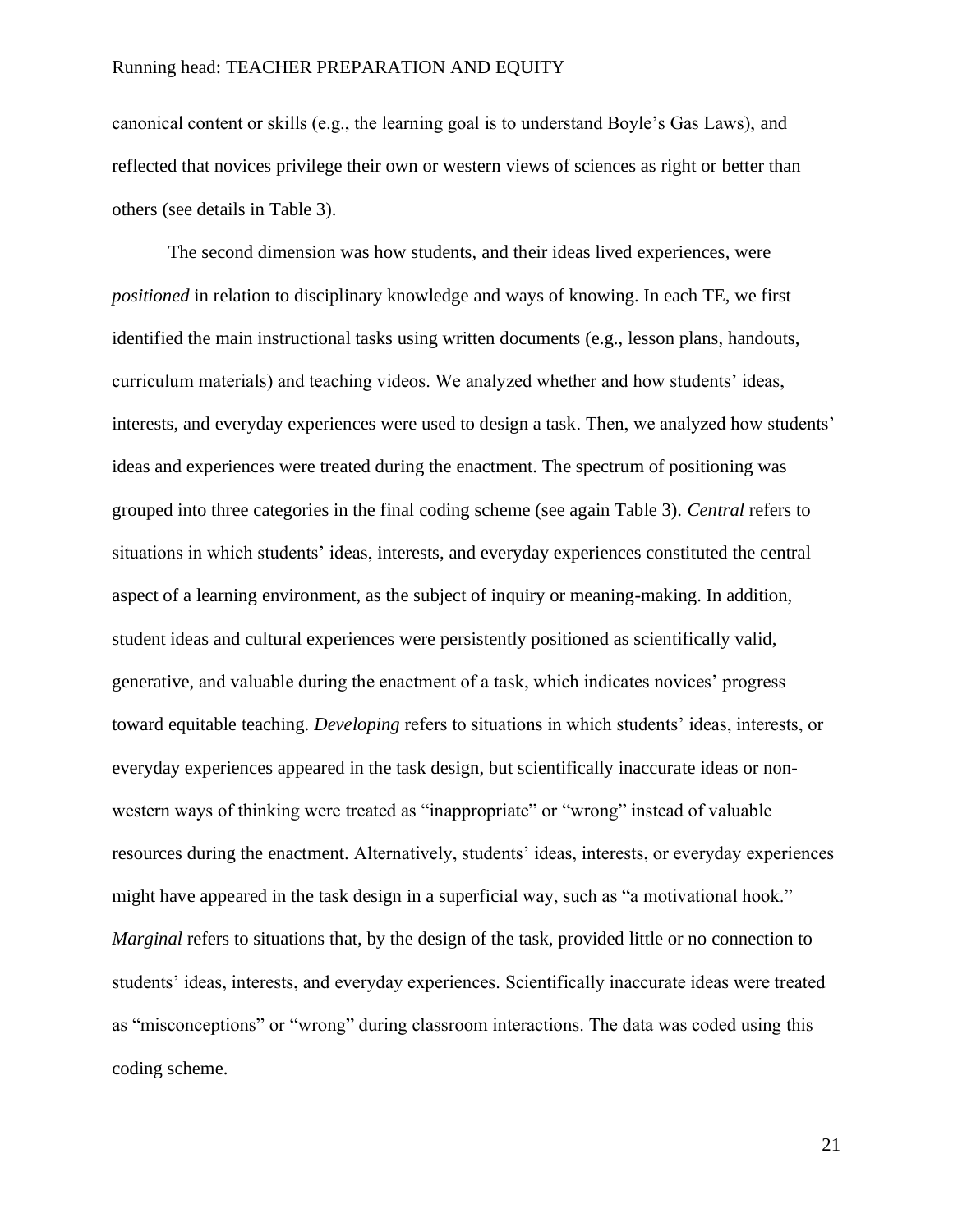--Insert Table 3 about here—

Three selected teaching episodes (#2, #3, #4, see Table 1) produced at different stages of the preparation were coded using the above coding scheme.

*Coding the trajectories of discourses—novice teachers' interpretations of marginalized students' performances and behaviors in the science classroom.* We identified the segments of data where candidates described their pedagogical reasoning or interpreted historically marginalized students' performances and behaviors. Guided by the four themes of critical race theory, candidates' discourses were analyzed focusing on the following questions: whether and how did the candidates attend to race and racism when they designed learning activities and interpreted students' responses? How were historically marginalized students characterized in candidates' discourses? To what extent did the candidates move away from generic discourses, such as color-blindness, individualism, and ethnocentrism, when interpreting classroom situations?

*Cross-case analyses.* The coding results revealed different trajectories toward equitable teaching for each participant during the preparation period. Cross-case analyses were conducted employing a constant comparative approach (Strauss & Corbin, 1998). Multiple forms of data (e.g., teaching episodes, interviews, vision statements) were examined qualitatively. Special attention was paid to any desirable shift in novices' trajectories (e.g., hierarchical  $\rightarrow$  horizontal framing) in relation to the approximation of AST practices. The cross-case analyses helped us to formulate an initial theory about the roles of approximating AST practices in developing novices' capacity for equitable teaching. Later, this initial theory was revised following the examination of novices' trajectories during the first two years, as described below.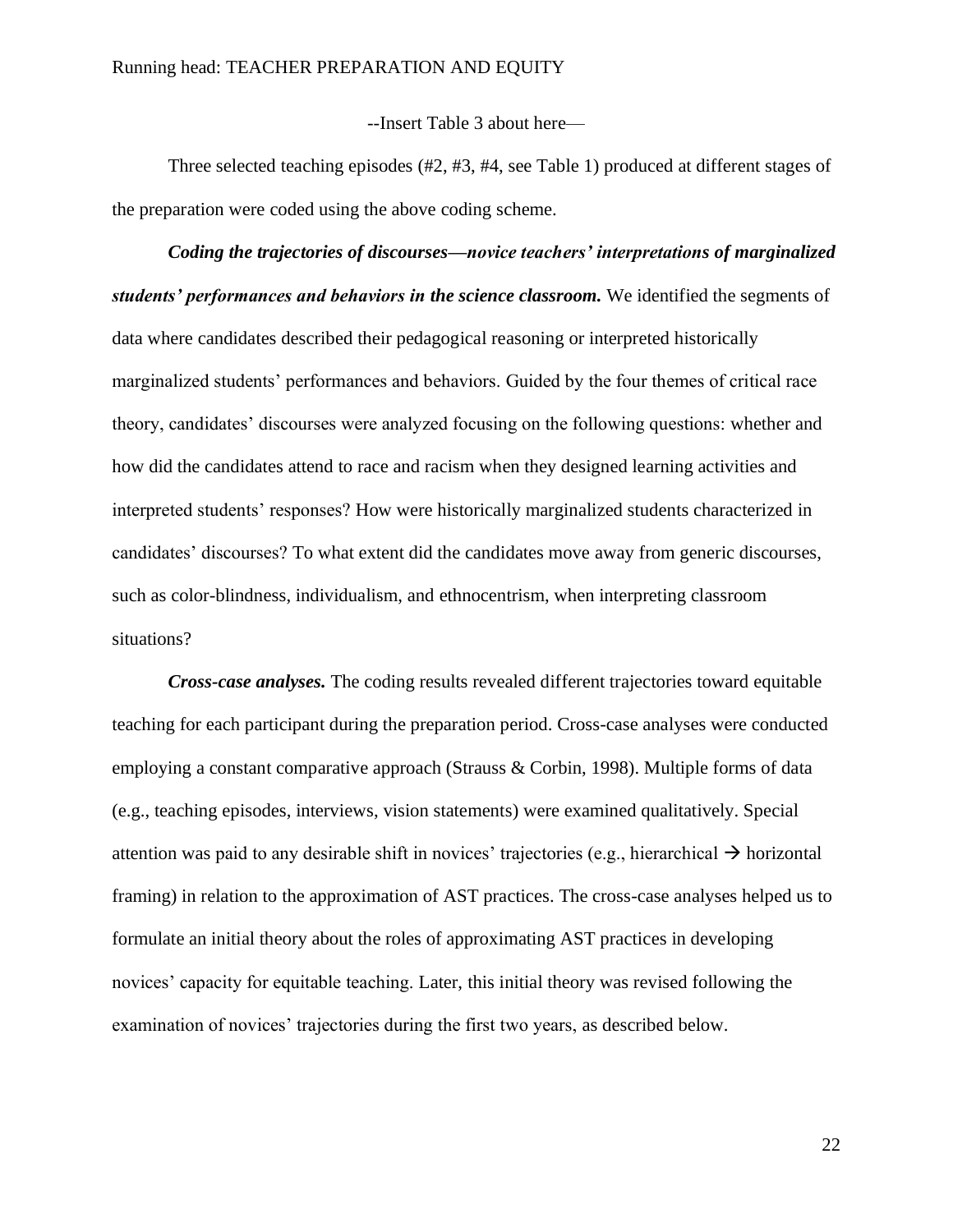**Tracing the trajectories of practices during the first two years (RQ2).** We were first interested in figuring out who was more or less successful in providing high quality science learning opportunities, as outlined in the NGSS, for students from historically marginalized communities (RQ2). In assessing the quality of novices' science instruction, we drew upon an existing framework (Kang & Windschitl, 2018). Next, we examined novices' discourses about historically marginalized students' performances and behaviors to further understand their increasing capacities for creating inclusive learning environments.

*Assessing the quality of science instruction and opportunities to learn*. The aforementioned framework uses four metrics to determine the quality of students' science learning opportunities as mediated by a teacher's instructional practices: (a) framing of learning goals, (b) practice demand of tasks, (c) conceptual demand of tasks, and (d) responsiveness of classroom discourses (see the details of the coding scheme in Kang & Windschitl, 2018). *Framing of learning goals* refers to the ways in which learning goals are communicated to students in a lesson. This was coded on a scale from simply knowing a goal or the other facts, topic, or procedure (code="Low") to solving a complex problem or figuring things out (code="High"). *Practice demand of tasks* refers to the task's affordances for students to experience disciplinary practices ("doing science"). A high practice-demand task enables students to exercise conceptual agency, meaning the outcome is determined by their choices and actions. In contrast, a low practice-demand task limits students' disciplinary agency and opportunities for meaning-making. Those tasks typically prompt action taken by a student in which the outcome is determined by properties of an established procedure or methods (e.g., a cookbook lab). *Conceptual demand of tasks* refers to affordances for students' engagement in and advancement of disciplinary thinking. A high conceptual-demand task facilitates students in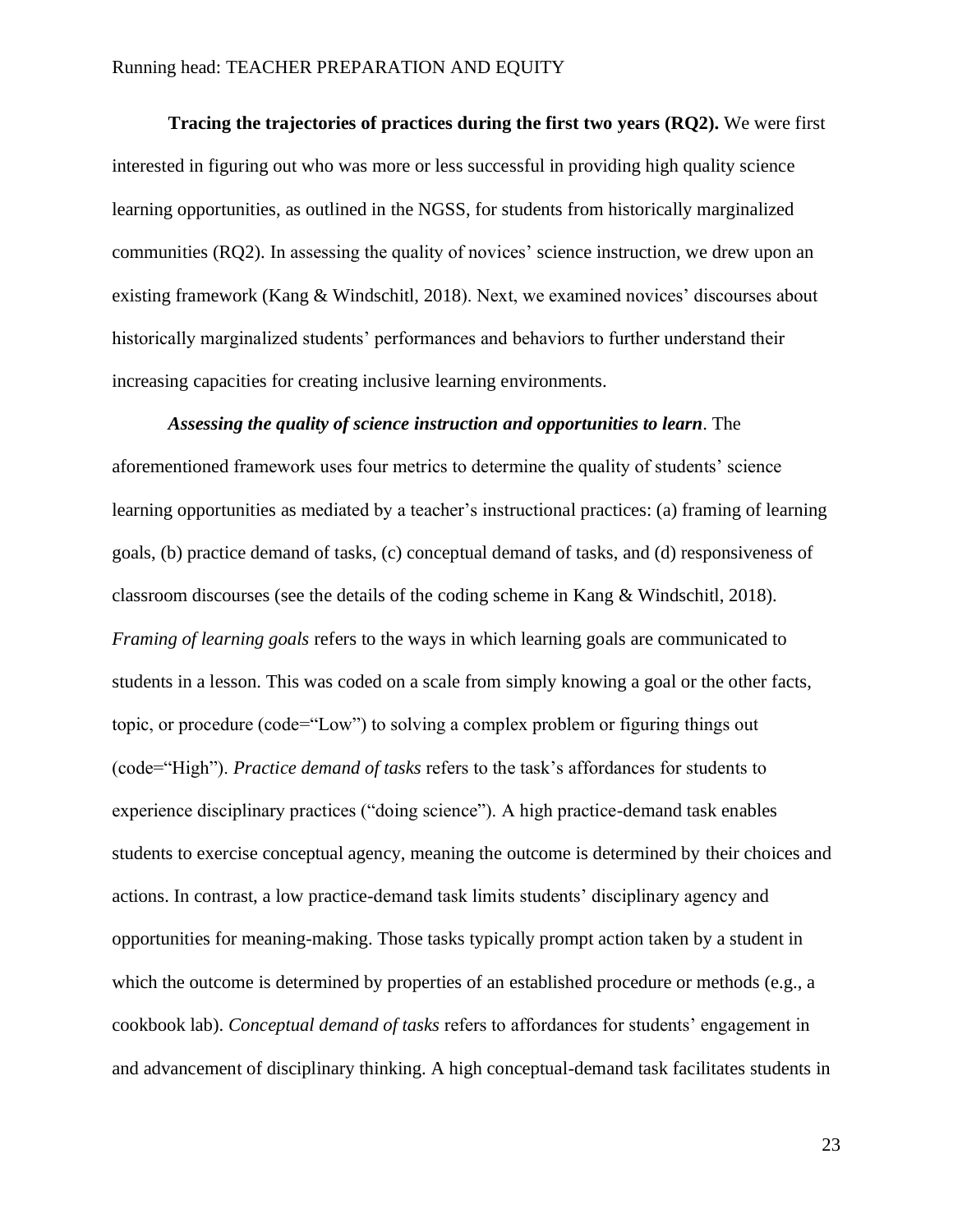generating multiple coherent connections between observable and unobservable aspects of natural phenomena in the process of constructing explanations or evaluating arguments. In contrast, a low conceptual-demand task affords only a minimal level of thinking or sense-making (e.g., describing what happens or what they saw during the lab). Lastly, *responsiveness of classroom discourses* refers to the degree to which the teacher systematizes cognitive, social, and linguistic resources discursively to assist students' deeper engagement in disciplinary practices in a supportive classroom learning community. In a highly responsive classroom, students' ideas are elicited, validated, and built upon in a way that collectively deepens understanding about the world. Meanwhile, the discourses in a low-responsive classroom are typically focused on monitoring on-task behaviors or reteaching (e.g., IRE). Each of the four components was coded as "High", "Medium" or "Low" reflecting its level of sophistication (see the full description of the coding scheme in Table 4).

### --Insert Table 4 about here—

The lessons observed during the first two years were coded using this coding scheme (e.g., "H-M-M-L", "M-M-M-L"). The coding results enabled us to characterize each lesson as one of the four conceptual categories: Type I-focusing on doing without expanding thinking; Type IIengaging in disjointed practices focusing on a topic or procedure; Type III-engaging in disciplinary practices for sense-making with less sophisticated practices; and Type IV-engaging in disciplinary practices for sense-making as a community of learners. Type III and IV lessons reflected novice teachers' efforts to facilitate student learning as outlined in the NGSS. The results of coding revealed who among our participants was more or less successful in creating meaningful science-learning contexts for historically marginalized students during the first two years of instruction.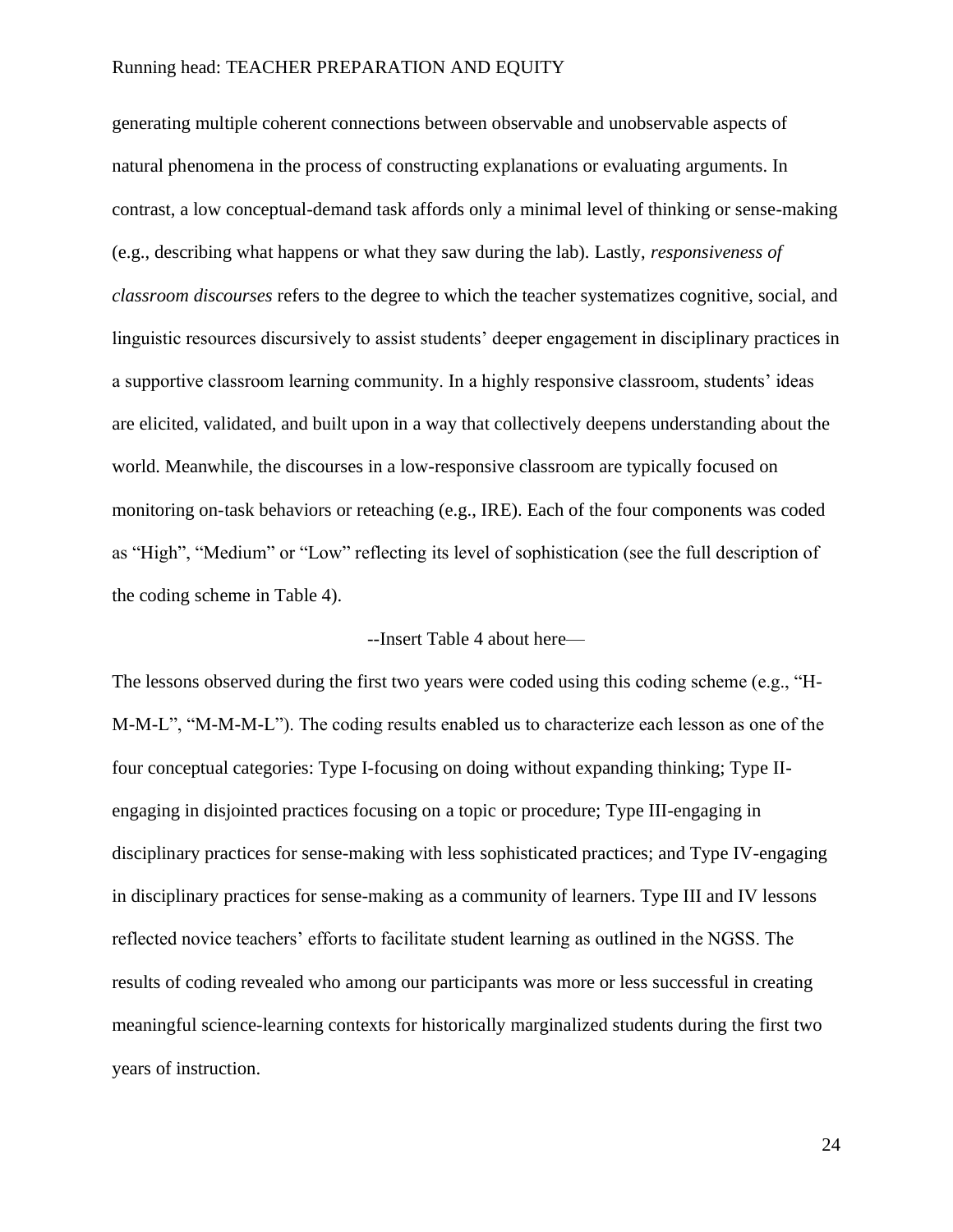*Coding the trajectories of discourses and cross-case analyses*. Similar to the preparation data, analyses of novice teachers' pedagogical reasoning and interpretation about historically marginalized students' performance and behavior were guided by the four themes of CRT. In addition to our three guiding questions (see 'Coding the trajectories of discourses' above), we attended to the stated reason that each of the three white women gave for working with historically marginalized students. Finally, cross-case analyses were conducted using multiple sources of qualitative data. The purpose was to further understand how and why each participant—who crafted particular trajectories during the preparation period—engaged in the work of teaching during the first two years in a particular way. We paid special attention to the role of AST practices, local contexts, and school culture in shaping novices' interactions with historically marginalized students.

### **Findings**

## **Part I: The Roles of Core Practices in Developing Preservice Teachers' Capacity to Create Meaningful and Equitable Learning Environments**

The analyses reveal four notable patterns of candidates' trajectories during the preparation period (see Table 5). First, each candidate showed substantially different trajectories during the preparation period despite seemingly similar personal backgrounds (i.e., white, female) and their common exposure to the AST practices. Whereas Leslie immediately shifted her framing and positioning in a desirable way (i.e., hierarchical  $\rightarrow$  expansive, marginal  $\rightarrow$ central), Mary's changes came after deep struggles during the first four months of the preparation program. Brenda maintained a trajectory of hierarchical framing of learning goals and marginal positioning of student experiences throughout preparation period. These differences suggest a complex interplay of multiple elements of activity systems in shaping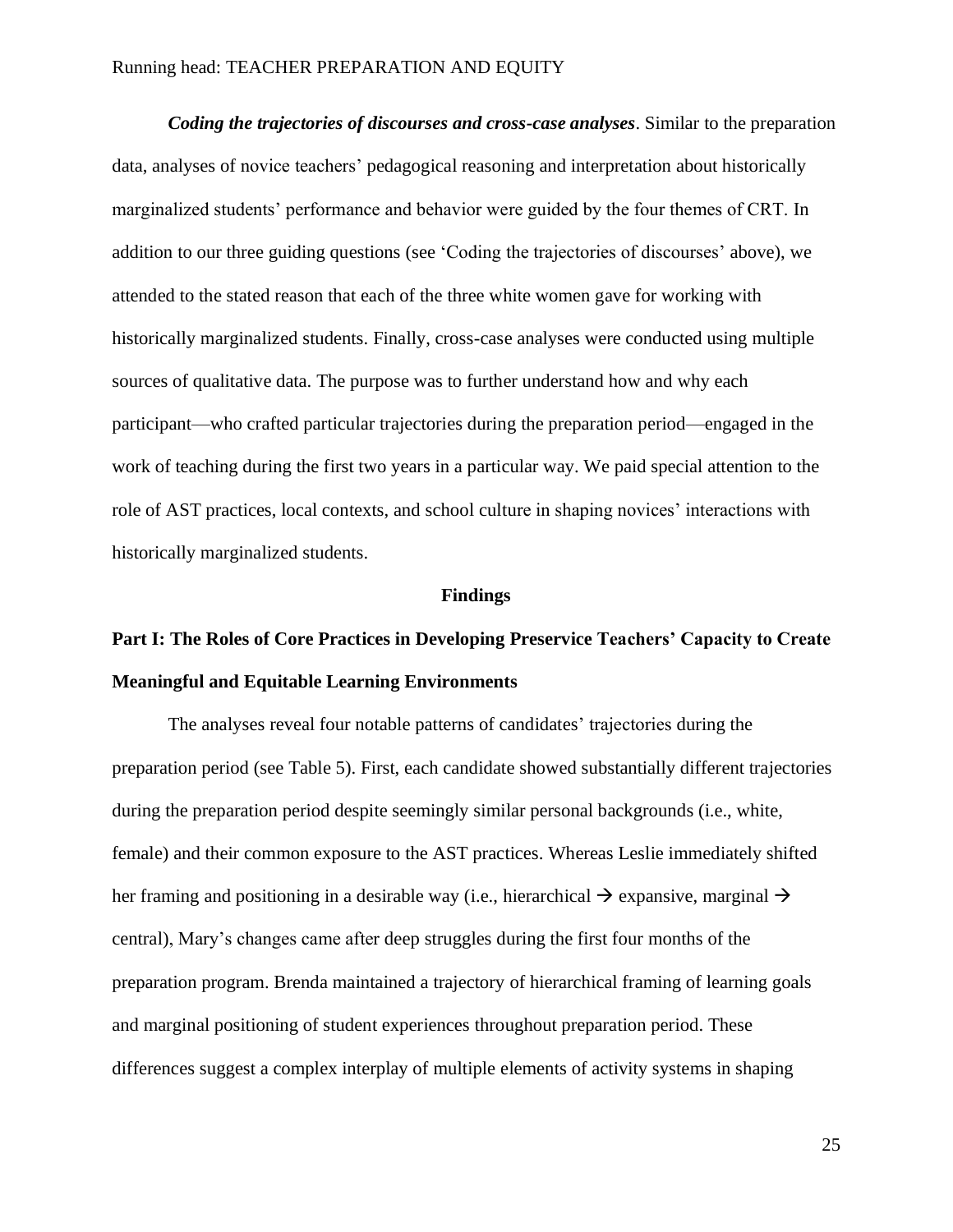novice teachers' trajectories, including their prior life experiences, experience approximating AST practices in their course, and experiences with students in classrooms.

Second, close analyses of both Mary's and Leslie's cases suggest that approximating AST practices created opportunities for them to see what 'normally struggling' students can do in a well-designed instructional condition. Over time Mary and Leslie shifted their discourses about good science teaching, indicating some changes from their initial frames of reference.

Third, although both Mary and Leslie both showed desirable changes in their practices, only Mary demonstrated increasing awareness of racism and structural inequity in interpreting classroom situations. Leslie demonstrated her deep care and empathy for her struggling students, but in a colorblind way. It appeared that Mary's increasing awareness had something to do with her experiences at the field placement school that utilized an informal tracking system. Neither Mary nor Leslie attended to issue of race in designing and enacting curriculum.

Fourth, Brenda maintained her initial views, teaching practices, and simplistic discourses regarding historically marginalized students despite her approximation of the AST practices. Brenda was excited about the new practices because she thought she could avoid becoming "a boring teacher lecturing all day." Close analyses suggest that her ethnocentric and essentialist frame of reference was unchanged at the end of the program.

### --Insert Table 5 about here--

For the sake of the space, this section presents the case of Mary in detail. The other cases are briefly discussed to illustrate the affordances and constraints of approximating AST practices in developing novices' capacities for creating inclusive learning environments.

**The case of Mary: "It's not about the right answer. It's about making connections."** Early on in the program, approximating AST practices was very challenging for Mary, in part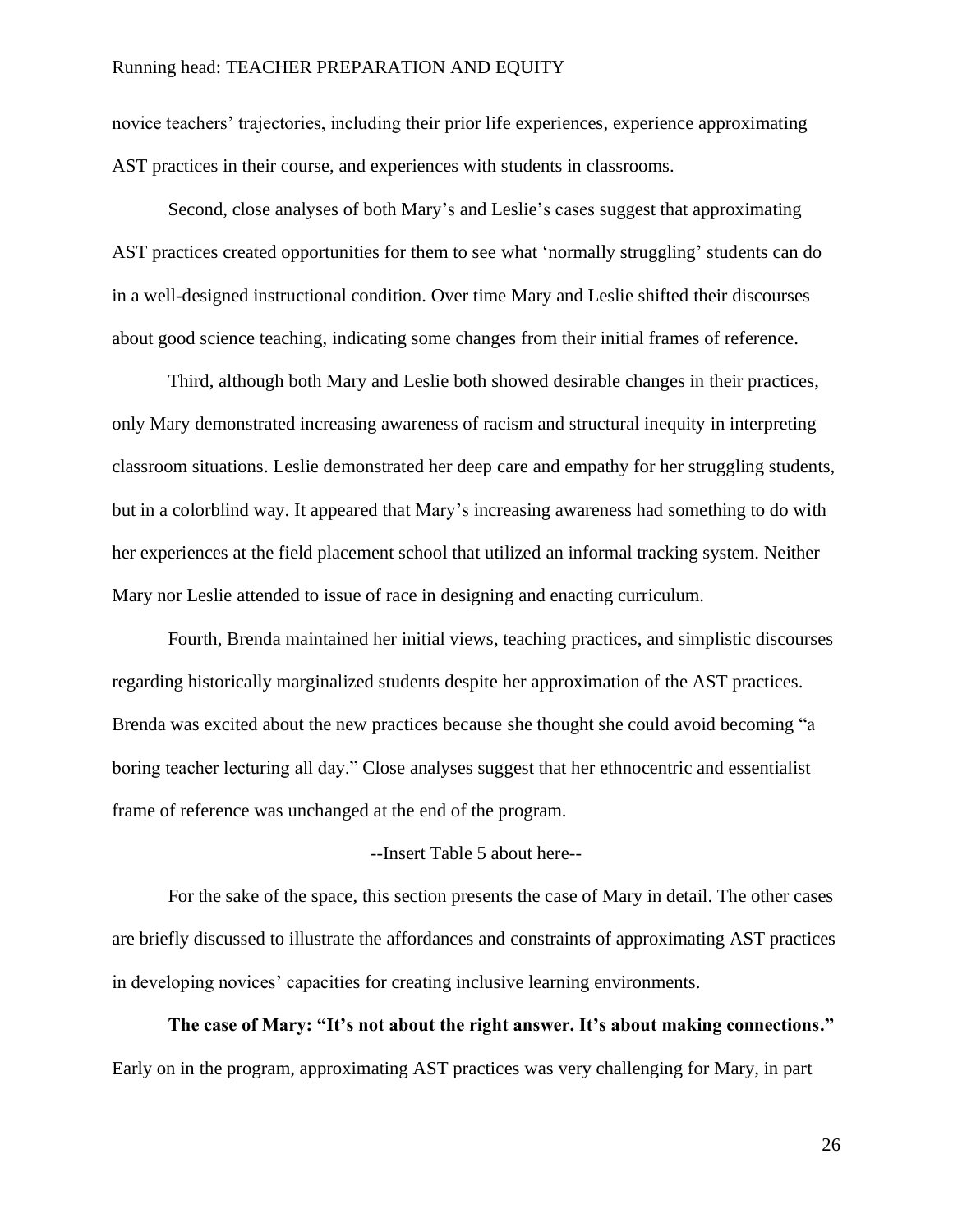because the idea of expanding students' sense-making—one key feature of AST practices—was completely foreign to her. Mary always experienced science as a lecture or a lab that follows a prescribed procedure. Mary recalled her high school experience as the following: "I'd always been taught [science], 'here's a lecture, and then go.' We didn't really do labs." In college, she continued, "'[you] go to your lab, and then just do the lab. There were directions, and we just didn't ask questions." Mary's initial frame of reference, rooted in her own science learning experiences, was largely contradictory to the views of teaching promoted in the methods course. In fact, Mary continuously failed to meet the instructor's expectations in her initial plans because her lessons were designed to deliver abstract science ideas. She went through multiple revisions while receiving feedback from the instructor and her peers before she began her field placement teaching. Mary said, "It was very, very challenging in the beginning of the year. There were tears. I was like, 'I'm awful at this!' Then I really started to see progress, especially when you see it with the students… and I was like 'this is working!'"

Mary's field placement during student teaching was a low-track seventh grade life science classroom at a middle school collocated with a high school (7-12 grades) where approximately a quarter of students were ELs. The approximation of AST practices enabled Mary to create a qualitatively different learning environment for her Latinx and EL students from the typical instructional conditions that the students experienced. For example, in her second field teaching lesson in the fall quarter (Preparation TE#2 in Table 5), Mary approximated an AST practice, "supporting on-going changes in student thinking." She designed and enacted one activity to support changes in students' thinking about an observable phenomenon. Mary stated, "Normally, labs are done after information has been introduced in a lecture, but this time, the students completed a lab in order for them to develop their own explanations about why the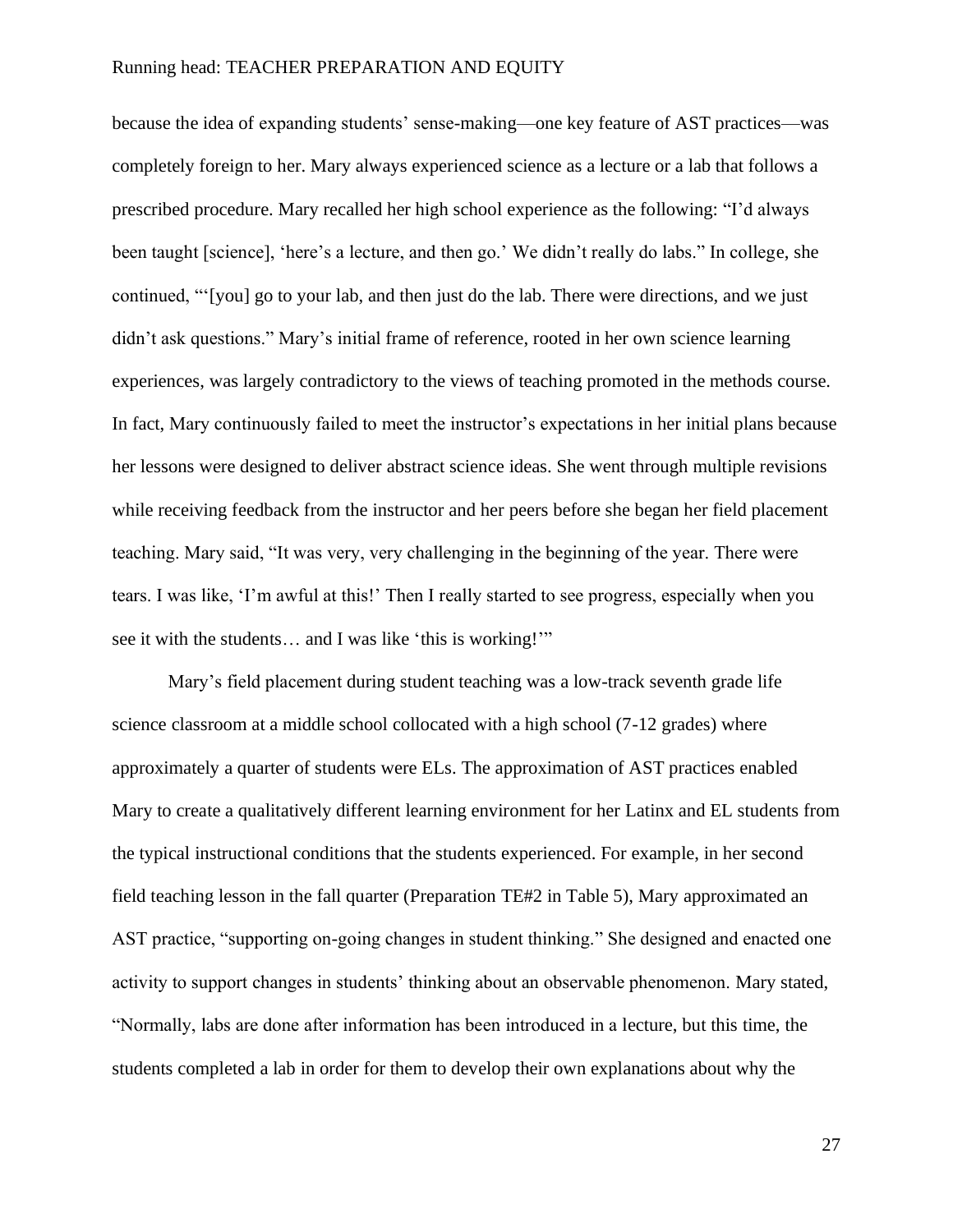eggplant was drying up based on their observations" (TE #2 report). Mary noticed that students who typically did not participate in class activities engaged more actively with this change. In her genetics unit (Preparation TE#3 in Table 5) she approximated all four AST practices. Mary designed the unit around a puzzling question, "why do you look like your siblings?" She invited students to talk about their families or share personal experiences and connected the "Punnett square" activity back to her question about sibling appearances. In her teaching report, Mary stated, "[my students] were able to make connections which I didn't experience before" and "They were using this great academic language, I'm like, "Yeah!" Mary was excited about students' enhanced participation and use of academic language, which were her frames of reference to assess the success of science teaching and learning.

As Mary put effort into leveraging students' everyday experiences, she saw her "shy girls," ELs, raising their hands and sharing their ideas. She interpreted this changing pattern of participation as related to the re-framing of science learning from "getting the right answer" to "making connections." Per Mary:

Before no one was raising their hand. When everyone was so focused on the right answer, I don't know science, whatever. Then end of the year everyone was raising their hand. Even all of my girls were raising their hand which before I had very shy girls. I'm like, come on, girls. People then started realizing *it's not about the right answer. It's about making connections*. I think instilling that… took a while, but I was like, no one's here to make fun or judge people, we're going to try to construct this together, we're all learning. I'm probably way more than they are… *that's how I felt about 'the eliciting students' lived experiences*.'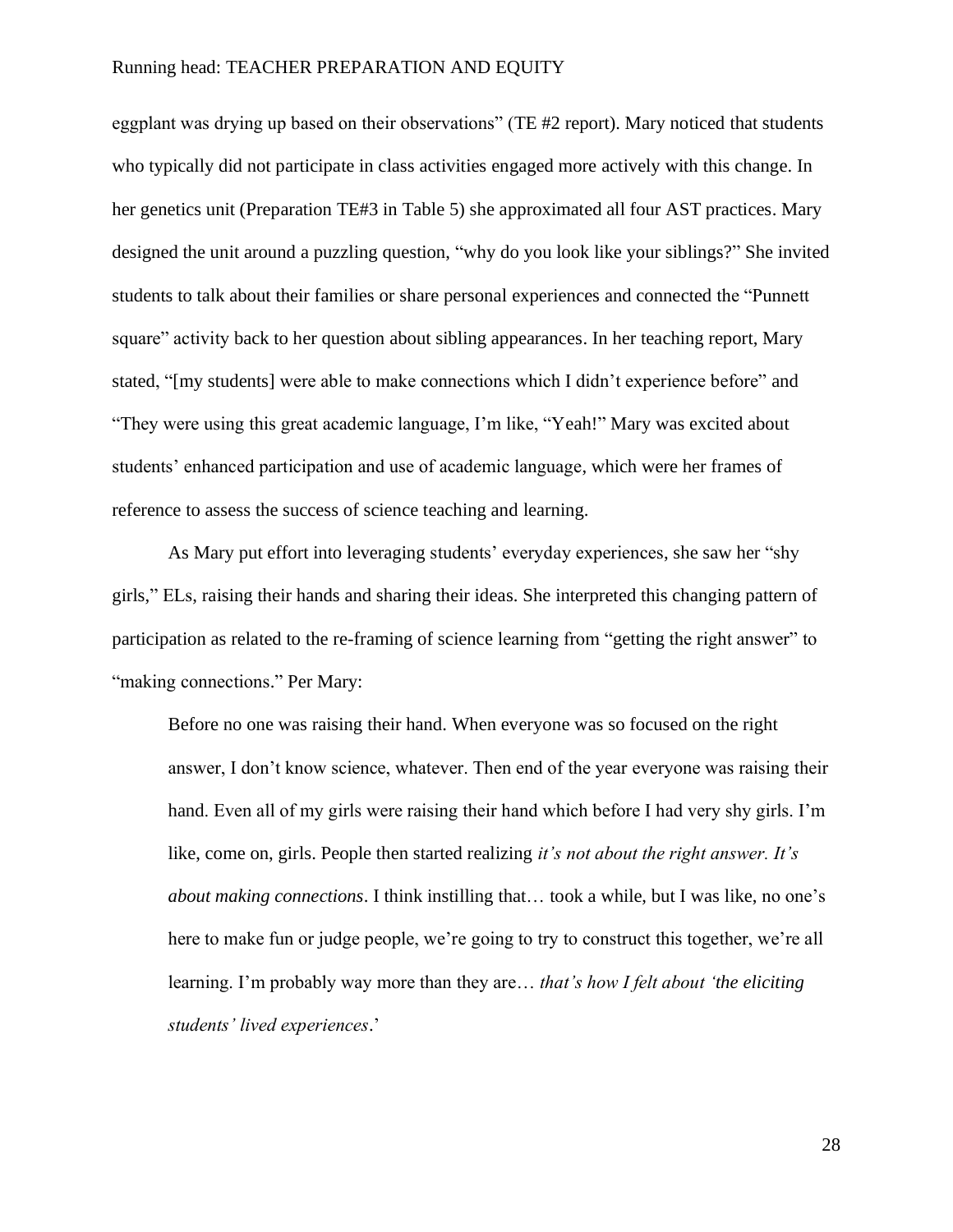Approximating the core practices helped Mary to bring a well-designed *task, talk, and tools* into her classroom to set up meaningful learning contexts, which subsequently presented opportunities for Mary to learn about students and their lived experiences. This also provided opportunities for Mary to see how the participation and engagement of Latinx and ELs in her lower-track  $7<sub>th</sub>$  grade science classroom changed alongside the change of instructional conditions. Analyses across the teaching episodes show notable changes in Mary's initial frame of reference, such as viewing meaningful science learning as "making a connection," instead of getting the right answer. Similar to Mary, Leslie noticed that a student who "didn't do any homework" and "normally got Ds or zero credit," actively and excitedly participated in activities in the unit designed using the AST practices. Leslie said, "Once I realized that my kids that normally struggle were the kids that were doing the absolute best with this, I was like, 'Okay, in. I'm totally in."

In addition to the shift in her approach toward designing science learning environments, the analyses of Mary's discourses showed her increasing awareness about how historically marginalized students' science learning opportunities are constrained by structural racial inequity. Her critical awareness appeared in her interpretations about classroom situations, but it was not reflected in her pedagogical decisions, such as planning or enacting curriculum. Notably, this increasing awareness seemed to be related to her field placement condition. Mary's field placement school had about 64% of Latinx and about one quarter of students were ELs (see Table 2). While working in a 7th grade lower-track classroom, Mary noticed that "there were significantly more white students in the honors classes than the classes that I was teaching. I know my fifth period was a hundred percent Latino and my first period I think there was one white student." As Mary were witnessing what her EL students could do in a well-designed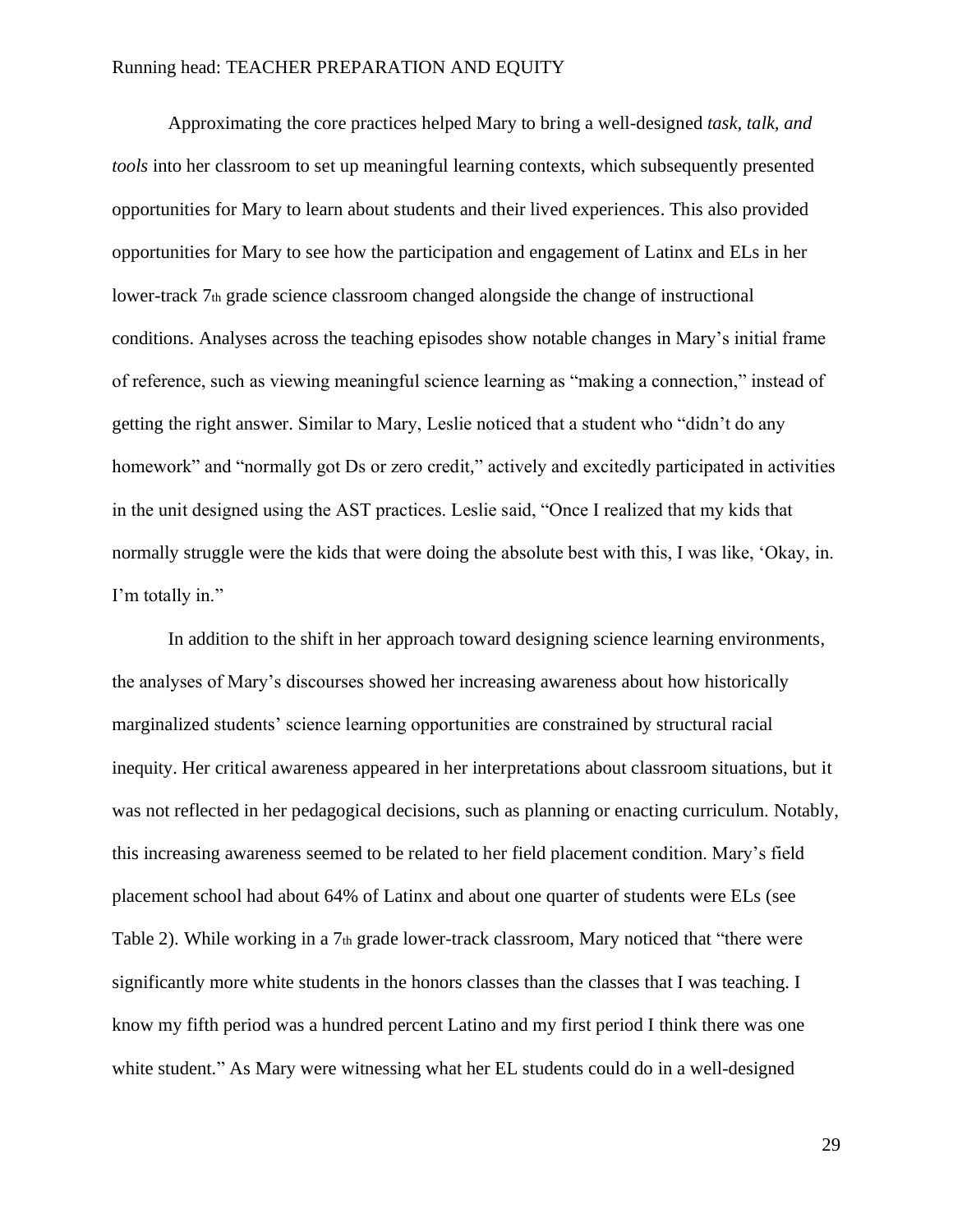instructional condition, she came to see the tracking system based on a standardized reading test as deeply troublesome. Mary said,

"The way that they're differentiating putting kids into honors is based on a standardized reading test, which I think is ridiculous because, then all those students that are learning English as a second language, that's just throwing them under the bus. Because my school is a seven through 12 school, once they're placed in those honors classes, they're likely to stay on that track until they graduate. I think how they do on that stupid test, standardized reading test, is going to dictate basically how they do and where they go to college."

In contrast, Leslie, who worked with "white, middle class kids" in her field placement school and took up the AST practices early on, did not provide evidence of increasing her consciousness about race and racism throughout the preparation period. Leslie constantly expressed her deep care and empathy about individual students in a colorblind way, reminiscent of the rhetoric of 'science-for-all.' She "want[s] every student to have the opportunity to succeed." She thought that the reason students struggled was because of the "traditional science teaching method." Similarly, Brenda, whose background resembled Mary's, worked in an eighth-grade physical science classroom. The students in Brenda's classroom showed a wide spectrum of racial, linguistic, and economic backgrounds. Brenda said she had "[an] extremely low-SES Hispanic population", "the really, really high economic rich kids from Harvard", "one student who came from Argentina at the start of the year, [and] didn't speak any English." Brenda was excited about the AST practices as an alternative for giving lectures. Brenda said, "I am so happy to have learned these amazing new techniques for teaching students and to have come into this profession at a time where I can be innovative as I adapt curriculum to meet NGSS." Despite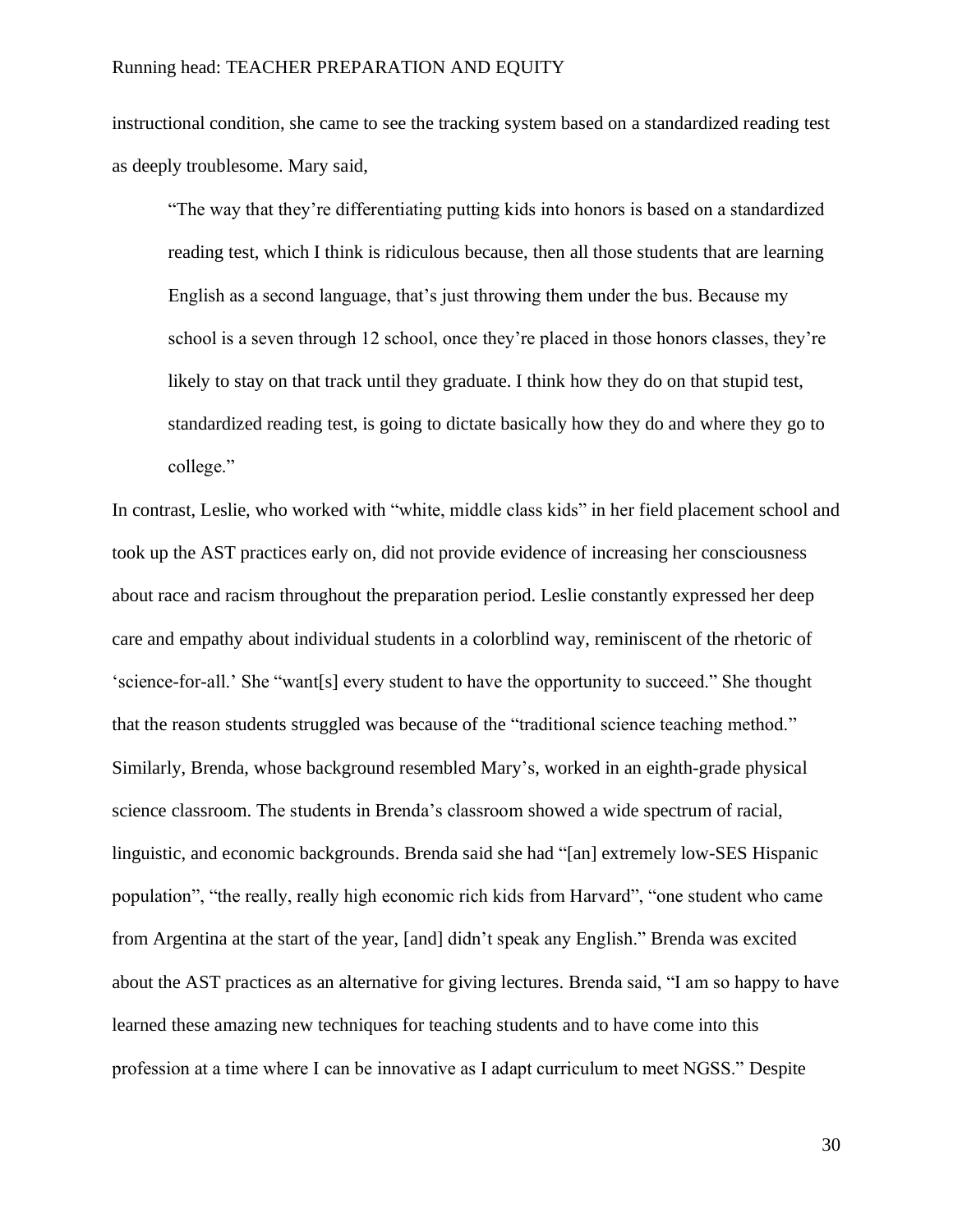Brenda's excitement and use of program languages, science learning was continuously framed as knowing or understanding some abstract science ideas (code=hierarchical framing), and students' experiences played a marginal role in the design of learning activities, with the exception of one teaching episode (Preparation TE#4 in Table 5). Furthermore, Brenda continuously described multi-lingual students who had yet to master English as a problem, instead of recognizing their language as assets. During the exit interview, Brenda said, "Most of them were born here and they're still English language learners in eighth grade. Something's wrong." She described one particular student's struggles: "I do distinctly remember one of my EL students. She was having a really hard time and she just didn't understand why we were doing this. I don't really know why it would've been such as barrier with the language because there wasn't really a language component to it. I thought it was interesting." Brenda thought that she could better supporting ELs by using the techniques and strategies that she learned. Brenda said, "just provide [ELs] a little more support. Asking probing questions. Trying to get them to voice their thoughts and their thought process, so that I can understand what's going wrong if something is going wrong and help them through that thought process." Despite her excitement for AST practices and tools, neither Brenda's practices nor her discourses were substantially altered during the preparation period.

## **Part II: Becoming a New Science Teacher and Working with Historically Marginalized Students**

Overall three themes emerged from our analyses of the first two years of teaching. First, high-quality science learning opportunities that facilitated students' sense-making (i.e., type III or IV lessons) were rarely observed during the first two years (see Table 5). Such lessons were observed once a year in both Mary's and Leslie's classrooms, but not in Brenda's. Second, in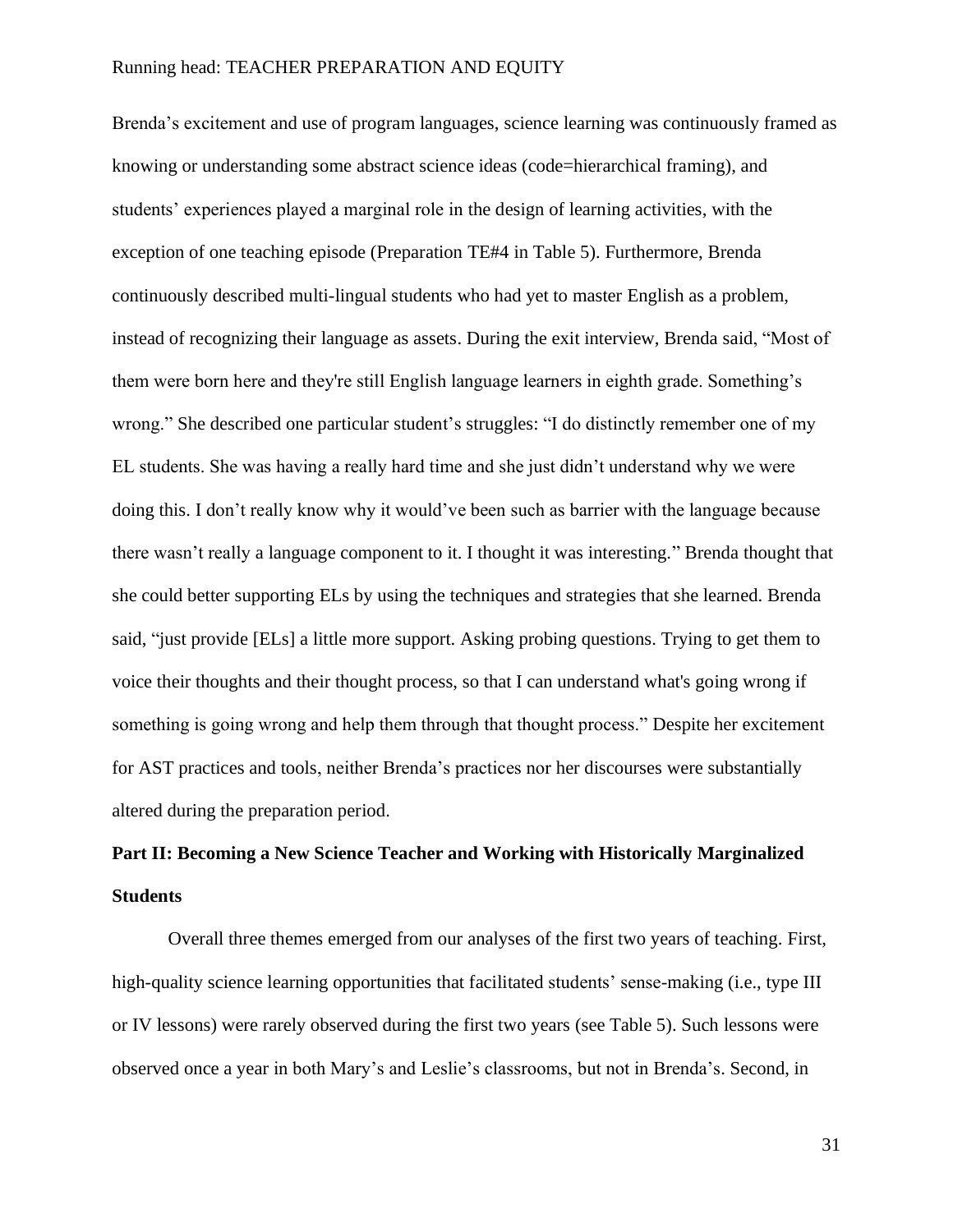those lessons coded as high-quality science learning opportunities, Mary and Leslie leveraged the curriculum that they developed during student teaching instead of using the curriculum provided by the schools. Finally, novice teachers' under-developed critical consciousness constrained their creation of inclusive learning environments. Despite their deep care for their students, both Mary and Leslie were unprepared to attend to and leverage race and culture when designing and enacting curriculum with historically marginalized students. Brenda, who encountered severe classroom management issues in her first year, abandoned most of the AST tools and practices that "didn't work with my kids." Brenda regressed to a delivery mode of teaching while increasingly using deficit language to describe historically marginalized students, and eventually left the school in her second year.

In the following, we present the cases of Leslie and Brenda to illustrate *how* novice teachers crafted particular forms of science learning experiences while working with historically marginalized students during the first two years. The case of Mary is briefly addressed.

**The case of Leslie**. Leslie accepted a position at a large urban high school that served predominantly Latinx and low-income families. Leslie liked this position because of the reputation of the school district, the welcoming and open climate of the school's professional community, and the working-class community that the majority of students came from. Although instructional norms and culture were mostly focused on covering curriculum, the school functioned well and had strong leadership.

The student population was starkly different from Leslie's student teaching field placement (see Table 2). The majority of students who attended the school had to manage various outside responsibilities and constraints, such as having siblings to take care of, having to work, and/or not having a dedicated space to complete homework. In the middle of Leslie's first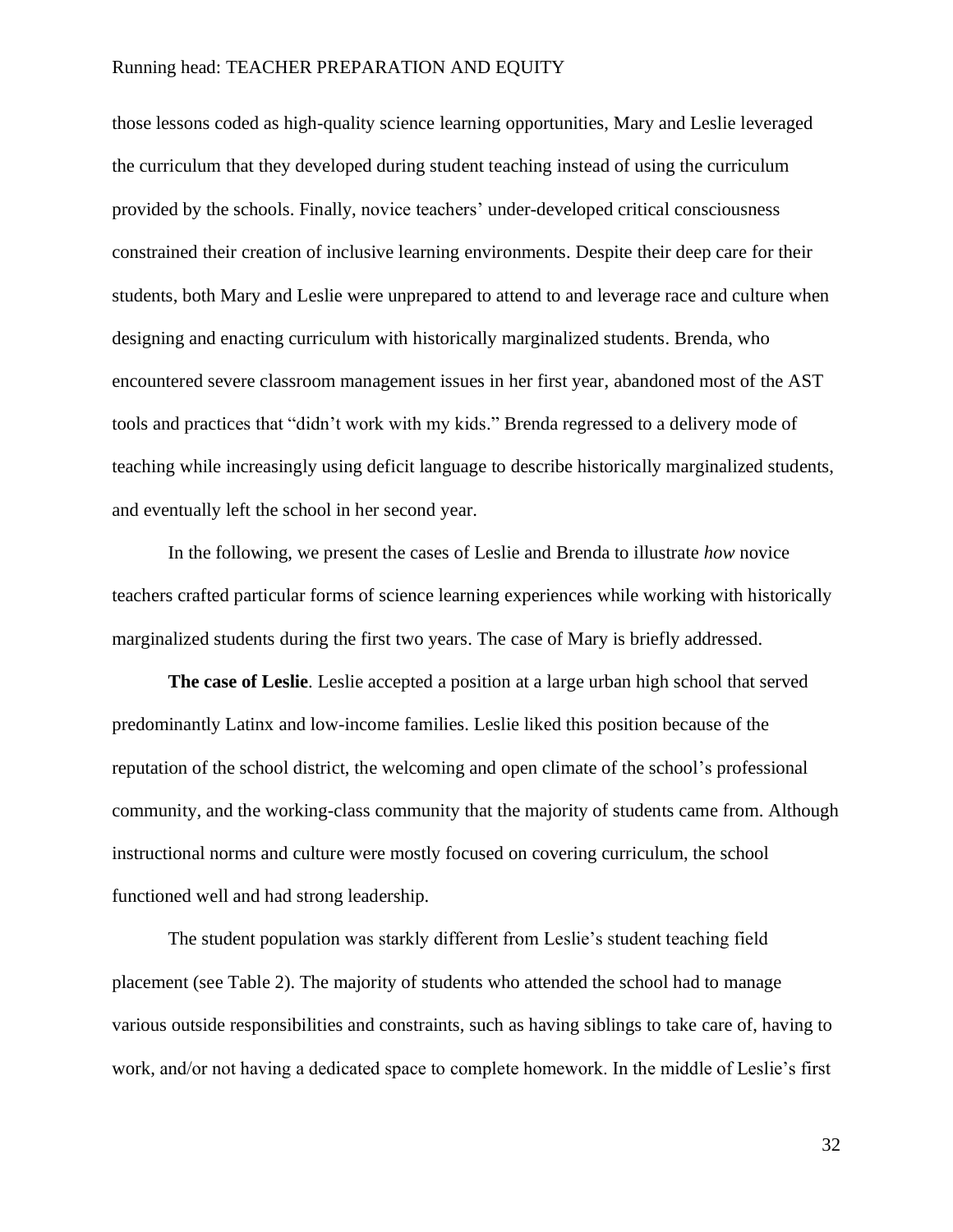year, she heard that one student was killed as the result of gang violence. During the interview, Leslie said, "My students from last year are so different from my students this year…I realized that I had a really easy class last year. It is different."

*First year: "My students had very different experiences from me."* Leslie was assigned to teach three Chemistry and two Life Science classes in her first year. The three chemistry teachers met regularly to co-plan their lessons and used the same curricular materials. As a new member of the team, Leslie was expected to use the co-planned curriculum along with the other two chemistry teachers. In contrast to Chemistry, Leslie was the only teacher who taught Life Sciences. It was a lower track course for students who failed in prior science courses and therefore could not move on to Biology. Leslie said, "Many of them are used to failing school, many of them are planning to go to a continuation high school later in the year, and because they expect to fail, they are not motivated by grades." There was no given curriculum for the Life Sciences course.

At the beginning of the year, Leslie followed the existing curriculum for Chemistry. After the mid-point of the year, when it was time for the Gas Laws unit, Leslie brought the 'football deflation scandal' curriculum from her student teaching to the department meeting and convinced the two experienced chemistry teachers to use her curriculum. The fact that the curriculum was designed using the NGSS standards, incorporating several science and engineering practices, facilitated its acceptance by the teachers who were aware of the upcoming transition to the new standards. Leslie implemented this curriculum with her students (coded as Type III lesson, see First Year #2 in Table 5). The unit was contextualized in the 2015 NFL football deflation scandal and centered on the question "Is Tom Brady a cheater?" Students were guided to test the scientific veracity of the New England Patriots' claim that their footballs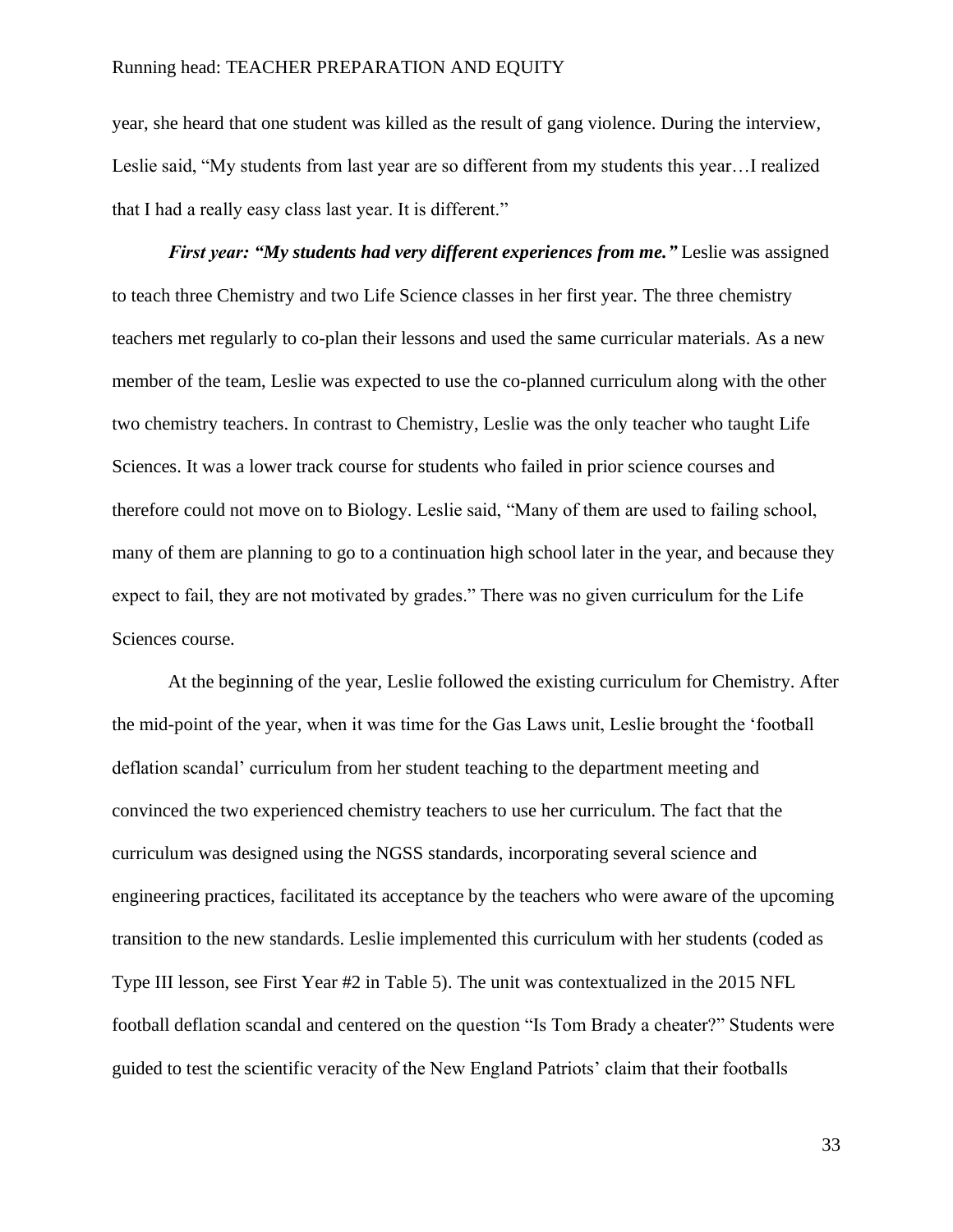deflated on their own because of cold weather after moving from a warm locker room. Throughout this unit, students engaged in several activities to collect evidence to support or revise their initial models. In one lesson observed in March 2016, students as a group analyzed the behaviors of hot air balloon using the idea of gas law. Leslie witnessed her students excitedly engaging in the activities, debating the "deflategate" scandal even class had ended, and producing far more sophisticated written responses than with prior units. She saw students excitedly building and testing their *own* hot air balloons—to explore the relationship between gas molecules and temperature—which were decorated leveraging their artistic talent. Leslie said,

I really, really, really am proud of the gas laws unit because we did it. It was my style of unit, and it wasn't perfect...but it was a way for me to show them *what the kids could do when given something*, and it got all the teachers onboard. My BTSA mentor was like,

Leslie later presented this unit to the administration, showcasing how the unit intersected with the NGSS. Similar to Leslie's situation, Mary had to work against the traditional instructional culture of her school during her first year. Mary "had to" use department-developed PowerPoint slides and give multiple-choice tests. Whenever possible, Mary brought in curricula that framed science learning as expanding students' understanding of the world, rather than simply using the given curriculum that were designed to deliver abstract science ideas.

'Oh, we need to do this for every unit,' and I was like, 'Exactly! Exactly!'

Analysis of three sets of teaching episodes produced during the first year of teaching shows that both Leslie and Mary attempted AST practices, tools, and strategies whenever possible. However, attending to and leveraging students' cultural experiences had yet to be a consideration in their curricula. In one unit on cellular respiration near Thanksgiving, for example, Leslie framed the unit as solving the problem of how to make bread fluffier. She began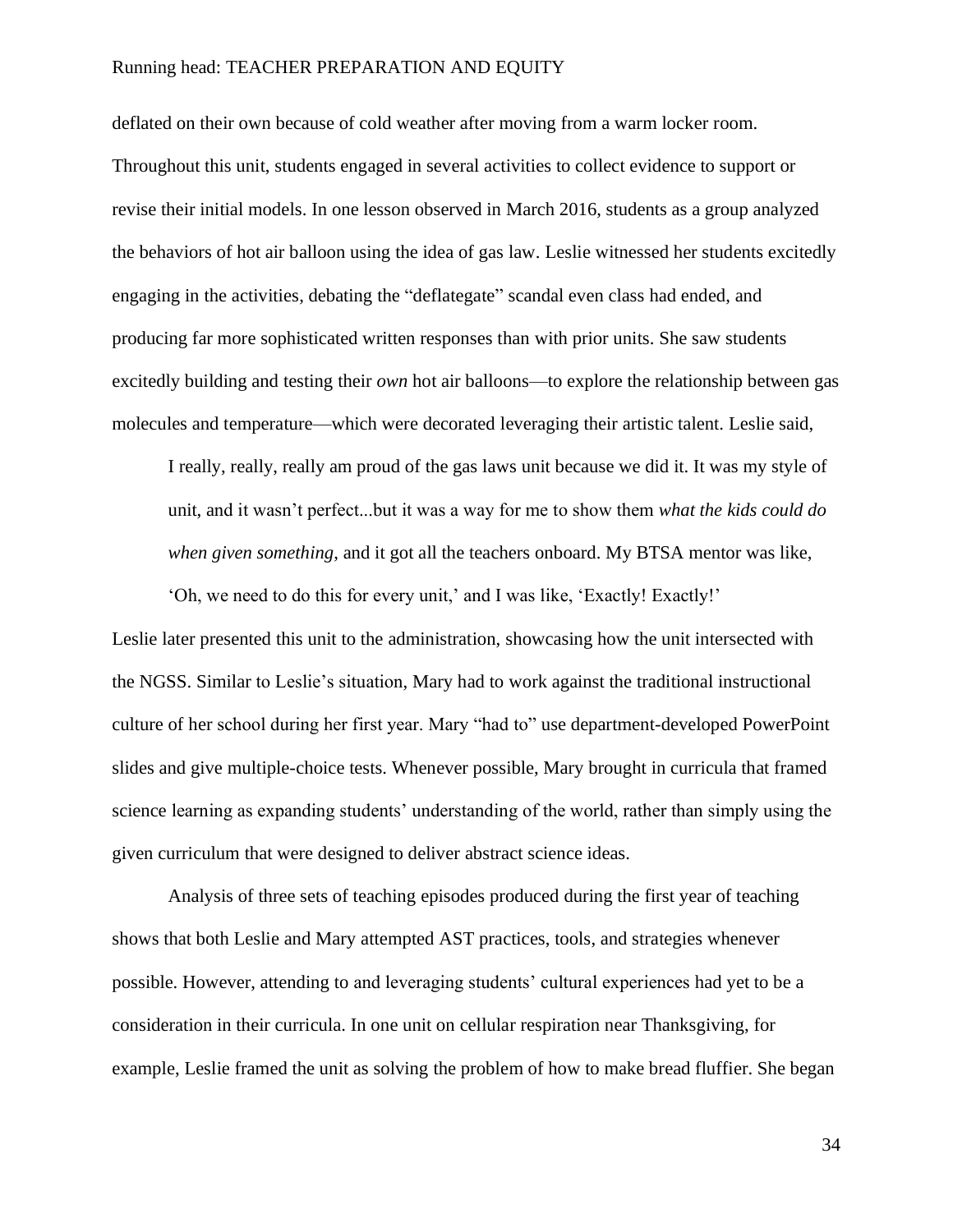the unit by asking, "I need to make rolls for Thanksgiving. What do you know about making bread, and how can we make the bread fluffier?" As Leslie shared a recipe for bread that she found online, students excitedly talked about their home recipes for making bread. This opened up a conversation that revealed students' rich cultural knowledge and practices at home. This conversation led Leslie to recognize that she was "completely unaware" of her students' home practices:

I was showing them my recipe, and they're like, "Oh, where'd you get that recipe?" I told them. I was like, "I found this one online. It's for such and such. People love it." I was like, "I've tried this before. It's really good, but it's not super-fluffy." They're like, "Oh, well, my dad does blah-blah-blah, and when we do that, blah-blah-blah." Then this morphed into this whole conversation of what you do for Thanksgiving and Christmas that I was completely unaware [of] because I didn't grow up around a lot of Mexican kids, ever. They're like, 'No-no-no, that's not what we do for Thanksgiving. We don't do turkey and stuffing.' I was like, 'Really? Okay, what do you do?'

It appeared that recognizing different cultural practices was rather a 'surprise' than an anticipated part of teaching for Leslie in her first year of teaching. Upon the completion of her first year, Leslie reflected on the key changes that she made. She began "integrating the individual kids' and the groups of kids'" interests and ideas into her unit design. Leslie said, "[My students] had very different experiences from me, but they're also a totally different mentality. They have totally different attitudes and interests. It's fantastic, and it's not comfortable."

*Second year*. Leslie taught Chemistry only in her second year. Three salient norms and routines were observed in her classroom. The first was the introduction of each unit with some puzzling phenomena or questions that interested the students. Leslie had to negotiate with other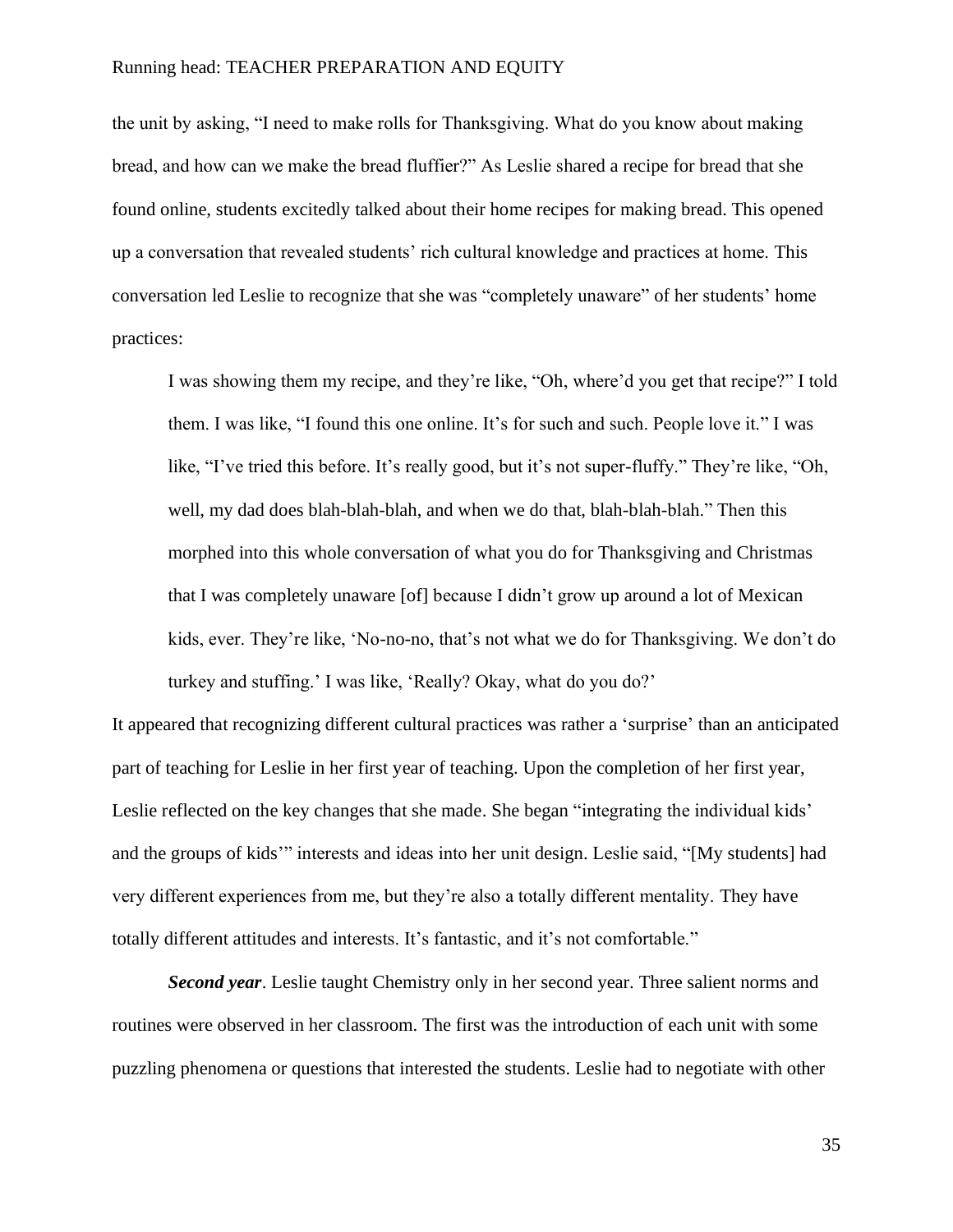chemistry teachers to frame the unit using a phenomenon or problem—one key aspect of AST practices. The second routine was constantly 'going around the table' during small group work, therefore she had "more time to talk to each kid", to "see where their thinking is, what they need to get." Because she knew some of her students lived challenging lives, she had to figure out how to check on each and every single student. This 'go around to each table' routine was her strategy for addressing this challenge. The last routine was one suggested by the administration to "make the classroom structured enough for things to be productive." Leslie decided to post a "Do Now" list on the screen for when students entered her classroom and while she took attendance. Leslie used this "Do Now" routine to connect prior learning activities to the day's lesson.

Leslie continued to collaborate with the other chemistry teachers to plan and teach her chemistry lessons. Similar to the Gas Law unit, she found ways to share and integrate curriculum from preparation when she thought it would fit with departmental instructional goals. For example, in one lesson of the Stoichiometry unit observed in December 2016, students, positioned as workers at an airbag company, were tasked with figuring out the best and safest airbag system. This was one of the curricular units that she developed during student teaching while approximating the core practices. Students were guided to investigate the design of a small airbag system using baking soda and vinegar. Students had to figure out how to fill up the airbag without having any left-over reactants (Type II lesson, second year TE#1 in Table 5). In another teaching episode in February 2017, students explored if it was "worth [it] to spend the extra money to put synthetic oil in your car instead of regular oil." Despite some less sophisticated practices observed at times, Leslie persistently tried to frame science learning as solving a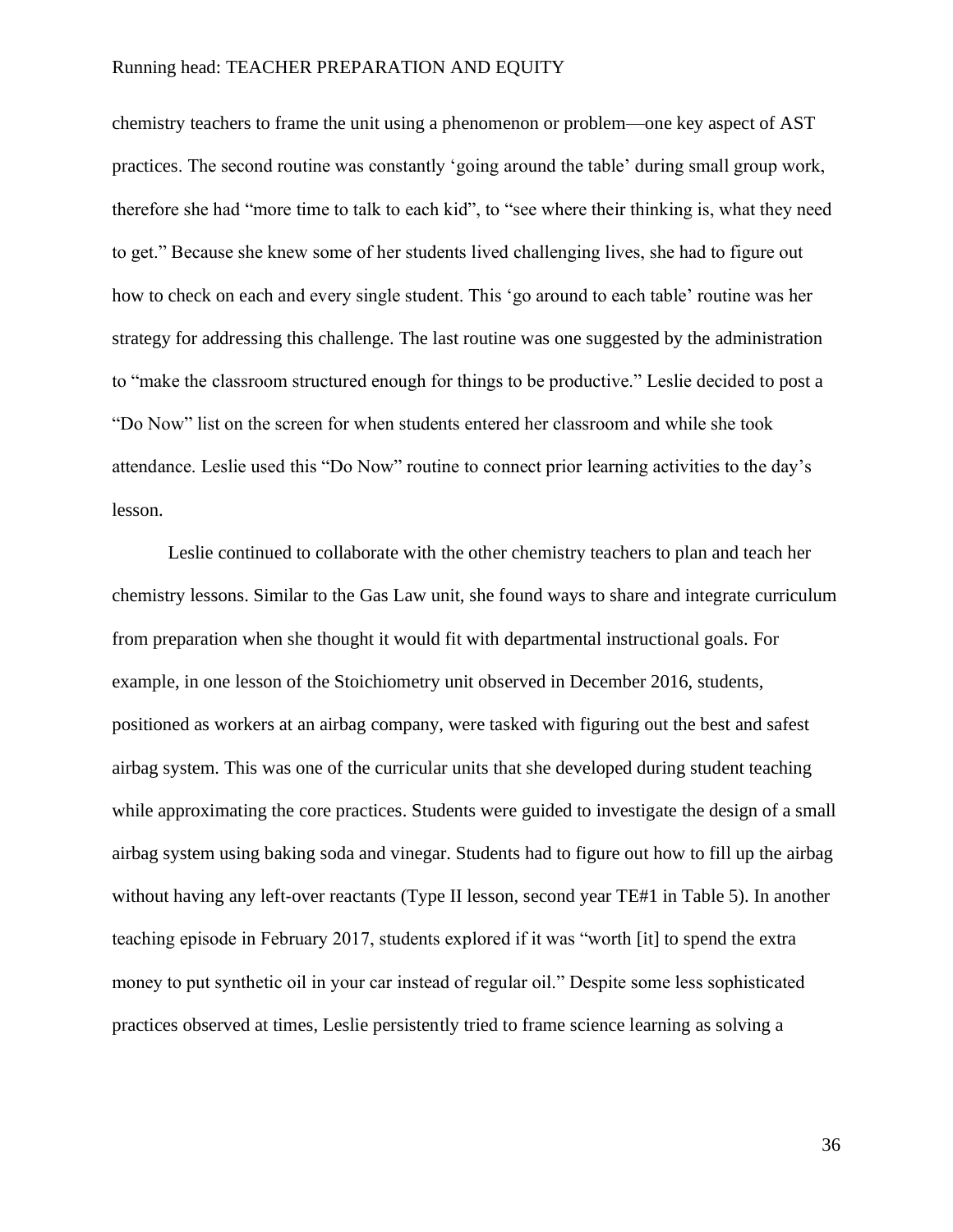relevant problem or making sense of everyday experiences while positioning students as capable sense-makers (Type III lesson, second year TE#2 in Table 5).

**The case of Brenda.** Brenda accepted a position at a small, new, STEM-focused urban charter middle school after she earned her credential. The school had only seven teachers and Brenda was the only full time science teacher. Brenda was excited about working at this school because of the students it served and the newness of the school. She said, "This school is very special. It's a brand-new school, just opening, that's a really cool experience. They have Chromebooks…I like using those." Brenda liked that the school offered a unique program where every single student had a personal learning plan focusing on their growth. She said, "We don't have any teachers that are here who've been teachers for 30 years and are just collecting a paycheck. Everyone's energized, wants to be there."

Similar to Leslie, Brenda's school served mostly students from low-income, working class, Latinx families (see again Table 2). Many students lived in poverty and experienced homelessness, gang violence, drug abuse, suicide, and/or had family members in jail. Many students had transferred between multiple schools before arriving at this one.

*First year: "Kids generally don't have the best home life. It's not always the positive thing to bring up their home."* Brenda was assigned to teach three different courses in her first year: 7th grade life science, physical science, and a robotics elective. The first lesson observed at the early stage of her first year showed that Brenda was experimenting with various programrecommended tools and strategies in her instruction. In the lesson observed in December 2015 (first year TE#1 in Table 5), her  $7<sub>th</sub>$  grade students were engaging in a semester-long engineering project where they made a submarine sink or float. Brenda was teaching "how to use the chemical reaction between baking soda and vinegar to make a submarine sink or float by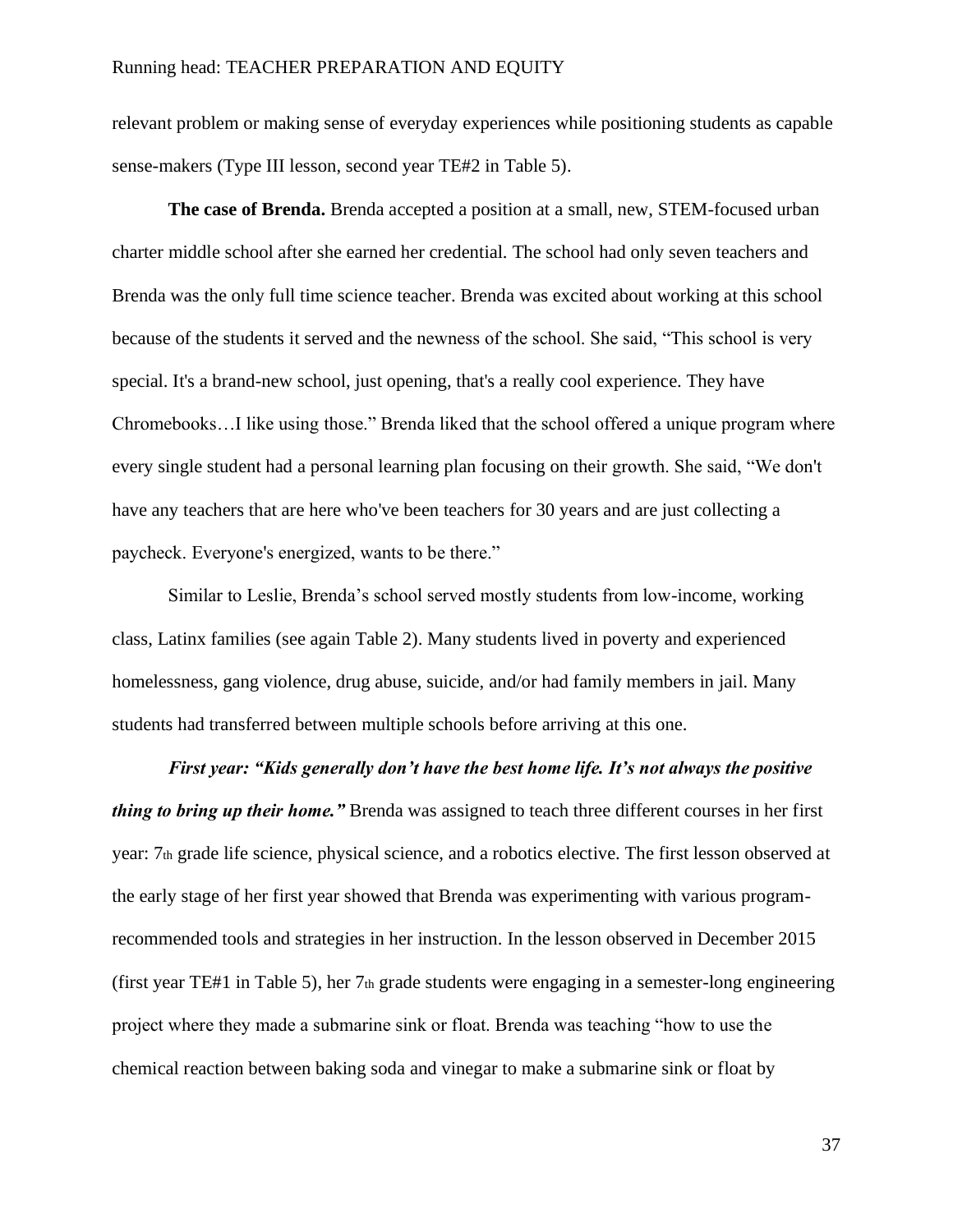changing its buoyancy." The lesson began with a discussion about what made a submarine float or sink and reminding students about the terminology of buoyancy. Students in small groups were tasked with mixing baking soda with vinegar at their table in small cups and describing their observations (e.g., seeing "bubbles"). Next, students drew their predictions of what might happen if the baking soda inside a balloon attached to the lip of a glass water bottle was poured into the vinegar inside the bottle. Students then poured the baking soda, made observations, and were pressed to explain what caused the balloon at the top of the bottle to get bigger. During these activities, Brenda constantly asked, "Why do you think the balloon was expanding?" of students individually working on their worksheets and during a whole group discussion at the end. Students raised their hands and shared ideas, demonstrating their intellectual engagement. For example, students said, "It is expanded", "It got bigger and bigger", "When you put baking soda inside vinegar, like we did in bubble labs right here, all the bunch of baking soda falls, made a lot of pressure, and went up and [made] the air inside the balloon. So the baking soda that went into the balloon makes it expand." The lesson included several program-recommended tools and strategies to support students' sense-making, such as sentence stems, before-duringafter drawings (modeling), and the Predict-Observe-Explain (POE) strategy (type II lesson).

As time went by, Brenda encountered serious classroom management challenges while experiencing various incidents inside and outside of the school, including students waiting for the school bus in the morning witnessing a boy getting shot in the head. During our second visit in March 2016, we heard that three teachers had left the school in the prior three weeks because "it was too much stress working [there]." Brenda was in survival mode, planning her lessons at the last minute, mostly searching for activities on the Internet. Her instruction focused on the delivery of abstract science ideas (e.g., cellular respiration, photosynthesis, macromolecules)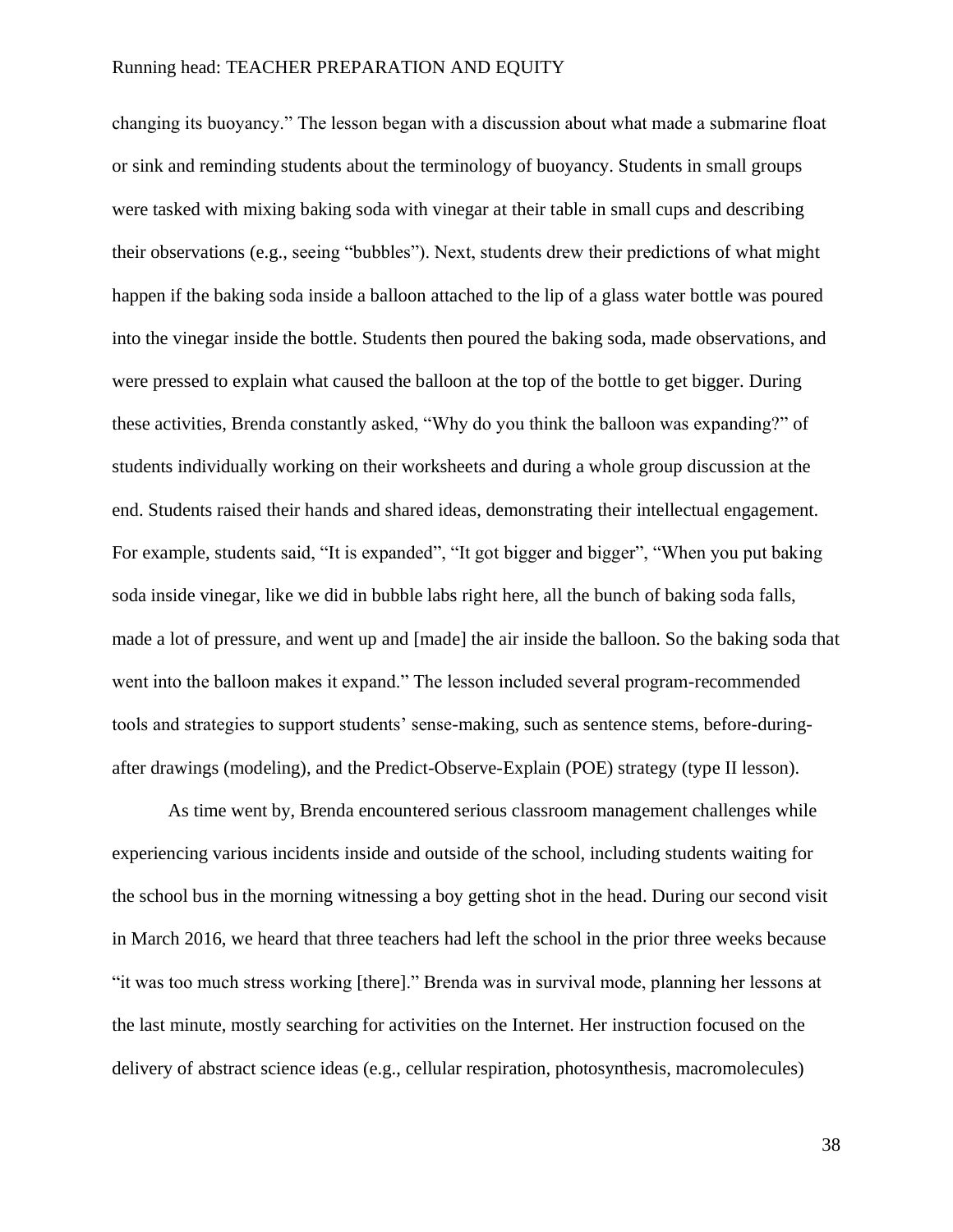using some hand-on activities. In the observed lesson (First year TE#2 in Table 5), Brenda was wrapping up a photosynthesis and cellular respiration unit. She stated that the goal of the observed lesson was "showing how the three big ideas are connected to one another, showing that it is just re-arrangement of molecules." During this 7th grade life science lesson, students received a bag of colored chips representing atoms. They were tasked to simulate the movement of atoms and molecules during the processes of photosynthesis and cellular respiration while following directions and filling out a worksheet (Type I lesson). The classroom was chaotic, and Brenda's instruction was constantly interrupted by her students. We saw several students throwing things at each other and kicking their backpacks back and forth while Brenda was helping a group in another corner of the classroom. Several students had their heads down on their tables the entire time. There was little conversation suggesting intellectual engagement, even with the handful of students who worked to complete the task. Brenda ignored students' misbehaviors and tried to get through the activity. When she noticed two boys were playing soccer using a backpack, Brenda finally addressed them, saying "This is ridiculous!" During the post-instruction interview, Brenda expressed her deep frustration about students' behaviors over the prior two weeks. She said,

Kids' behaviors are a nightmare. Last week, my room was just a sea of popsicles sticks because they threw them at each other, tried to carve them down… Taking a bottle of glue and just pouring them on their hands like kindergarteners. Doing this and peeling them whole…. So I am hesitant to do any hands-on stuffs now. They just killed my spirit entirely.

Brenda attempted to contact parents to get some help with students' behaviors, but it was challenging because she did not speak Spanish and had to rely on a translator. She said, "There is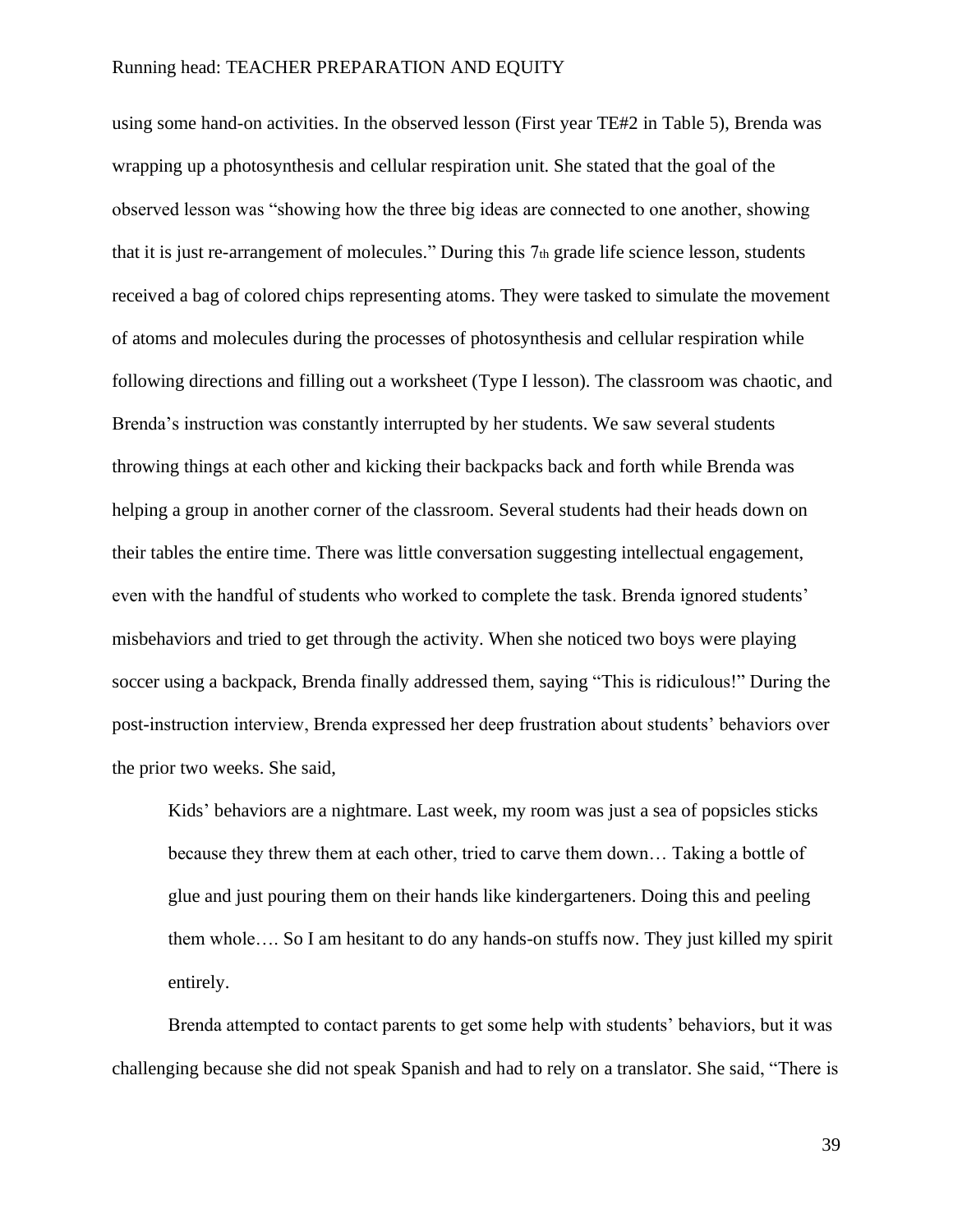a language barrier….I don't really get everything. Stuff gets lost in translation." Her principal was out for conferences and meetings much of the time. She could talk to her teacher colleagues, but their schedule allowed very limited time to do so. Brenda suffered emotionally from what was happening in her classroom. She said, "I can't...I lose my mind. I am angry all the time. When I go home, I am just like I am just gonna sleep and go away. It's not good." Brenda thought that students' behaviors had a lot to do with their emotional struggles associated with their difficult lives outside the school, such as the recent shooting incident. She said, "We have like the crazy things jump out. I know that is the root of so many of their behaviors. They don't just act out for no reason." The ideas that she learned from her preparation, such as forming relationships or giving extra attention did not help Brenda. She said, "I feel like I need a psychology degree.… Every behavioral book says like, 'We just need to give extra attention. They need some support.' I am like, that's fine except there are 27 of them. All of them need extra attention. Otherwise I'd love to have this great one-on-one relationship. There are too many there, damaged and struggling."

In our last visit at the end of the first year (June 2016; First year TE#3), we observed some notable changes in Brenda's discourses and practices of teaching. Brenda used more deficit language to describe her students, such as "so many gaps in their prior knowledge", "kids that have no respect for themselves or anyone else", and "so many homeless kids." Brenda also tended to generalize problems to a group or population, while distancing herself from that group. For example, she said, "That's a population type issue that I have to overcome, especially because it's such a polar opposite from what I've experienced in life." Interestingly, Brenda decided to avoid bringing anything related to students' home or outside experiences into her lessons, which was contradictory to the vision of teaching advocated by the program. She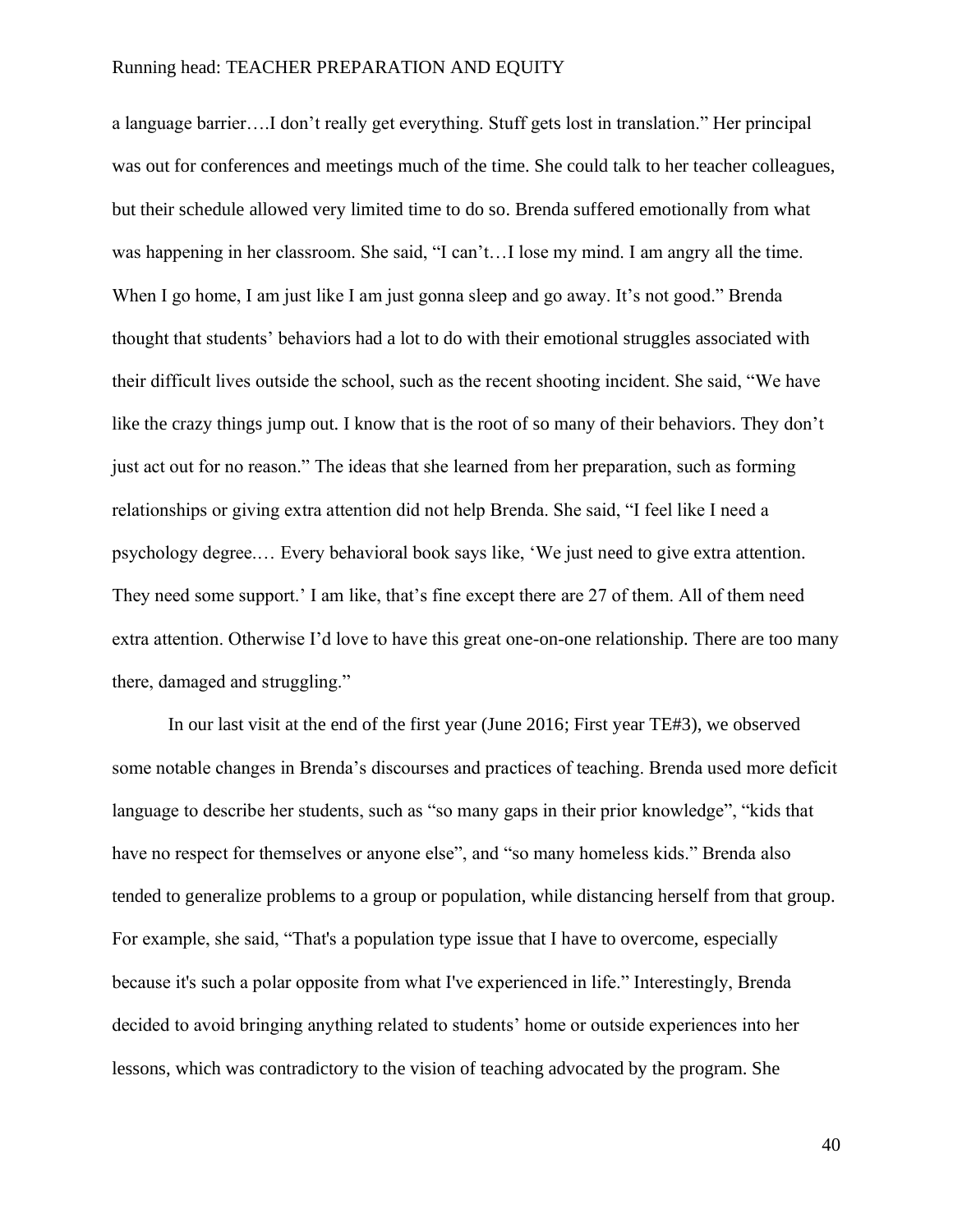thought that students wanted to escape from their "not so pretty" home lives. In the observed lesson, for example, she showed a five-minute-long video about endangered animals in Africa due to poaching and had students create a short presentation or video as a group to educate their classmates about poaching. Brenda thought drawing on something that was unrelated to students' everyday life, such as animals in Africa, would work better for her students. Brenda explained,

I am starting to realize that…because basically thinking about animals in Africa, it is an escapist [move. Students] can pretend to be somewhere else watching the animals. Versus if I am asking them to think about solids, liquids, and gases in their [lives], then they have to think about their home life. And that is not always a pretty thing for a lot of these kids. [W]e have a huge homeless population. Kids generally do not have the best home life.

As Brenda grew to know her students and their outside lives, she formed the idea that "relating to their home life in some ways is not always good for these kids." For example, she attempted to bring up everyday experiences in her lesson, such as "taking a shower." And then she recognized that there were students who were unable to take a shower for three days because the water was turned off. For Brenda, who grew up a white, middle class family and was previously well-employed in an industry, not taking a shower for three days was undoubtedly a surprise. With her continuous failure to engage students and connect to them, she began to reject program-recommended practices, tools, and strategies. Over time, Brenda's instruction came to be more and more distant from students' everyday experiences, focusing on the delivery of abstract science ideas and terminologies.

### *Second year: "I don't know whether I want to keep dealing with this nonsense."*

Brenda set up firm classroom routines in her second year, such as always doing a warm-up using Google classroom at the beginning of each lesson. We saw Brenda beginning to reproduce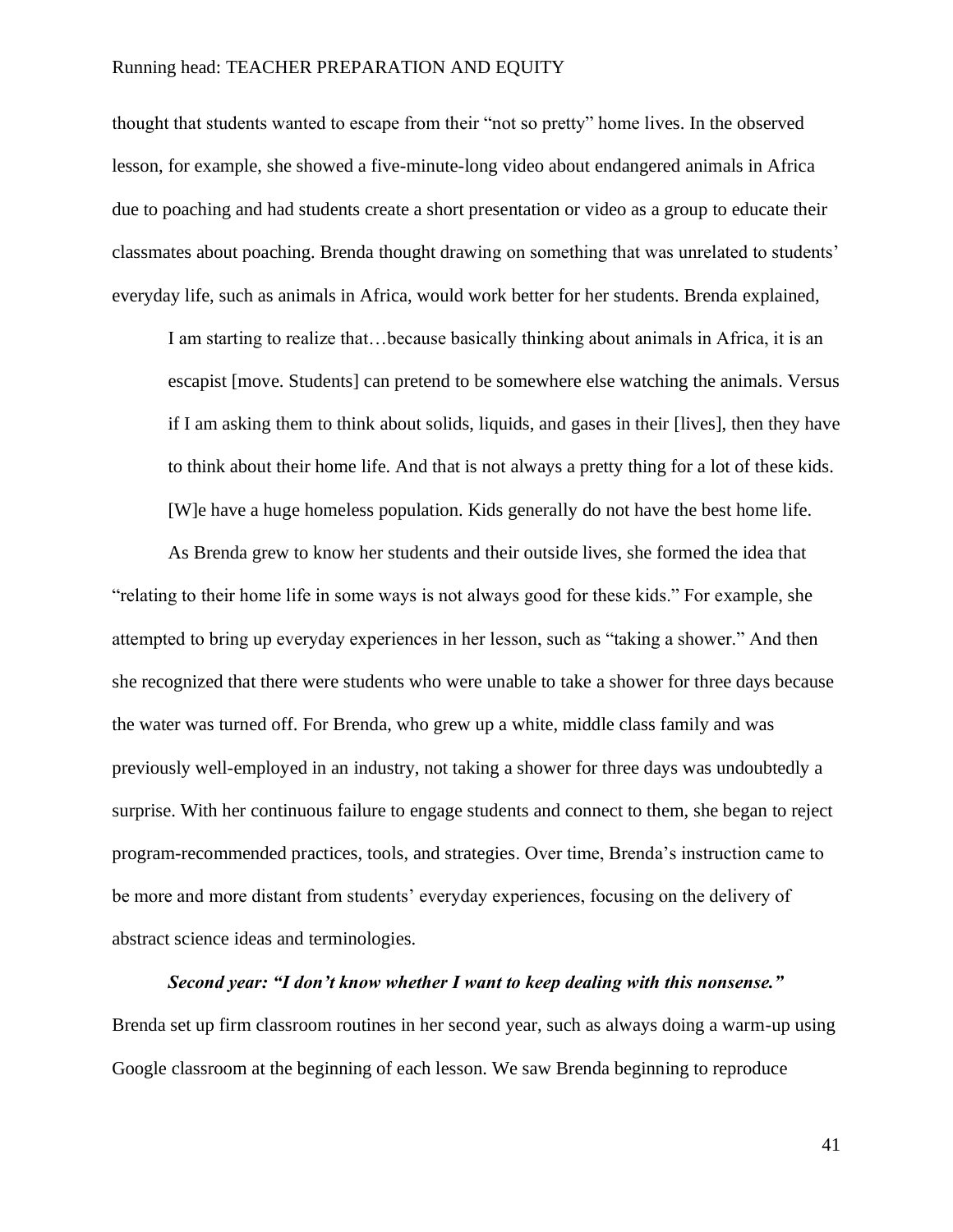prevalent problematic discourses about students at under-resourced urban schools. For example, Brenda said, "Just more routines. Warm up is 100% non-negotiable. I do not deviate. This particular population, they want routine. They need structure." Brenda abandoned most tools and strategies from the program that "didn't work with this population." For example, she decided not to use sentence stems saying, "I actually didn't have a whole a lot of success with sentence stems. I found that [the sentence stems] confused my students more than anything. I haven't figured out why." Brenda still wanted to do some labs, because she did not like lecturing. However, labs made her "nervous" and were "scary" because "no matter how hard I try to get them to follow the directions, they just…I try to figure out how the lab works for this group."

Brenda increasingly used deficit language about her students over time, such as "[these kids] just don't care", "they got really lazy." Her framing of instruction in the three observed lessons in her second year was designed to teach abstract science ideas using unrelated, generic phenomena, where students were positioned to follow directions and receive knowledge (Type I lesson). For example, in one lesson observed in November 2016, students did a 'yeast lab' to determine "what food source creates the most carbon dioxide." Students simply followed the procedure to complete the task and answer the given question. The issue of classroom management did not get any better, as reflected in Brenda's comment: "I don't know whether I want to keep dealing with this nonsense." Brenda went on maternity leave at the beginning of the spring semester and decided not to return to the school.

### **Discussion: What Do the Core Practices Offer in Preparing Novice Teachers for Equity?**

This investigation begins with the premise that one central task of teacher preparation to promote equity is supporting teachers from dominant communities to develop multicultural and flexible frames of references in conjunction with critical consciousness about structural inequity.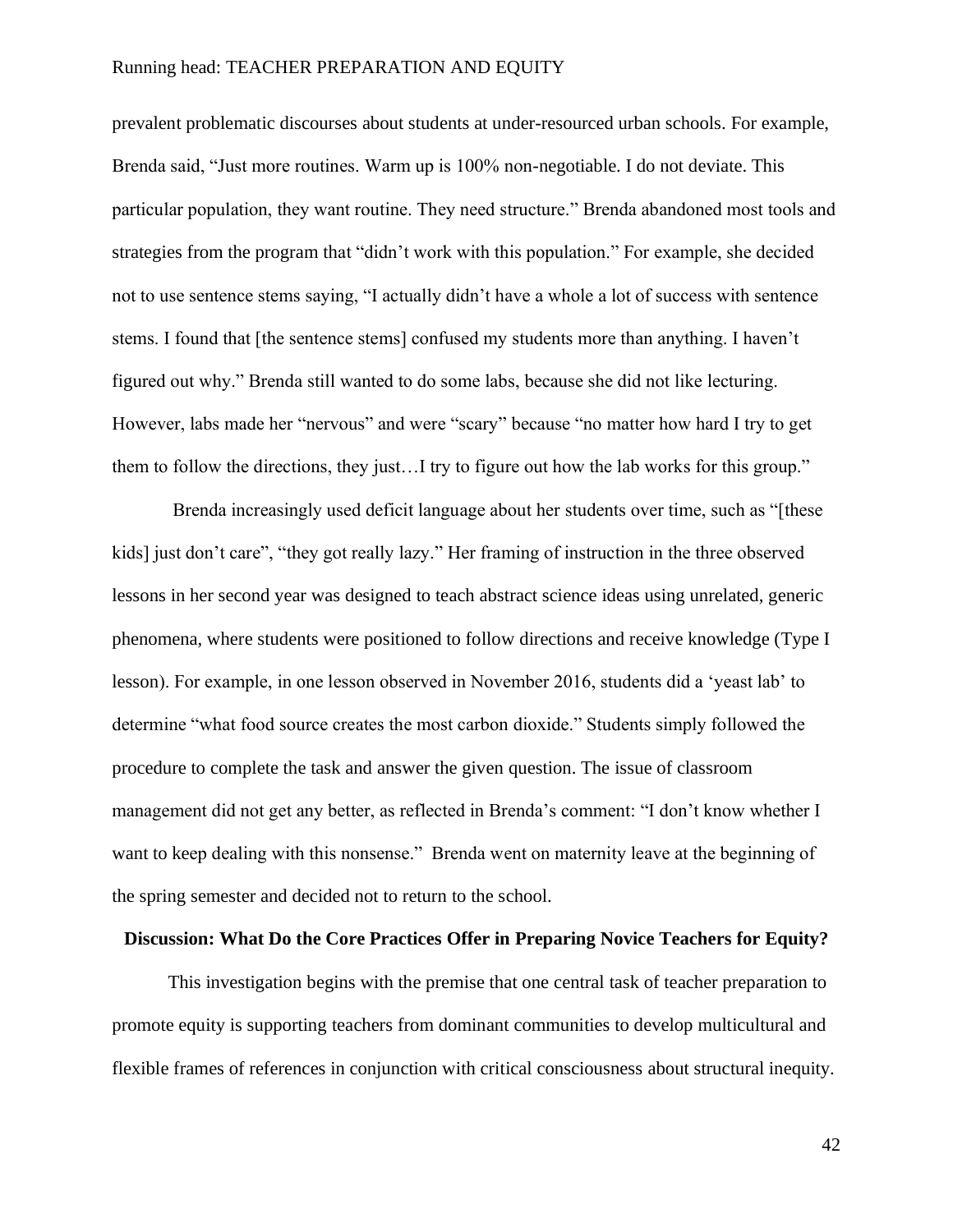The findings suggest that using the core practices of AST as the main curriculum of science methods courses can contribute to achieving this goal by presenting opportunities for novice teachers to alter their normalized views and expectations about disciplinary teaching and learning. The core practices in and of themselves are limited, however, to increase novice teachers' critical consciousness about racism and systemic inequity, and disrupt a frame of reference grounded in ethnocentrism, essentialism, or epistemic and linguistic elitism. In the following, we unpack these ideas while discussing the trajectories of these three white teachers from preparation to their second year of teaching.

# **Affordances: Presenting Opportunities to Alter Novice Teachers' Normalized Views and Expectations about Disciplinary Teaching and Learning**

The analyses suggest that one affordance of the core practices is facilitating novices in seeing what historically marginalized students can do in a well-designed instructional environment. This subsequently presents opportunities for novice teachers to alter their normalized views, expectations, and assumptions about science teaching and learning at schools. Both Mary's and Leslie's cases illustrate this point. The approximation of core practices helped Mary and Leslie begin their instruction with well-designed task, talk, and tools. In this activity system, mediated by program-recommended tools, practices, and strategies, Mary and Leslie were able to explore students' responses to changes in instruction. The enhanced participation and engagement of students, in particular those who "normally struggle" in science classrooms, helped Mary and Leslie to raise questions about the conventional views and practices of science teaching and learning that they experienced. Over time, these experiences facilitated Mary and Leslie in altering their initial frames of reference about disciplinary teaching and learning. Recall Mary, who changed her frame of science teaching and learning from finding the "right answer"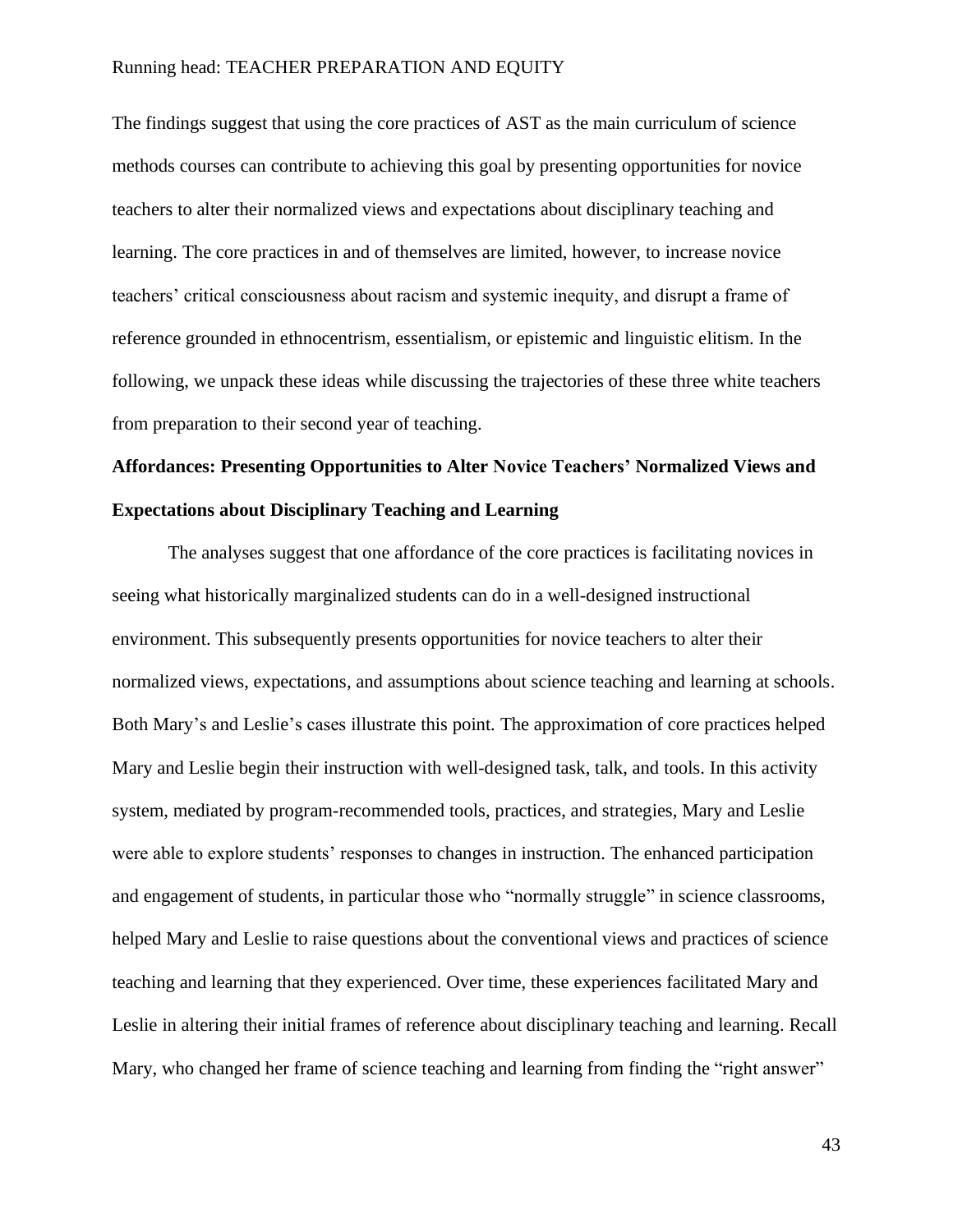to "making connections." Leslie problematized the traditional instructional approaches that provide opportunity to succeed for "[only] those who are good at school." The limited space of this article prevents us from presenting all three teachers' trajectories over three years in detail. Nonetheless, it is important to note that Leslie and Mary persistently made efforts to engage students in sense-making activities using real-world phenomena while working against the school culture during the first year (e.g., Leslie convinced her chemistry department to use the curriculum that she developed). We conjecture that the experiences of seeing what students can do in a well-designed instructional setting helped these novice teachers to persistently enact the vision of science teaching that they formulated during preparation.

Proponents of core practices argue that teaching core practices to preservice teachers will better prepare them to create meaningful and equitable learning environments for a wide range of students [\(Core Practice Consortium, 2016\)](#page-52-1). The findings of this study suggest that what matters is more the type and nature of experiences *mediated by the core practices* rather than the core practices themselves. In fact, this analysis shows that merely learning core practices is insufficient to prepare preservice teachers for equity, especially when novice teachers experience the practices as a set of strategies or techniques. This is particularly evident from the cases of Mary and Brenda. These two cases had many shared characteristics, including the teachers' personal backgrounds (e.g., white, middle class), and opportunities to interact with historically marginalized students during student teaching. Both Mary and Brenda were excited about the core practices, but for different reasons. For Mary, approximating core practices presented opportunities learn with and about students. In contrast, Brenda saw the core practices as "new techniques" to help her avoid lectures. Brenda thought she could use the new techniques when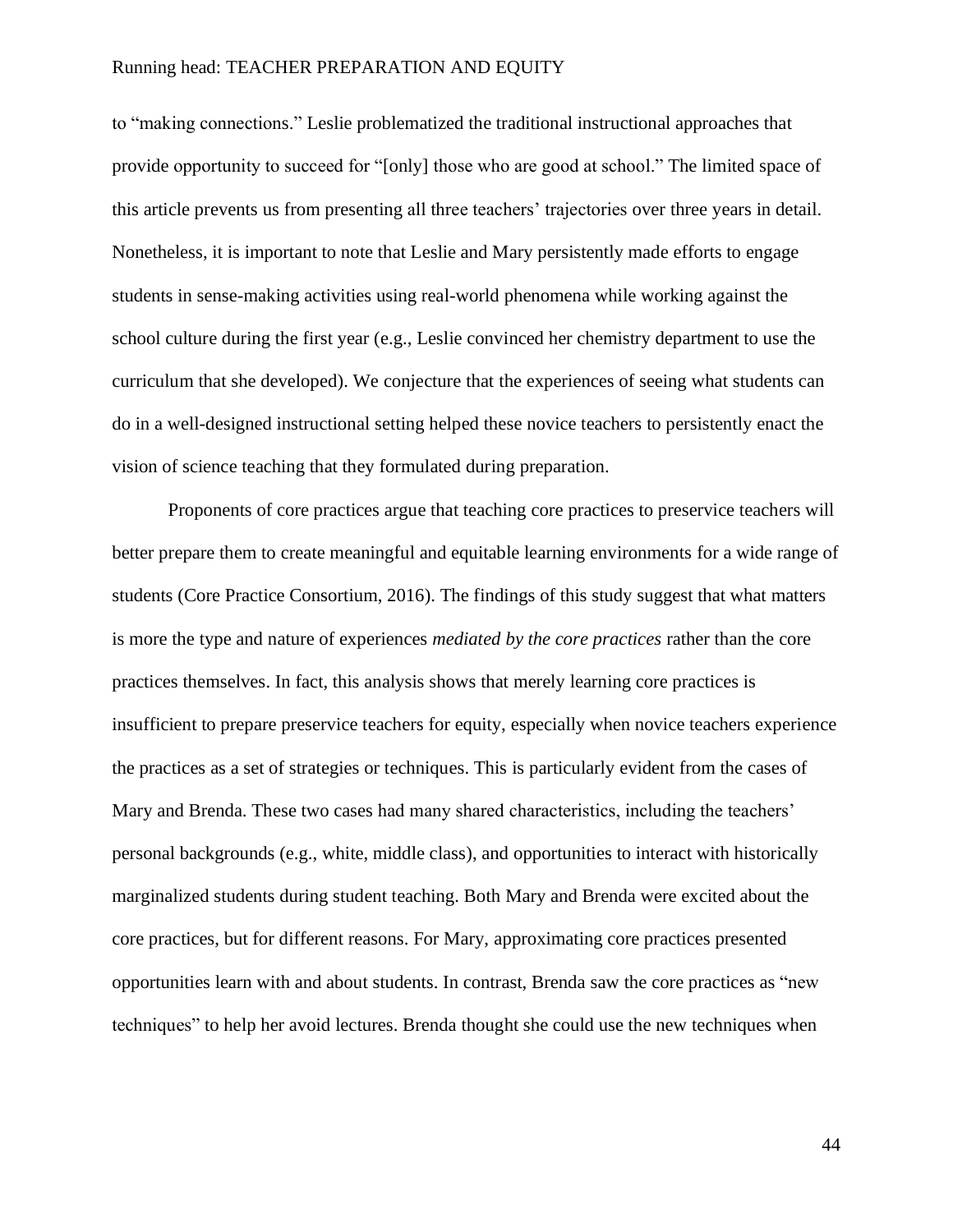she began teaching in her own classroom. As illustrated, she abandoned most of the tools and strategies that did not work with her students during the first year of teaching.

One notable finding emerging from these analyses is the importance of inscribed forms of artifacts (e.g., curriculum materials, tools, samples of student work) recommended by or produced from novices' student teaching. In this study, novice teachers produced curricular materials while approximating the core practices. All three teachers leveraged these artifacts, or 'practical tools' (Grossman et al., 2000), to create science learning experiences during the first year despite uneven levels of success. At times, the artifacts functioned as 'boundary objects' [\(Bowker & Star, 1999;](#page-51-4) [Nolen, Horn, Ward, & Childers, 2011;](#page-56-7) [Star & Griesemer, 1989;](#page-57-6) [Wenger,](#page-57-7)  [1999\)](#page-57-7) when novice teachers entered into their school communities as newcomers (see the case of Leslie). The important role of inscribed forms of artifacts that link preservice teacher education to later instruction has been reported by other researchers (Grossman et al, 2000; [Hiebert &](#page-54-5)  [Morris, 2012\)](#page-54-5). Nolan and her colleagues (2011), for example, showed how novice teachers appropriated, negotiated, and recontextualized assessment tools and practices as they transitioned from preparation to their first two years of teaching. The artifacts, that reify or represent values, goals, and meanings advocated by the program (Nolen et al, 2011), can become useful resources for novice teachers to negotiate for and create meaningful and equitable learning environments for historically marginalized students.

## **Constraints: Lacking the Ability to Increase Novices' Critical Awareness about Systemic Racial Inequities**

Analyses show that approximating the practices is limited in its ability to increase novice teachers' cultural competencies and critical consciousness of race, racism, and power. The novice teachers' under-developed critical consciousness and failure in developing multi-cultural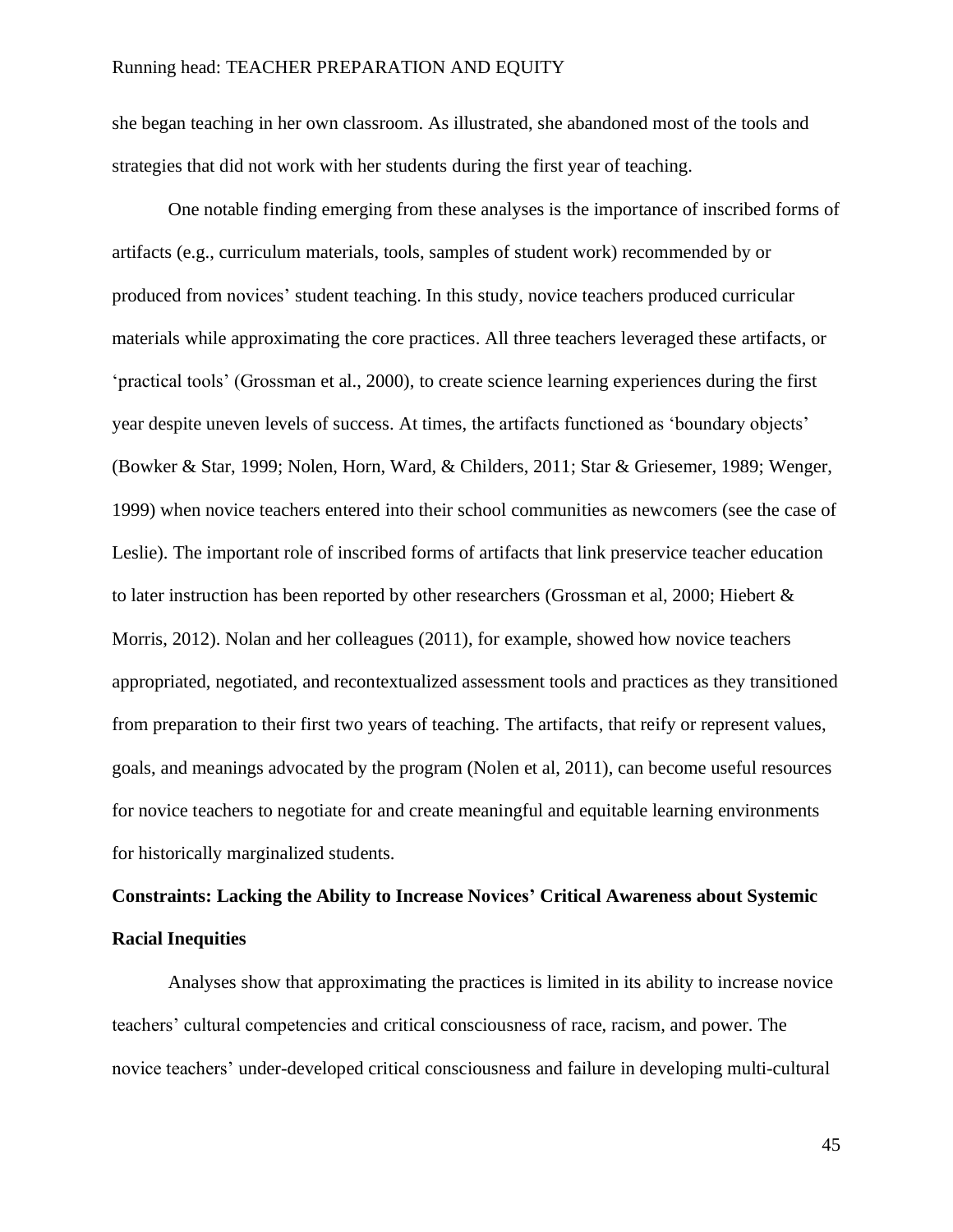frames of reference profoundly affected their interpretations about classroom situations and pedagogical actions with historically marginalized students.

Out of the three teachers, only Mary, who saw the impact of the tracking system on learning opportunities for her Latinx and EL students, seemed to develop increased awareness of structural racial inequity during her preparation period. However, her critical awareness was limited to her interpretations. Leslie, who took up the core practices early on, continuously engaged in colorblind 'science-for-all' discourses during the preparation period. Her failure to develop a multicultural 'frame of reference' became a source of discomfort and stress as she began working with students from different cultures. Leslie, who came from a white, workingclass family, repeatedly demonstrated her deep care and empathy for "struggling students" over the three years. This dedicated and deeply caring white woman was unprepared to anticipate Mexican students' different cultural experiences when designing lessons during her first year. The nuanced mismatch between Leslie's own cultural repertoires and the Mexican students' cultural repertoires was a source of surprise and discomfort to Leslie, instead of an inherent and anticipated part of teaching. Leslie's colorblind pedagogy did not prepare her to purposefully elicit and build upon Mexican students' different ways of thinking, talking, and doing as she began her career.

The case of Brenda further showed the complexity of preparing novice teachers for equity. Analyses show that the preparation experiences failed to disrupt Brenda's frames of reference grounded in ethnocentrism, essentialism, and linguistic elitism during preparation. A white woman—who quit a well-paid job and decided to become a teacher to make a difference through education—could not keep her sanity day-to-day while experiencing shocking events inside and outside her classroom. Brenda tried unsuccessfully to enact "participatory equity"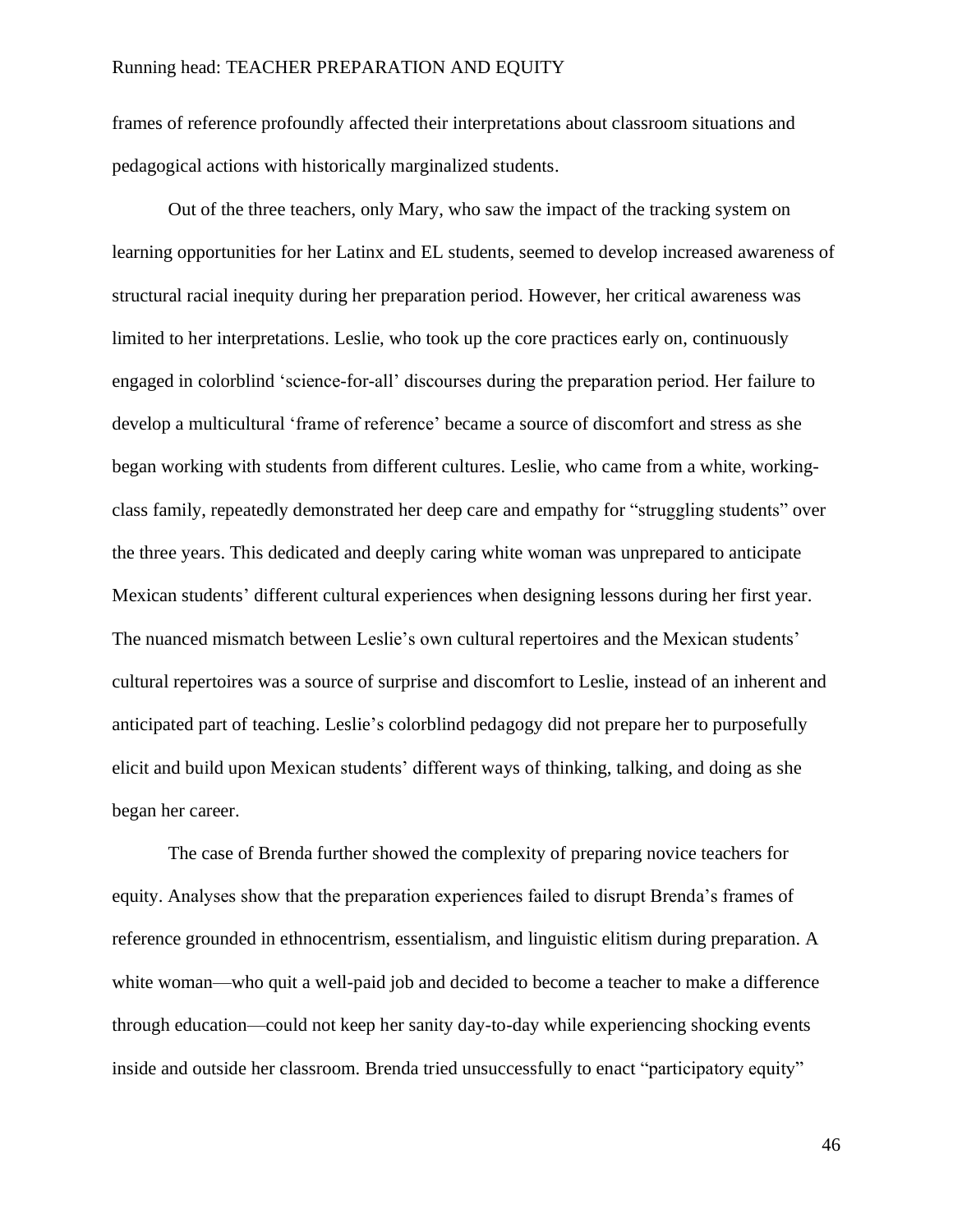(Sheth, 2019) by providing more one-on-one attention or individual scaffolding. On one hand, the various circumstances that Brenda encountered at her school were deeply troublesome. Why do so many students of color have to witness the death of friends and family members by gun violence on their way to school? Why does this violence occur in particular schools, like Brenda's? Undoubtedly, it was an extremely challenging situation for any new teacher. On the other hand, Brenda's trajectories toward reproducing deficit language to discuss historically marginalized students and her regression to a traditional "delivery mode" of teaching is also deeply troublesome. Her undisrupted salvation-oriented goals, which signify interest convergence (Bell, 1980, 2005), might fundamentally limit her ability to work with historically marginalized students. With a lack of critical consciousness about structural and systemic inequity and failure to problematize her own whiteness, Brenda gradually adopted deficit language, positioning her students as the major source of problems. Despite the new pedagogical tools that she learned during the preparation period, Brenda was unable to create meaningful and inclusive learning environments for her students in this situation.

Admittedly, all three teachers' lack of attention to systemic racial inequity was partly a reflection of the colorblind curriculum and pedagogy of their methods courses, which failed to explicitly address systematic racial equity. As with the majority of teacher preparation programs in the U.S., discussion of race, racism, and structural inequity were limited to the social foundational course in this program. The analyses demonstrate the limitations of approaching race, racism, and structural inequity as separate from the methods of disciplinary teaching and learning. In this compartmentalized approach, novice teachers failed to see how race, power, culture, and language play out together *in the context of disciplinary teaching and learning* and how these forces resulted in unequal learning opportunities for historically marginalized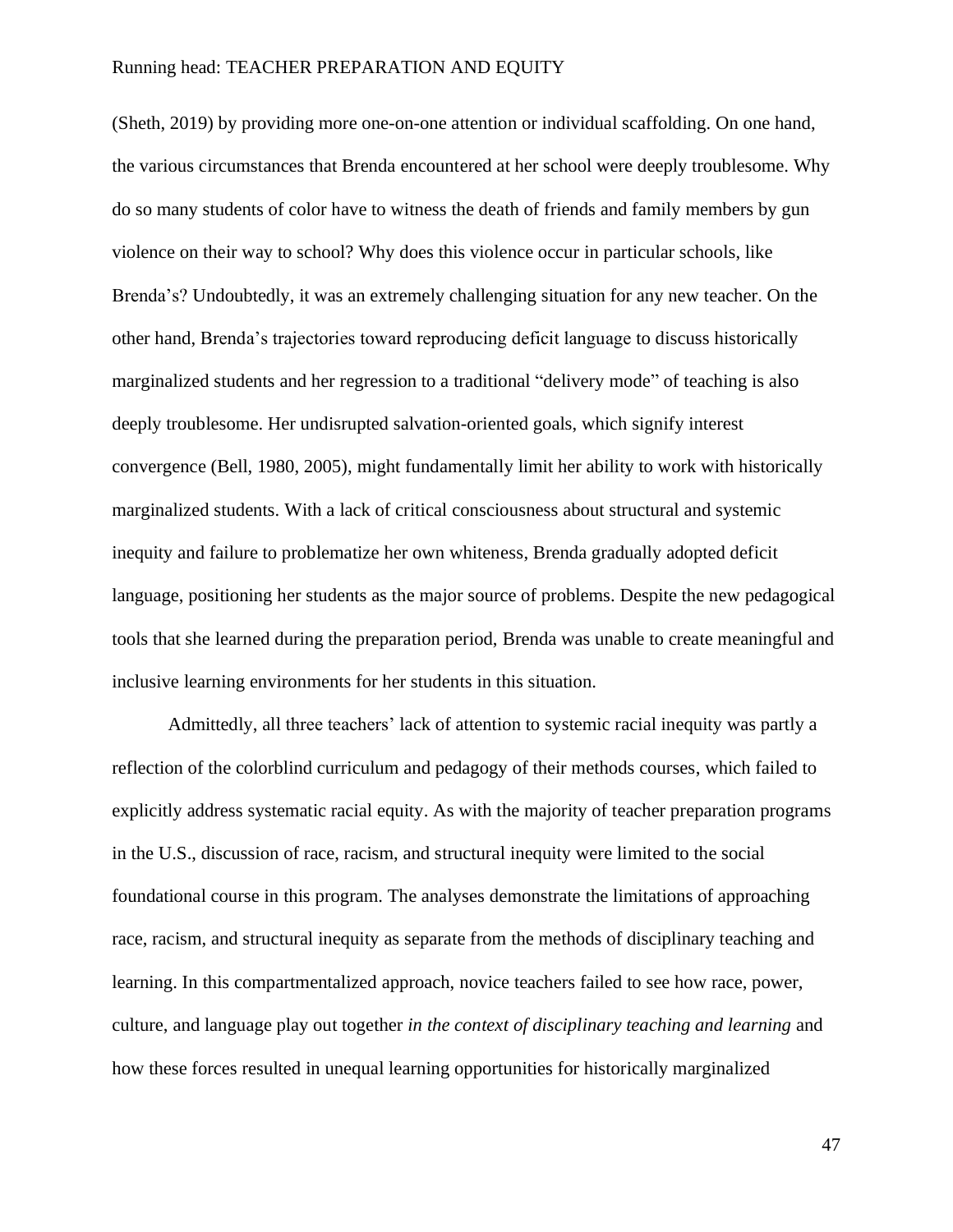students. While discussing the movement of core practices and practice-oriented teacher education, Zeichner [\(2012\)](#page-58-0) notes that the ability to successfully enact high-leverage teaching practices is necessary but not sufficient to improve the quality of teaching in the United States. He indicates that,

"Efforts historically to establish teacher education curriculum based on specific competencies or performances have been plagued by a narrow technical focus ignoring the need to ground teachers' technical competence in an understanding of the historical, cultural, political, economic, and social contexts in which their work is embedded [\(Greene, 1978\)](#page-53-3). It is important for those engaged in making the teaching of core teaching practices a central focus in teacher preparation programs to situate their work in relation to a vision of the teacher's role so that they do not imply that all that is necessary in teacher education is the mastery of a set of teaching practices. (p. 380)

### **Conclusion and Implications**

This study explores the affordances and constraints of using the core practices of ambitious science teaching (AST) as the main curriculum of secondary science methods courses in preparing secondary science teachers for equity. The analyses suggest that the core practices can contribute to preparing novice teachers for equity by presenting opportunities for novice teachers to alter their frames of reference about science teaching and schooling. Approximating the core practices alone neither facilitates novices' development of multicultural, flexible frames of reference nor critical consciousness about systemic racial inequity, which profoundly limits novices' capacities to create inclusive learning environments.

The findings of this study have three primary implications for teacher education across practice, research, and policy to promote equity with beginning teachers. First, we recommend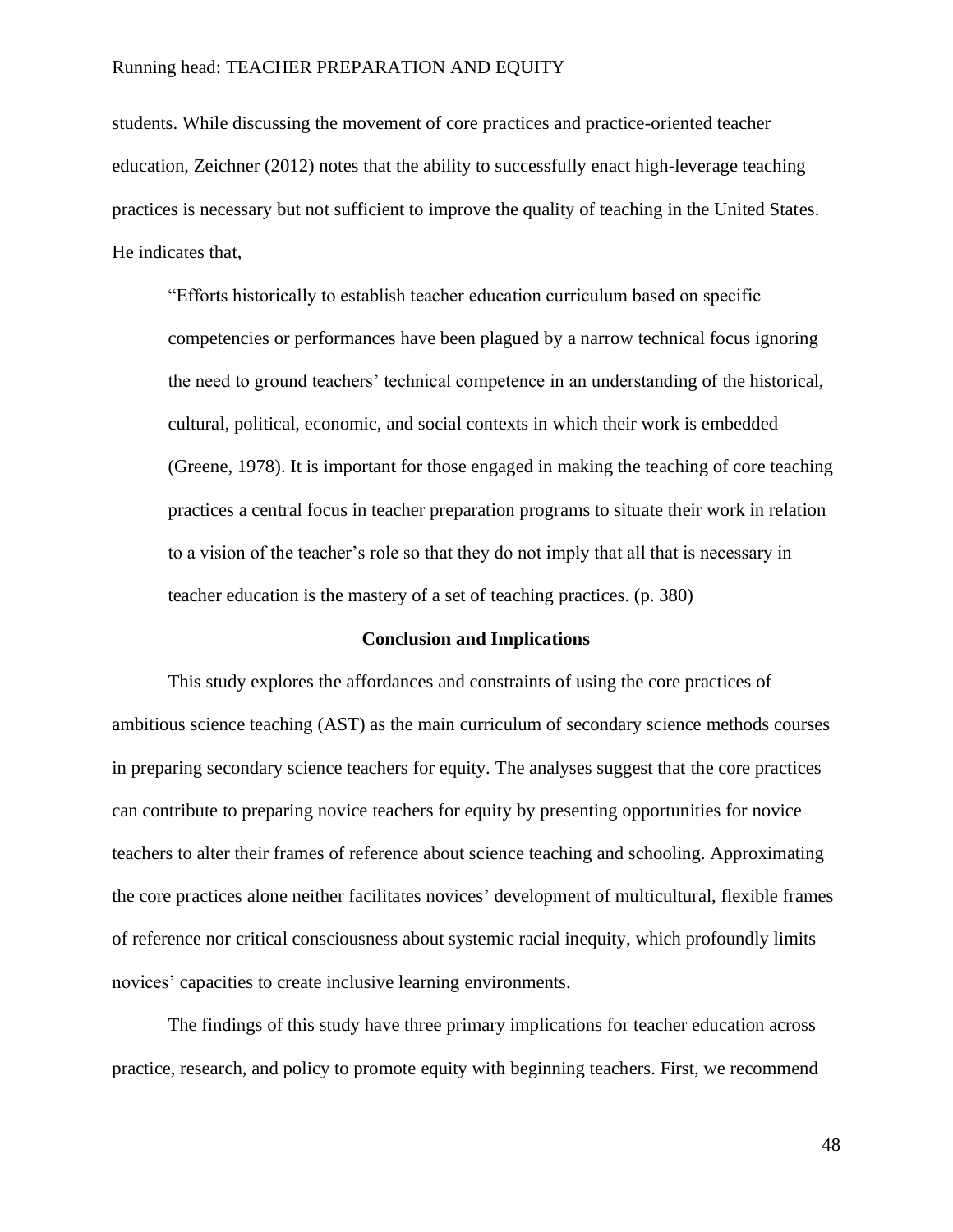that teacher educators who are interested in using core practices as the curriculum of methods courses articulate what they want to accomplish with novice teachers, explicitly connecting these core practices to the goal of equity. These core practices can be presented as *the* practices of science teaching that novice teachers need to master in order to address equity. Alternatively, core practices can be used as *a* tool for creating spaces in which novice teachers problematize their naïve and Eurocentric views about science teaching and learning, and learn with and about students in their classrooms. This study shows that the way in which core practices are presented to and experienced by novice teachers mediates whether and how they develop the capacity for equitable teaching.

Furthermore, teacher educators and policymakers need to think critically about the type and nature of interactions that novice teachers from dominant backgrounds have with students during their clinical experiences—with whom, when, where, and how. The findings of this study suggest that novice teachers from dominant communities need substantial and recurring interaction with diverse students, including those students who belong to groups historically underserved in schools, in order to develop the capacity to create meaningful and equitable learning environments for these students.

Lastly, the curriculum and pedagogy of science teacher preparation, particularly methods courses, must be designed to help novice teachers from dominant communities in developing multi-cultural and flexible frames of reference along with critical consciousness about structural inequity. The first step will be developing science teacher educators' critical perspectives on equity beyond a participatory equity goal. We call for collective action among science teacher educators to critically reflect on our own and candidates' whiteness, normalized views and expectations, and roles in promoting equity in classrooms. With this critical reflection, we will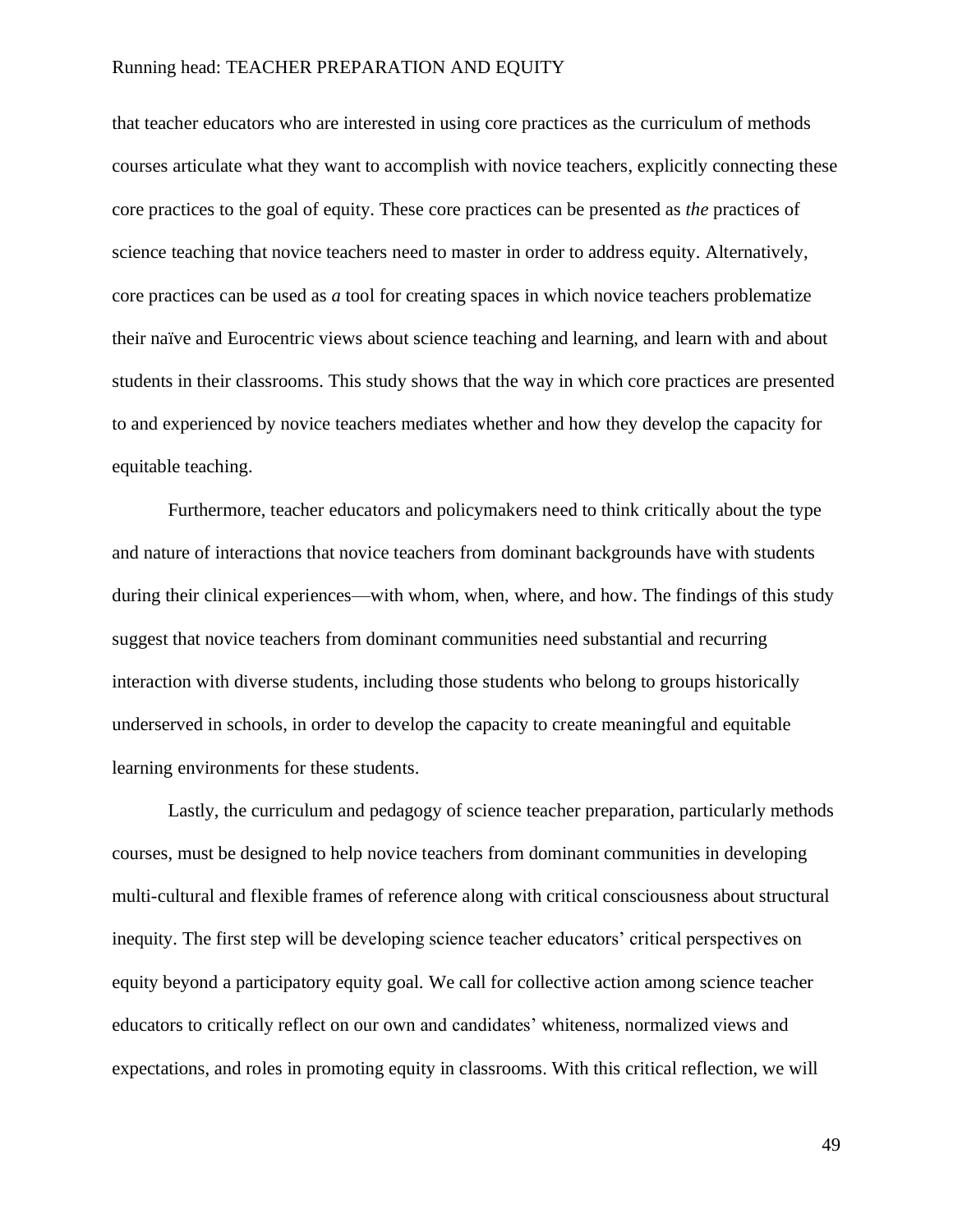be able to re-imagine the structure, curriculum, and pedagogy of teacher education to promote equity and social justice through public education.

### **References**

- <span id="page-50-4"></span>Artiles, A. J., Barreto, R. M., Pena, L., & McClafferty, K. (1988). Patheways to teacher learning in multicultural contexts: A longitudinal case study of two novice bilingual teachers in urban schools. *Remedial and Special Education, 19*(2), 70-89.
- <span id="page-50-2"></span>Ball, D. L., & Cohen, D. K. (1999). Developing practice, developing practitioners: Toward a practice-based theory of professional education. In L. Darling-Hammond & G. Sykes (Eds.), *Teaching as the learning profession: Handbook of policy and practice* (pp. 3-32). San Francisco, CA: Jossey-Bass.
- <span id="page-50-0"></span>Ball, D. L., & Forzani, F. M. (2009). The work of teaching and the challenge for teacher education. *Journal of Teacher Education, 60*(5), 497-511.
- <span id="page-50-1"></span>Ball, D. L., Sleep, L., Boerst, T. A., & Bass, H. (2009). Combining the development of practice and the practice of development in teacher education. *The Elementary School Journal, 109*(5), 458-474.
- <span id="page-50-3"></span>Bang, M., Warren, B., Rosebery, A. S., & Medin, D. (2012). Desettling expectations in science education. *Human Development, 55*(5-6), 302-318.
- Basile, V., & Lopez, E. (2015). And still I see no changes: Enduring views of students of color in science and mathematics education policy reports. *Science Education, 99*(3), 519-548.
- Bell, D. A. (1980). Brown v. Board of Education and the interest-convergence dilemma. *Harvard Law Review, 93*(3), 518-533.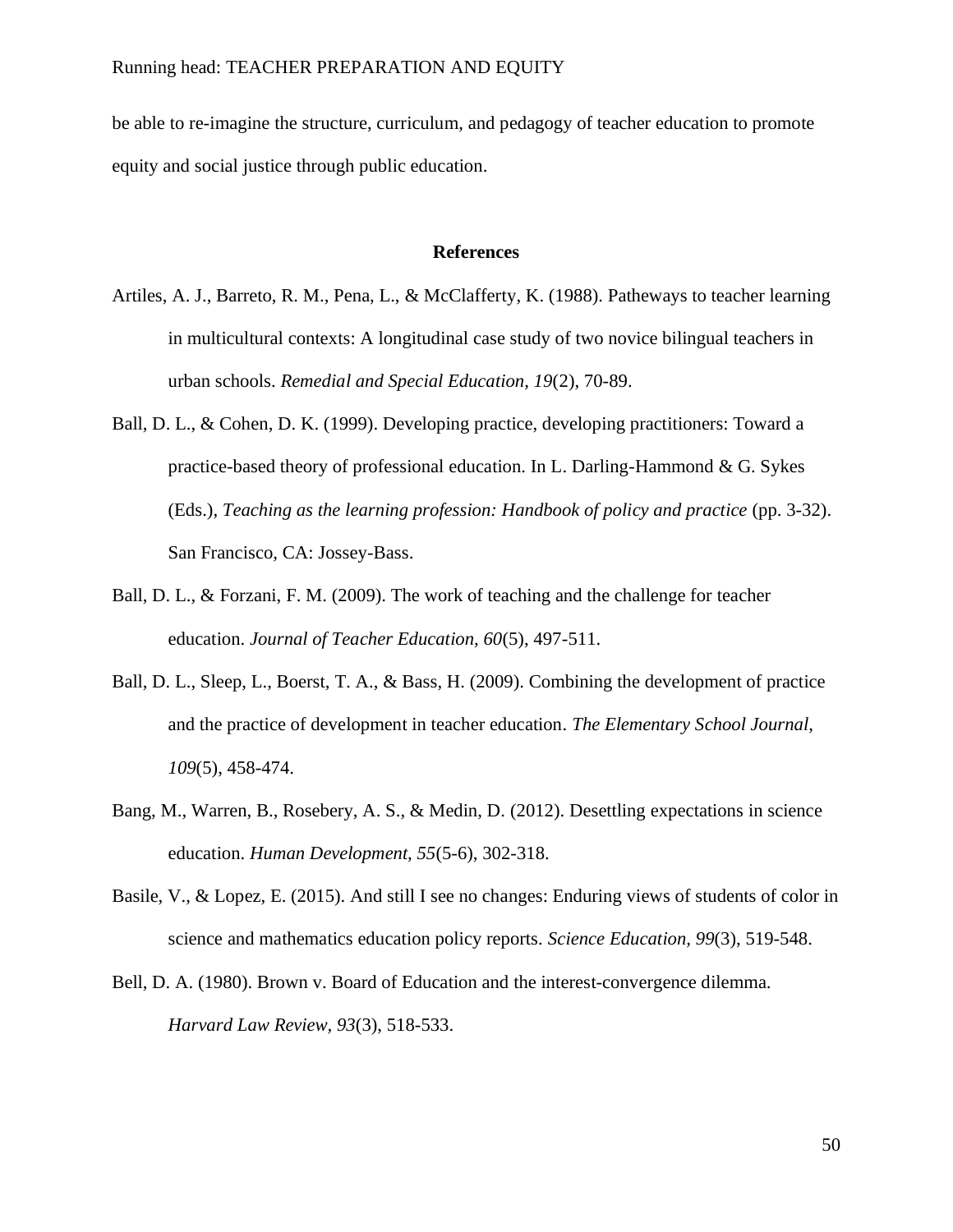- Bell, D. A. (1987). *And we are not saved: The elusive quest for racial justice*. New York, NY: Basic Books.
- Bell, D. A. (1993). *Faces at the bottom of the well: The permanence of racism.* New York, NY: Basic Books.
- Bell, D. A. (2005). Unintended lessons in Brown v. Board of Education. *New York Law School Law Review, 49*, 1053-1067.
- Bianchini, J. A., & Cavazos, L. M. (2007). Learning from students, inquiry into practice, and participation in professional communities: Beginning teachers' uneven progress toward equitable science teaching. *Journal of Research in Science Teaching, 44*(4), 586-612.
- Bianchini, J. A., Johnston, C. C., Oram, S. Y., & Cavazos, L. M. (2003). Learning to teach science in contemporary and equitable ways: The successes and struggles of first-year science teachers. *Science Education, 87*(3), 419-443.
- <span id="page-51-0"></span>Bianchini, J.A, & Solomon, E.M. (2003). Constructing views of science tied to issues of equity and diversity: A study of beginning science teachers. *Journal of Research in Science Teaching, 40*(1), 53-76.
- <span id="page-51-4"></span>Bowker, G. C., & Star, S. L. (1999). *Sorting things out: Classification and its consequences*. Cambridge, MA: MIT Press.
- <span id="page-51-2"></span>Calabrese Barton, A. (2000). Crafting multicultural science education with preservice teachers through service-learning. *Journal of Curriculum Studies, 32*(6), 797-820.
- <span id="page-51-3"></span><span id="page-51-1"></span>Calabrese Barton, A. (2001). Science education in urban setting: Seeking new ways of praxis through critical ethnography. *Journal of Research in Science Teaching, 38*(8), 899-917.
- Calabrese Barton, A. & Berchini, C. (2013). Pathways to insideness: Teaching science in urban settings. *Theory into Practice, 52*(1), 21-27.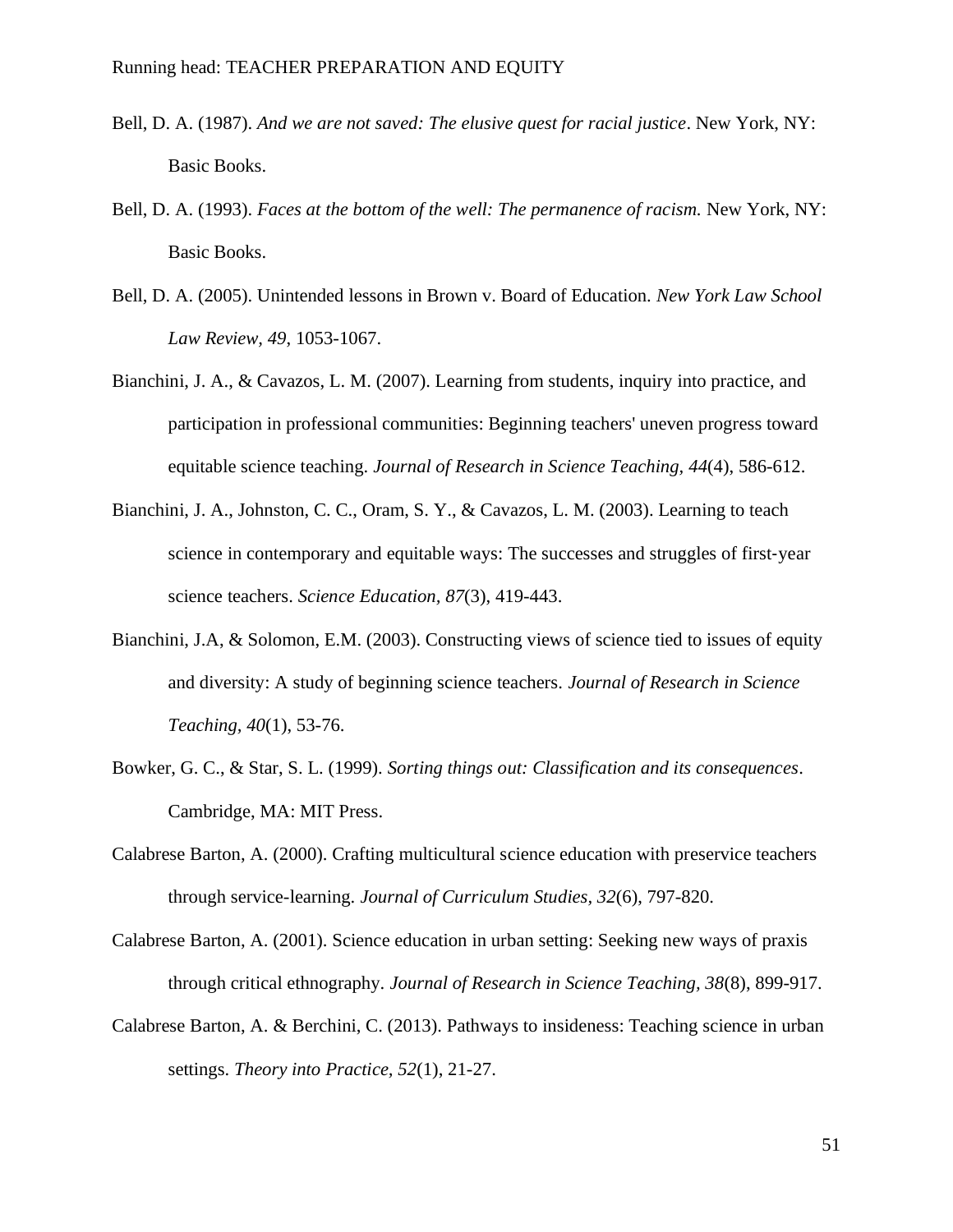Clancey, W. J. (1997). *Situated cognition: On human knowledge and computer representations*. Cambridge, UK: Cambridge University Press.

<span id="page-52-3"></span>Cohen, D. K. (2011). *Teaching and its predicaments*. Cambridge, MA: Harvard University Press.

- <span id="page-52-1"></span>Core Practice Consortium. (2016). The problem we are trying to solve. Retrieved from: <http://corepracticeconsortium.com/>
- Crenshaw, K., Gotanda, N., & Peller, G. (1995). *Critical race theory: The key writings that formed the movement*. New York, NY: The New Press.
- <span id="page-52-4"></span>Davis, E. A., Kloser, M., Wells, A., Windschitl, M., Carlson, J., & Marino, J. C. (2017). Teaching the practice of leading sense-making discussions in science: Science teacher educators using rehearsals. *Journal of Science Teacher Education, 28*(3), 275-293.
- Denzin, N. K., & Lincoln, Y. S. (2005). *The Sage handbook of qualitative research*. Thousand Oaks, CA: Sage Publications, Inc.
- Delgado, R. (2001). Explaining the rise and fall of African American fortunes—Interest convergence and civil rights gains. *Harvard Civil Rights-Civil Liberties Law Review, 37*, 369-387.
- Delgado, R., & Stefancic, J. (2001). *Critical race theory: An introduction*. New York, NY: New York University Press.
- Ensor, P. (2001). From preservice mathematics teacher education to beginning teaching: A study in recontextualizing. *Journal for Research in Mathematics Education, 32*(3), 296-320.
- <span id="page-52-2"></span>Feiman-Nemser, S., & Remillard, J. T. (1996). Perspectives on learning to teach. In F. B. Murray (Ed.), *The teacher educator's handbook: Building a knowledge base of the preparation of teachers* (pp. 63-91). San Francisco, CA: Jossey-Bass.

<span id="page-52-0"></span>Feiman-Nemser, S. (2012). *Teachers as learners.* Cambridge, MA: Harvard Education Press.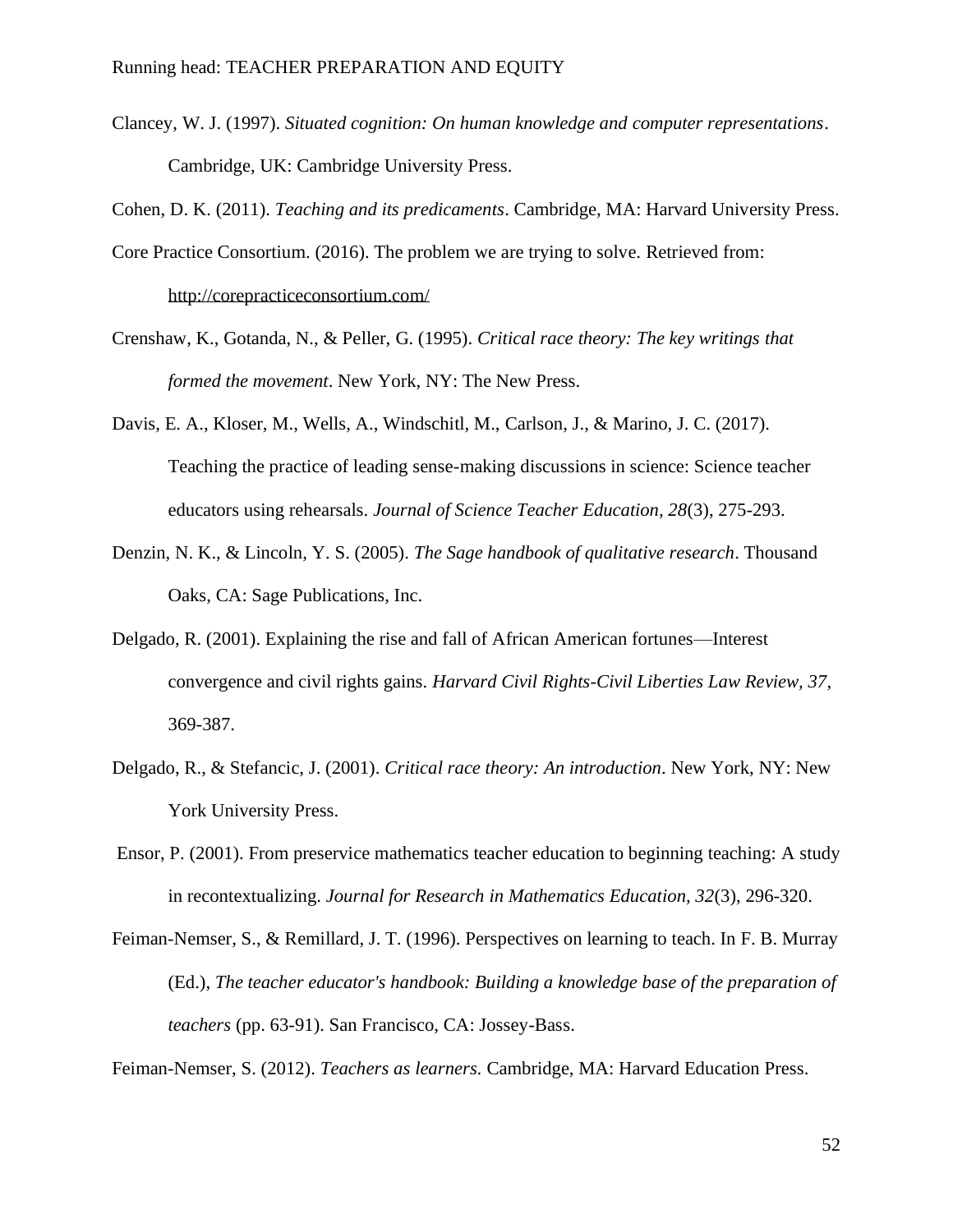- Forzani, F. M. (2014). Understanding "Core Practices" and "Practice-Based" teacher education: Learning from the past. *Journal of Teacher Education, 65*(4), 357-368.
- <span id="page-53-2"></span>Gay, G., & Kirkland, K. (2003). Developing cultural critical consciousness and self-reflection in preservice teacher education. *Theory into Practice, 42*(3), 181-187.
- <span id="page-53-3"></span>Greene, M. (1978). The matter of mystification: Teacher education in unquiet times. In M. Greene (Ed.), *Landscapes of learning* (pp. 53-73). New York, NY: Teachers College Press.
- Greeno, J. G. (2006). Learning in activity. In K. R. Sawyer (Ed.), *The Cambridge handbook of the learning sciences* (pp. 79-96). New York, NY: Cambridge University Press.
- Greeno, J. G., & Gresalfi, M. S. (2008). Opportunities to learn in practice and identity. In P. A. Moss, D. Pullin, J. P. Gee, G. Haertel, & L. J. Young (Eds.), *Assessment, equity, and opportunity to learn* (pp. 170-199). New York, NY: Cambridge University Press.
- <span id="page-53-0"></span>Grossman, P., Hammerness, K., & McDonald, M. (2009). Redefining teaching, re‐imagining teacher education. *Teachers and Teaching, 15*(2), 273-289.
- <span id="page-53-1"></span>Grossman, P., & McDonald, M. (2008). Back to the future: directions for research in teaching and teacher education. *American Educational Research Journal, 45*(1), 184-205.
- Grossman, P., Valencia, S. W., Evans, K., Thompson, C., Martin, S., & Place, N. (2000). Transitions into teaching: Learning to teach writing in teacher education and beyond. *Journal of Literacy Research, 32*(4), 631-662.
- Gutiérrez, K. D., & Calabrese Barton, A. (2015). The possibilities and limits of the structure– agency dialectic in advancing science for all. *Journal of Research in Science Teaching, 52*(4), 574-583.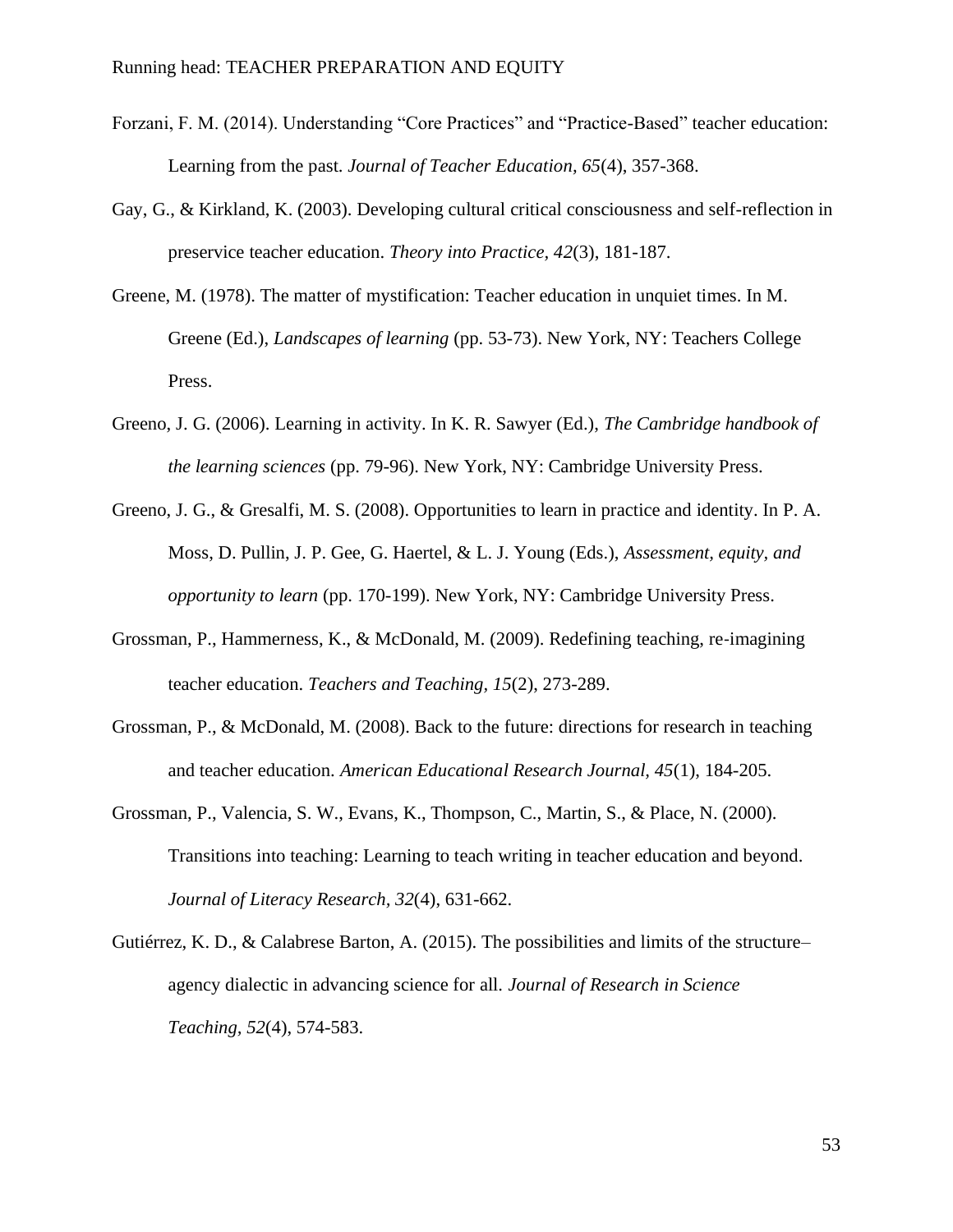- <span id="page-54-3"></span>Hand, V., Penuel, W. R., & Gutierrez, K. D. (2012). (Re)Framing educational possibility: Attending to power and equity in shaping access to and within learning opportunities. *Human Developmenet, 55*(5-6), 250-268.
- <span id="page-54-2"></span>Hewson, P. W, Tabachnick, B. R., Zeichner, K. M, Blomker, K. B, Meyer, H., Lemberger, J., . . . Toolin, R. (1999). Educating prospective teachers of biology: Introduction and research methods. *Science Education, 83*(3), 247-273.
- <span id="page-54-5"></span>Hiebert, J., & Morris, A. K. (2012). Teaching, rather than teachers, as a path toward improving classroom instruction. *Journal of Teacher Education, 63*(2), 92-102.
- <span id="page-54-1"></span>Horn, I. S., Nolen, S. B., Ward, C. J., & Campbell, S. S. (2008). Developing practices in multiple worlds: The role of identity in learning to teach. *Teacher Education Quarterly, 35*(3), 61- 72.
- <span id="page-54-0"></span>Kang, H. (2017). Preservice teachers' learning to plan intellectually challenging tasks. *Journal of Teacher Education, 68*(1), 55-68.
- Kang H., & Windschitl, M. (2018). How does practice-based teacher preparation influence novices' first-year instruction? *Teachers College Record, 120*, 1-44.
- Kena, G., Musu-Gillette, L., Robinson, J., Wang, X., Rathbun, A., Zhang, J., . . . Dunlop Velez, E. (2015). *The condition of education 2015* (NCES 2015-144). Washington, DC: National Center for Education Statistics.
- <span id="page-54-4"></span>Kennedy, M. M. (1999). The role of pre-service teacher education. In L. Darling-Hammond  $\&$ G. Sykes (Eds.), *Teaching as the learning profession: Handbook of policy and practice* (pp. 54-86). San Francisco, CA: Jossey Bass.
- <span id="page-54-6"></span>Kennedy, M. M. (2010). Attribution error and the quest for teacher quality. *Educational Researcher, 39*(8), 591-598.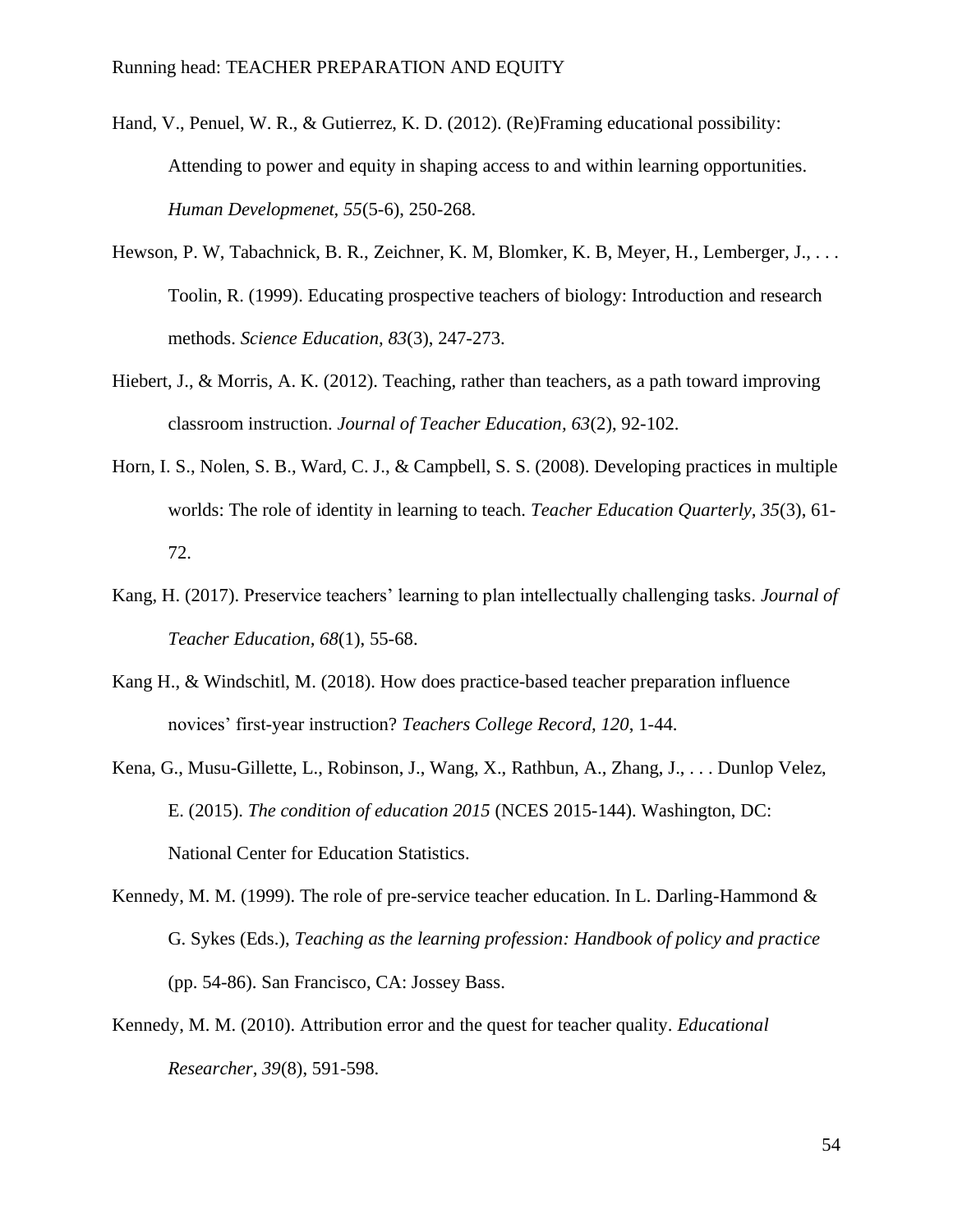- <span id="page-55-2"></span>Ladson-Billings, G. (1995). Toward a theory of culturally relevant pedagogy. *American Educational Research Journal, 32*(3), 465-491.
- <span id="page-55-3"></span>Ladson-Billings, G. (1999). Preparing teachers for diverse student populations: A critical race theory perspective. *Review of Research in Education, 24*(1), 211-247.
- <span id="page-55-6"></span>Ladson-Billings, G. (2004). Just what is critical race theory and what's it doing in a nice field like education. *The RoutledgeFalmer reader in multicultural education*, 49-67.
- <span id="page-55-4"></span><span id="page-55-1"></span>Ladson-Billings, G. (2006). From the achievement gap to the education debt: Understanding achievement in US schools. *Educational Researcher, 35*(7), 3-12.
- Lampert, M. (1985). How do teachers manage to teach? Perspectives on problems in practice. *Harvard Educational Review, 55*(2), 178-195.
- Lave, J., & Wenger, E. (1991). *Situated learning: Legitimate peripheral participation*. London: Cambridge University Press.
- Leonardo, Z. (2002). The souls of White folk: Critical pedagogy, Whiteness studies, and globalization discourse. *Race Ethnicity and Education, 5*(1), 29-50.
- Lortie, D. C. (1975). *Schoolteachers: A sociological study*. Chicago: University of Chicago Press.
- <span id="page-55-0"></span>McDonald, M., Kazemi, E., & Kavanagh, S. S. (2013). Core practices and pedagogies of teacher education: a call for a common language and collective activity. *Journal of Teacher Education, 64*(5), 378-386.
- <span id="page-55-5"></span>Mensah, F. M. (2009). Confronting assumptions, biases, and stereotypes in preservice teachers' conceptualizations of science teaching through the use of book club. *Journal of Research in Science Teaching, 46*(9), 1041-1066.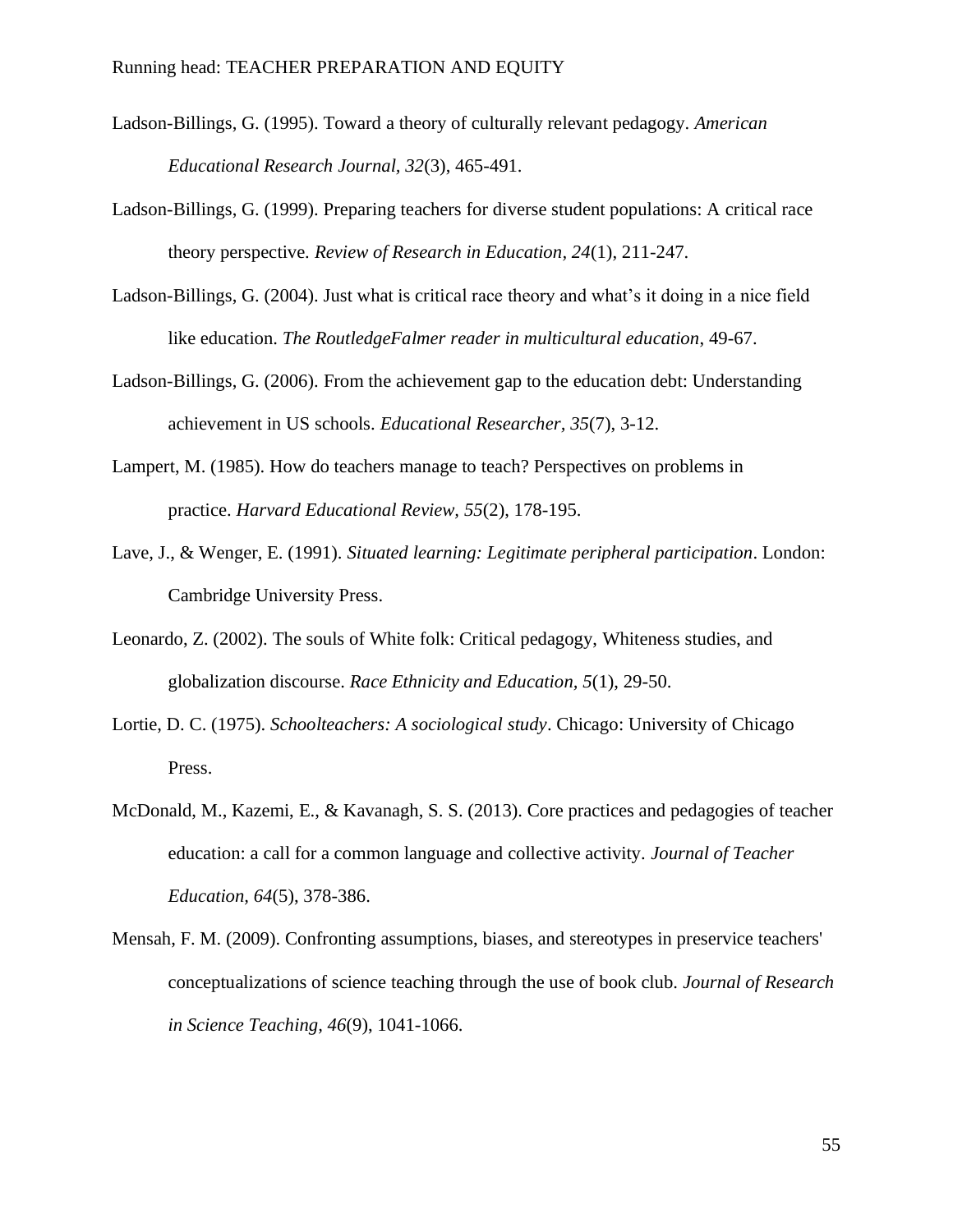- <span id="page-56-3"></span>Mensah, F. M., & Jackson, I. (2018). Whiteness as Property in Science Teacher Education. *Teachers College Record, 120*(1), 1-38.
- <span id="page-56-2"></span>Merriam, S. B. (2009). *Qualitative research: A guide to design and implementation*. San Francisco, CA: Jossey-Bass.
- <span id="page-56-0"></span>NGSS Lead States. (2013). *Next Generation Science Standards: For states, by states*. Washington, DC: The National Academies Press.
- <span id="page-56-7"></span>Nolen, S. B., Horn, I. S., Ward, C. J., & Childers, S. A. (2011). Novice teacher learning and motivation across contexts: Assessment tools as boundary objects. *Cognition and Instruction, 29*(1), 88-122.
- <span id="page-56-1"></span>NRC. (2012). *A framework for K-12 science education: Practices, crosscutting concepts, and core Ideas*. Washington, DC: National Academies Press.
- <span id="page-56-6"></span>Parsons, E. C. (2017). Interfaces between critical race theory and sociocultural perspectives. In I. Esmonde & A. N. Booker (Eds.), *Power and privilege in the learning sciences: Critical and sociocultural theories of learning* (pp. 28-49). New York, NY: Routledge.
- <span id="page-56-4"></span>Rodriguez, A. J. (1998). Strategies for counterresistance: Toward sociotransformative constructivism and learning to teach science for diversity and for understanding. *Journal of Research in Science Teaching, 35*(6), 589-622.
- <span id="page-56-5"></span>Rosebery, A. S., Warren, B., & Tucker‐Raymond, E. (2016). Developing interpretive power in science teaching. *Journal of Research in Science Teaching, 53*(10), 1571-1600.
- Sheth, M. J. (2019). Grappling with racism as foundational practice of science teaching. *Science Education, 103*(1), 37-60.
- Sol´orzano, D. G., & Yosso, T. J. (2001). Critical race and LatCrit theory and method: Counterstorytelling. *International Journal of Qualitative Studies in Education, 14*(4), 471-495.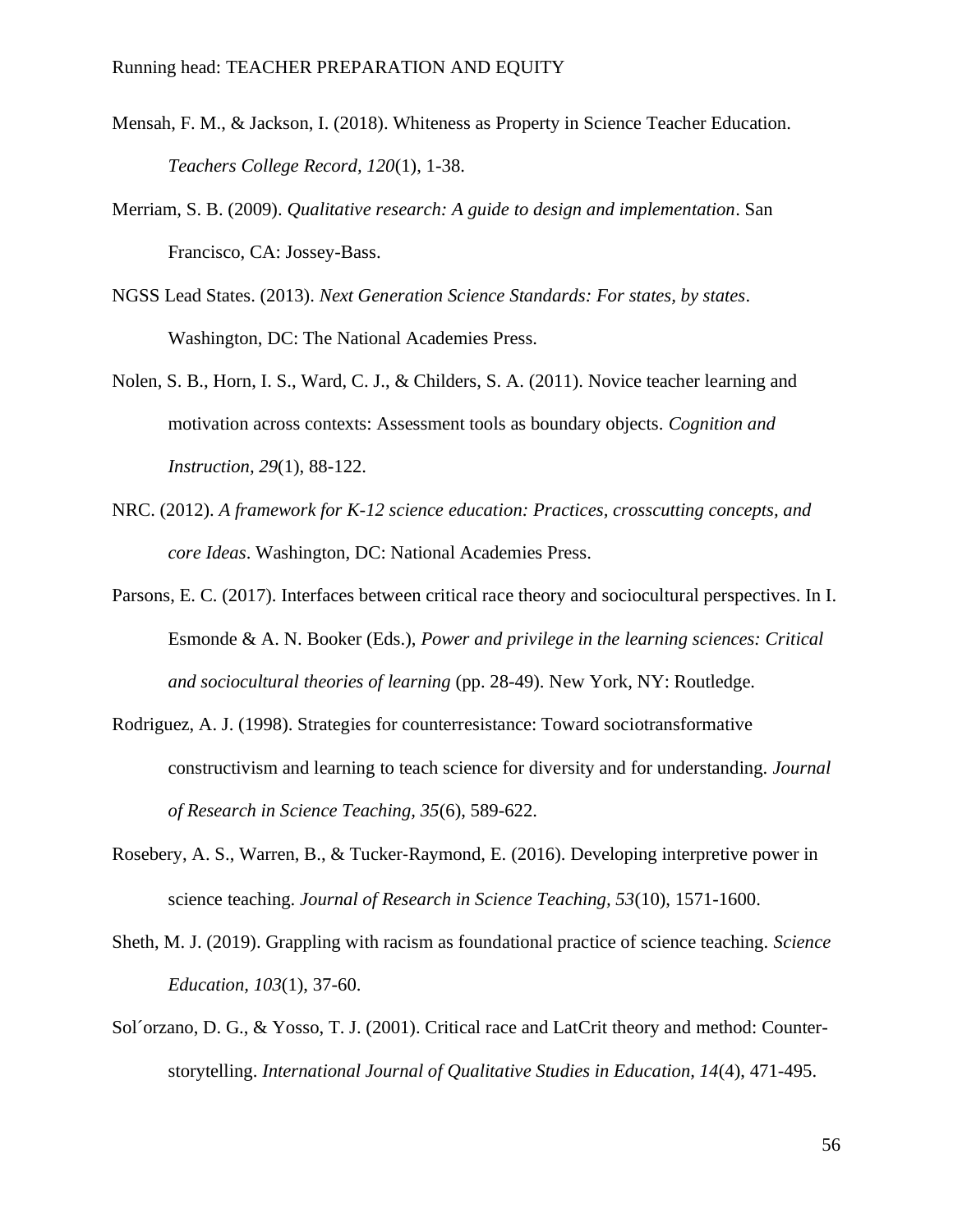- <span id="page-57-4"></span>Southerland, S. A., Gallard, A., & Callihan, L. (2011). Examining teachers' hurdles to 'Science for all.' *International Journal of Science Education, 33*(16), 2183-2213.
- <span id="page-57-5"></span>Southerland, S. A., & Gess‐Newsome, J. (1999). Preservice teachers' views of inclusive science teaching as shaped by images of teaching, learning, and knowledge. *Science Education, 83*(2), 131-150.
- <span id="page-57-6"></span>Star, S. L., & Griesemer, J. R. (1989). Institutional ecology, 'translations' and boundary objects: Amateurs and professionals in Berkeley's Museum of Vertebrate Zoology, 1907-39. *Social Studies of Science, 19*(3), 387-420.
- Strauss, A., & Corbin, J. (1998). *Basics of qualitative research: Techniques and procedures for developing grounded theory*. Thousand Oaks, CA: Sage Publications, Inc.
- <span id="page-57-0"></span>Taie, S., & Goldring, R. (2017). Characteristics of public elementary and secondary school teachers in the United States: Results from the 2015-16 national teacher and principal survey. First Look. NCES 2017-072. *National Center for Education Statistics*.
- <span id="page-57-1"></span>U.S. Department of Education. (2016). *Preparing and credentialing the nation's teachers: The secretary's 10th report on teacher quality*. Washington, DC: Office of Postsecondary Education.
- <span id="page-57-7"></span>Wenger, E. (1999). *Communities of Practice: Learning, Meaning, and Identity*. Cambridge: Cambridge University Press.
- <span id="page-57-2"></span>Windschitl, M., Thompson, J., Braaten, M., & Stroupe, D. (2012). Proposing a core set of instructional practices and tools for teachers of science. *Science Education, 96*(5), 878- 903.
- <span id="page-57-3"></span>Yin, R. K. (2013). *Case study research: Design and methods* (5th edition ed.). Thousand Oaks, CA: SAGE publications, Inc.